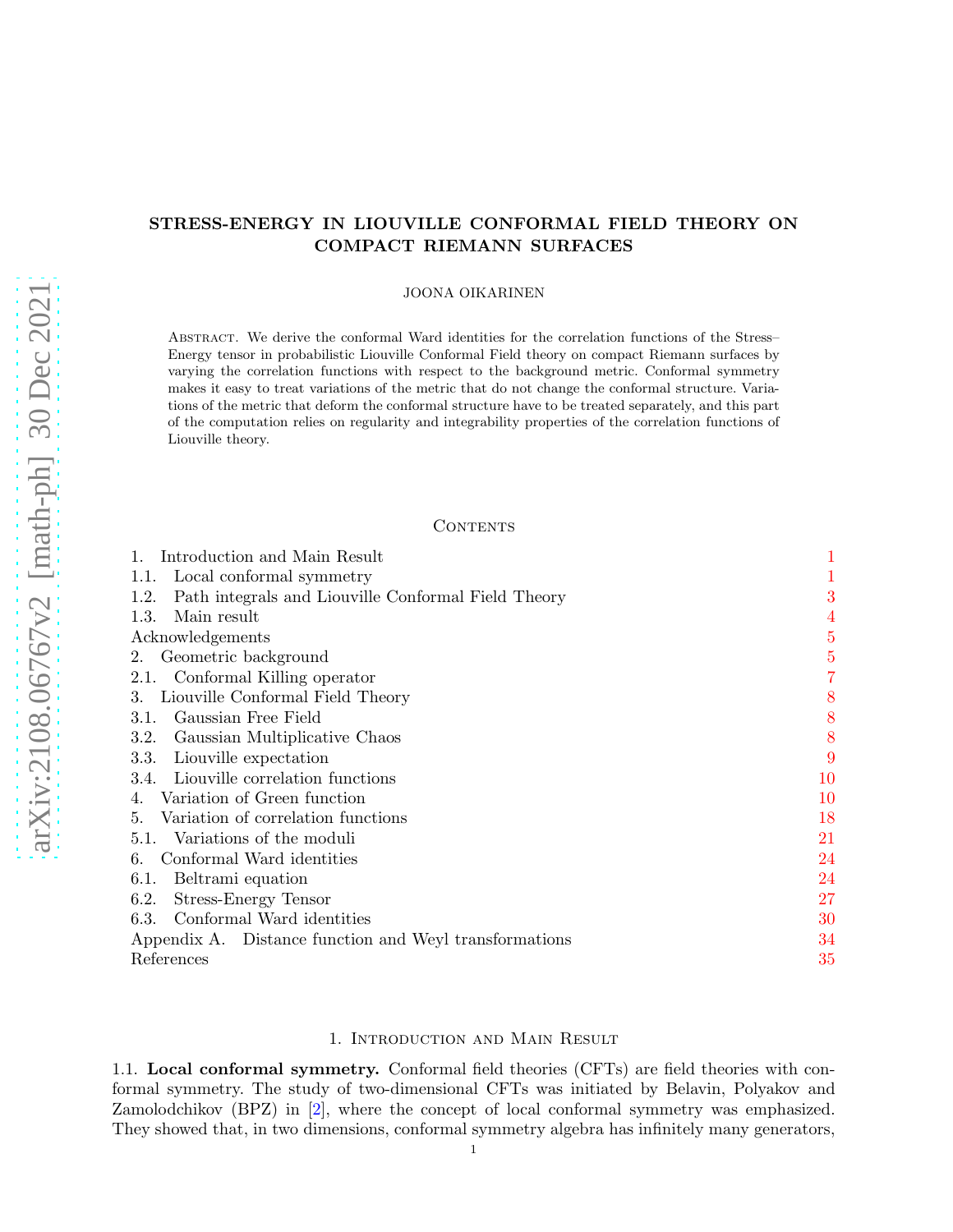and this infinite-dimensional symmetry leads to strong constrains on the theory. This led BPZ to formulate the conformal bootstrap hypothesis, which produces explicit expressions for the correlation functions of CFTs. The mathematical formulation of the BPZ approach to CFT has been a goal for mathematicians ever since.

Following [\[10\]](#page-34-2), we give a short description of conformal symmetry. In the axiomatic approach to CFT the starting input are the correlation functions

<span id="page-1-0"></span>(1.1) 
$$
\langle \prod_{j=1}^{N} V^{\alpha_j}(x_j) \rangle_{\Sigma,g}
$$

of primary fields  $V^{\alpha}(x)$ , defined on an orientable compact two-dimensional surface  $\Sigma$  endowed with a smooth Riemannian metric  $g$ . The group of diffeomorphisms acts on the metric by pullback  $g \mapsto \psi^*g$ , and the group of smooth functions acts on the metric by Weyl transformations  $g \mapsto e^{\varphi}g$ . One then assumes that, in the case when  $V^{\alpha}$  is a scalar field,

<span id="page-1-1"></span>(1.2) 
$$
\langle \prod_{j=1}^N V^{\alpha_j}(x_j) \rangle_{\Sigma, \psi^* g} = \langle \prod_{j=1}^N V^{\alpha_j}(\psi(x_j)) \rangle_{\Sigma, g},
$$

<span id="page-1-2"></span>(1.3) 
$$
\langle \prod_{j=1}^N V^{\alpha_j}(x_j) \rangle_{\Sigma, e^{\varphi}g} = e^{cA(\varphi,g) - \sum_{j=1}^N \Delta_{\alpha_j} \varphi(x_j)} \langle \prod_{j=1}^N V^{\alpha_j}(x_j) \rangle_{\Sigma, g},
$$

where the constant c is the *central charge*, and the *conformal anomaly*  $A$  is given by

<span id="page-1-5"></span>(1.4) 
$$
A(\varphi, g) = \frac{1}{96\pi} \int_{\Sigma} (|d\varphi|_g^2 + 2K_g \varphi) dv_g.
$$

The constant  $\Delta_{\alpha}$  is called the *conformal weight* of the primary field  $V^{\alpha}$ . We denoted by d the exterior derivative, by  $|\cdot|_g$  the norm induced by g, by  $K_g$  the scalar curvature, and by  $v_g$  the volume form of the metric g.

The stress-energy tensor (SE-tensor) is a symmetric tensor-valued field  $T_{\mu\nu}$ , formally defined by varying [\(1.1\)](#page-1-0) with respect to the inverse of the metric

<span id="page-1-4"></span>(1.5) 
$$
\langle \prod_{k=1}^n T_{\mu_k \nu_k}(z_k) \prod_{j=1}^N V^{\alpha_j}(x_j) \rangle_{\Sigma,g} := (4\pi)^n \prod_{k=1}^n \frac{\delta}{\delta g^{\mu_k \nu_k}(z_k)} \langle \prod_{j=1}^N V^{\alpha_j}(x_j) \rangle_{\Sigma,g},
$$

where  $g^{\mu\nu}$  denotes the components of the inverse of g, that is,  $g^{\alpha\beta}g_{\beta\gamma}=\delta^\alpha_\gamma$ . The precise definition of the SE-tensor will be established later in Proposition [6.4.](#page-27-0) The symmetries [\(1.2\)](#page-1-1) strongly constrain the SE-tensor, which can be seen from the fact that an arbitrary smooth metric g on  $\Sigma$  can be written in the form

<span id="page-1-3"></span>
$$
(1.6) \t\t\t g = e^{\varphi} \psi^* g_{\tau},
$$

where  $(g_{\tau})_{\tau \in \mathcal{M}(\Sigma)}$  is a collection of distinguished metrics, parametrized by the moduli space  $\mathcal{M}(\Sigma)$ of the surface  $\Sigma$ . The moduli space can be seen as the space of different conformal (or complex) structures of the surface, and in view of Equations  $(1.2)$  and  $(1.3)$ , the correlation functions  $(1.1)$ depend non-trivially only on the conformal structure generated by g, i.e. on the metric  $g_{\tau}$  appearing in [\(1.6\)](#page-1-3). Since the dependence on  $g<sub>\tau</sub>$  of the correlation functions is not determined by the symme-tries [\(1.2\)](#page-1-1) and [\(1.3\)](#page-1-2), it has to be studied separately in each CFT. For compact surfaces,  $\mathcal{M}(\Sigma)$  is finite-dimensional, and thus conformal symmetry determines the behaviour of the SE-tensor up to a finite dimensional degree of freedom of the metric.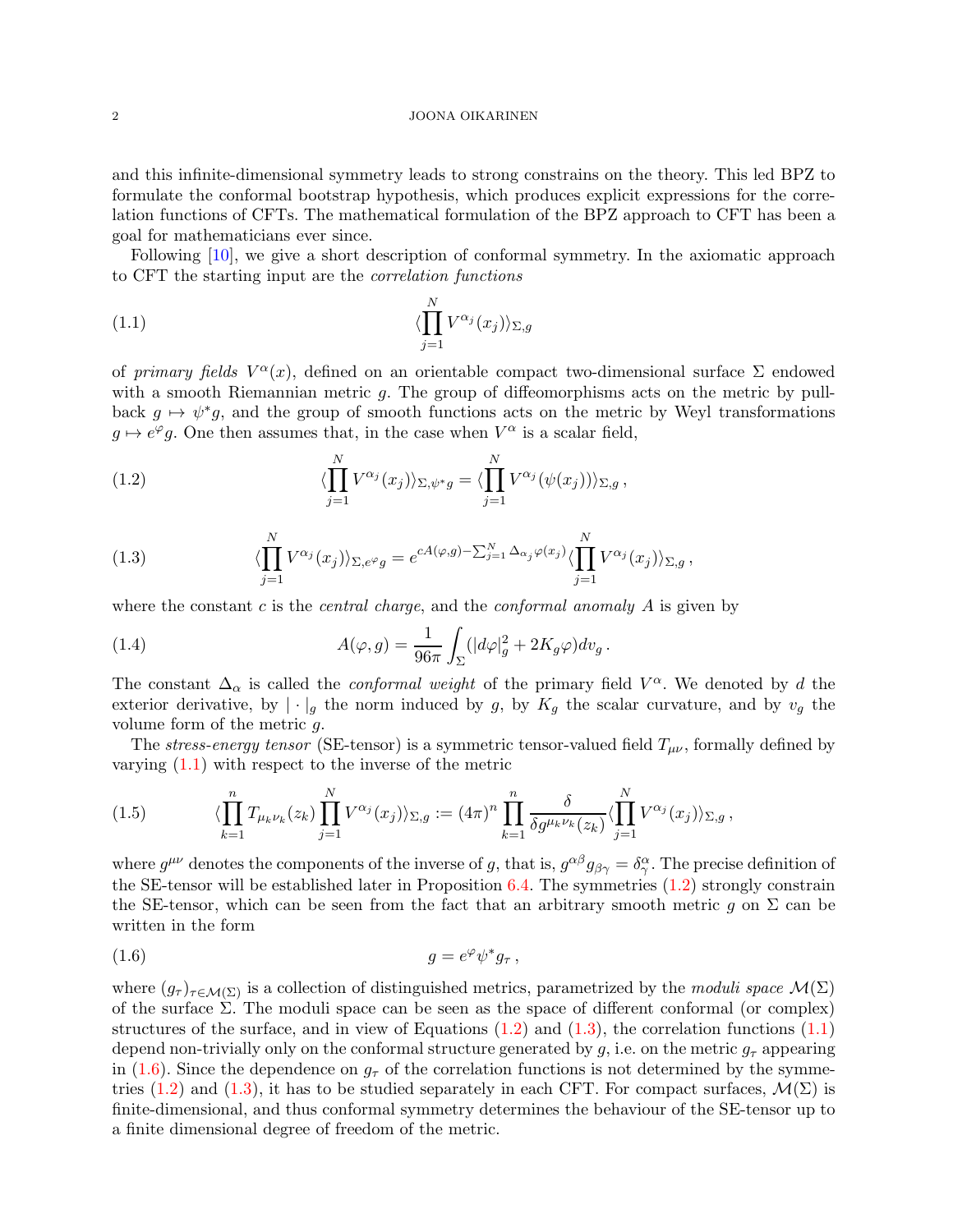Two-dimensional CFT is often studied in conformal coordinates. Given a Riemannian metric, we call a conformal atlas (in two-dimensions) an atlas of charts where the metric takes the form

$$
g(z) = e^{\sigma(z)}|dz|^2 = \frac{1}{2}e^{\sigma(z)}(dz \otimes d\overline{z} + d\overline{z} \otimes dz).
$$

A collection of such charts yields a complex structure, meaning that the transition maps between charts in a conformal atlas turn out to be holomorphic, see e.g. Theorem 3.11.1 in [\[13\]](#page-34-3). A maximal conformal atlas is called a conformal structure.

Working on the plane (and hence with trivial moduli space and no curvature), BPZ argued, with theoretical physics level of rigour, that the SE-tensor is traceless. This leaves two non-trivial components for the SE-tensor, since symmetry fixes one of the components. The two non-trivial components of the SE-tensor then are

(1.7) 
$$
T_{zz} = \frac{1}{4}(T_{11} - T_{22} - 2iT_{12}),
$$

(1.8) 
$$
T_{\bar{z}\bar{z}} = \frac{1}{4}(T_{11} - T_{22} + 2iT_{12}),
$$

where  $z = x_1 + ix_2$  and the components on the right-hand side denote the components of T in the coordinate  $(x_1, x_2)$ . BPZ also showed that in conformal coordinates the correlation functions of the SE-tensor are meromorphic, and can be written as a differential operator acting on correlation functions of the primary fields. The resulting identities are called the *conformal Ward identities*, and they completely describe the poles of the correlation function. Later, Eguchi and Ooguri in [\[8\]](#page-34-4) studied the SE-tensor of CFT on arbitrary compact Riemann surfaces, including the variations of the moduli  $\tau \in \mathcal{M}(\Sigma)$  in their computations. They showed, with the theoretical physics level of rigour, that also in the presence of modular variations the correlation functions of the SE-tensor remain meromorphic and single-valued, and they satisfy the conformal Ward identities.

<span id="page-2-0"></span>1.2. Path integrals and Liouville Conformal Field Theory. The constructive approach to quantum field theory aims to construct correlation functions (and other observables) of fields as concrete integrals over an infinite-dimensional space of field configurations. In this setting, for a functional  $F$  on the field configuration space, we consider an integral of the form

(1.9) 
$$
\langle F \rangle_{\Sigma,g} = \int F(\phi) e^{-S(\phi)} D\phi,
$$

where S is the action functional describing the specific theory at hand, and  $D\phi$  is a tentative uniform measure on the space of field configurations. Then properties like  $(1.2)$  should be derivable from the properties of the path integral, once it is rigorously defined.

The action functional of Liouville field theory is

$$
S_L(\phi) = \frac{1}{4\pi} \int_{\Sigma} \left( |d\phi|_g^2 + QK_g \phi + 4\pi \mu e^{\gamma \phi} \right) dv_g,
$$

where  $\gamma$ ,  $\mu$  and  $Q$  are positive parameters to be specified later. Liouville theory turns out to be a CFT with the primary fields given by

<span id="page-2-1"></span>
$$
(1.10) \t\t V_{\alpha}(x) = e^{\alpha \phi(x)}
$$

for  $\alpha \in \mathbb{C}$ . The corresponding conformal weight is

(1.11) 
$$
\Delta_{\alpha} = \frac{\alpha}{2}(Q - \frac{\alpha}{2}).
$$

A formal computation in [\(1.13\)](#page-3-1) shows that in conformal coordinates, where  $g = e^{\sigma} |dz|^2$ , the SE-tensor should be the field

<span id="page-2-2"></span>(1.12) 
$$
T_{zz}(z) = Q\partial_z^2(\phi(z) + \frac{Q}{2}\sigma(z)) - (\partial_z(\phi(z) + \frac{Q}{2}\sigma(z))^2,
$$

where the  $(\partial_z \phi)^2$ -term is supposed to be "Wick ordered".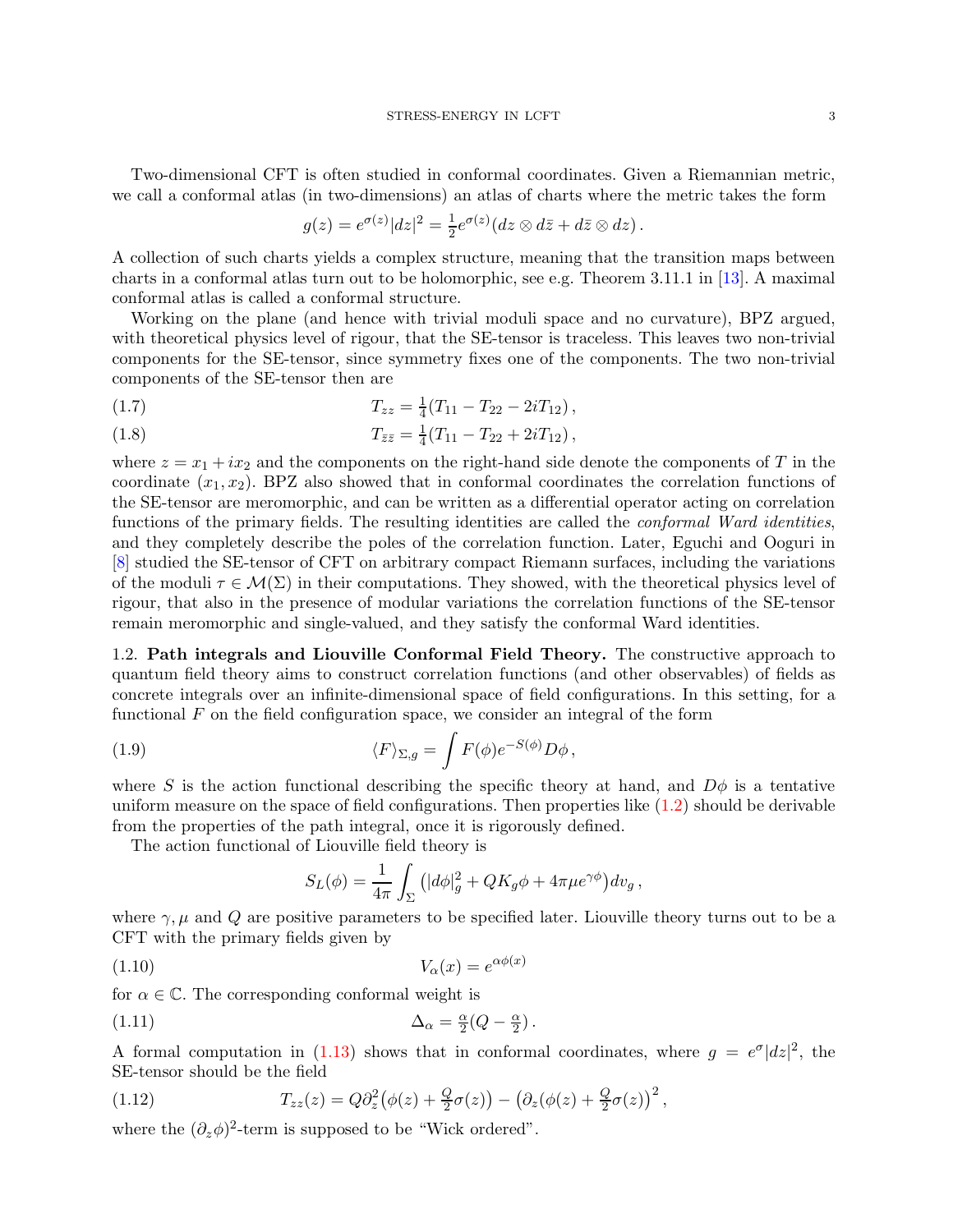A rigorous construction of the path integral for the Liouville theory was carried out in [\[4\]](#page-34-5) on the Riemann sphere, and later on other compact Riemann surfaces in [\[5,](#page-34-6) [12\]](#page-34-7). The correlation functions of the fields  $(1.10)$  have a concrete path integral construction for certain real values of  $\alpha$ . The constrains on the possible values of  $\alpha$  are called the *Seiberg bounds*, to be specified later. The conformal Ward identities on the Riemann sphere were derived in [\[15\]](#page-34-8) using the field definition of the SE-tensor  $(1.12)$  and Gaussian integration by parts. In [\[18\]](#page-34-9) the conformal Ward identities on the Riemann sphere were derived by varying the metric.

The SE-tensor of a CFT is closely related to its Virasoro Algebra, and the conformal Ward identities have algebraic consequences. From the path integral of LCFT it is possible to construct the physical Hilbert space, see [\[17\]](#page-34-10). It then should be possible to construct a unitary representation of the Virasoro Algebra on this Hilbert space using the conformal Ward identities, see Section 4 of [\[18\]](#page-34-9) for discussion.

In this paper we use the approach of [\[18\]](#page-34-9), but the presence of a non-trivial moduli space makes the analysis slightly more complicated, since a separate proof, showing that the modular variations of the correlation functions are well-defined, is required. The proof relies on properties of the path integral of Liouville theory, and as such does not say anything general about modular variations in CFTs defined by a path integral. If the metric is varied in a way that leaves the conformal structure unchanged, the corresponding variation of the correlation functions can be computed by using the conformal symmetry, and thus this part of the computation works in other CFTs, too.

<span id="page-3-0"></span>1.3. Main result. The conformal Ward identity can be conveniently expressed using the Green function G of the anti-holomorphic derivative  $\nabla^z = g^{z\bar{z}} \partial_{\bar{z}},$  viewed as a map  $\Gamma(T^1\Sigma) \to \Gamma(T^2\Sigma)$ (see Section [2\)](#page-4-1). In conformal coordinates it satisfies

<span id="page-3-1"></span>(1.13) 
$$
\mathcal{G}_{ww}^z(z,w) = \frac{1}{4\pi} \frac{1}{z-w} + \mathcal{R}(z,w),
$$

for some smooth function  $\mathcal{R}$ . Then the conformal Ward identity for a hyperbolic metric g (i.e. a metric with constant negative scalar curvature) is

<span id="page-3-2"></span>
$$
(1.14) \qquad \frac{1}{4\pi} \langle \prod_{k=1}^{n} T_{z_k z_k}(z_k) \prod_{j=1}^{N} V_g^{\alpha_j}(x_j) \rangle_g
$$
\n
$$
= -\frac{c}{12} \sum_{i=2}^{n} \nabla_{z_i}^3 \mathcal{G}_{z_1 z_1}^{z_i}(z_i, z_1) \langle \prod_{k \neq 1, i} T_{z_k z_k}(z_k) \prod_{j=1}^{N} V_g^{\alpha_j}(x_j) \rangle_g
$$
\n
$$
+ \sum_{i=2}^{n} \left( 2 \nabla_{z_i} \mathcal{G}_{z_1 z_1}^{z_i}(z_i, z_1) + \mathcal{G}_{z_1 z_1}^{z_i}(z_i, z_1) \nabla_{z_i} \right) \langle \prod_{k=2}^{n} T_{z_k z_k}(z_k) \prod_j V_g^{\alpha_j}(x_j) \rangle_g
$$
\n
$$
+ \sum_{j=1}^{N} \left( \Delta_{\alpha_j} \nabla_{x_j} \mathcal{G}_{z_1 z_1}^{x_j}(x_j, z_1) + \mathcal{G}_{z_1 z_1}^{x_j}(x_j, z_1) \nabla_{x_j} \right) \langle \prod_{k=2}^{n} T_{z_k z_k}(z_k) \prod_j V_g^{\alpha_j}(x_j) \rangle_g
$$
\n
$$
+ \frac{1}{4\pi} \langle T_m(z_1) \prod_{k=2}^{n} T_{z_k z_k}(z_k) \prod_j V_g^{\alpha_j}(x_j) \rangle_g.
$$

Above  $\nabla$  is the covariant derivative, and c is the central charge that already appeared in [\(1.3\)](#page-1-2). The last term on the right-hand side is the contribution coming from the deformation of the conformal structure of the Riemann surface, and its precise definition will be given in the proof of Theorem [6.6.](#page-29-1)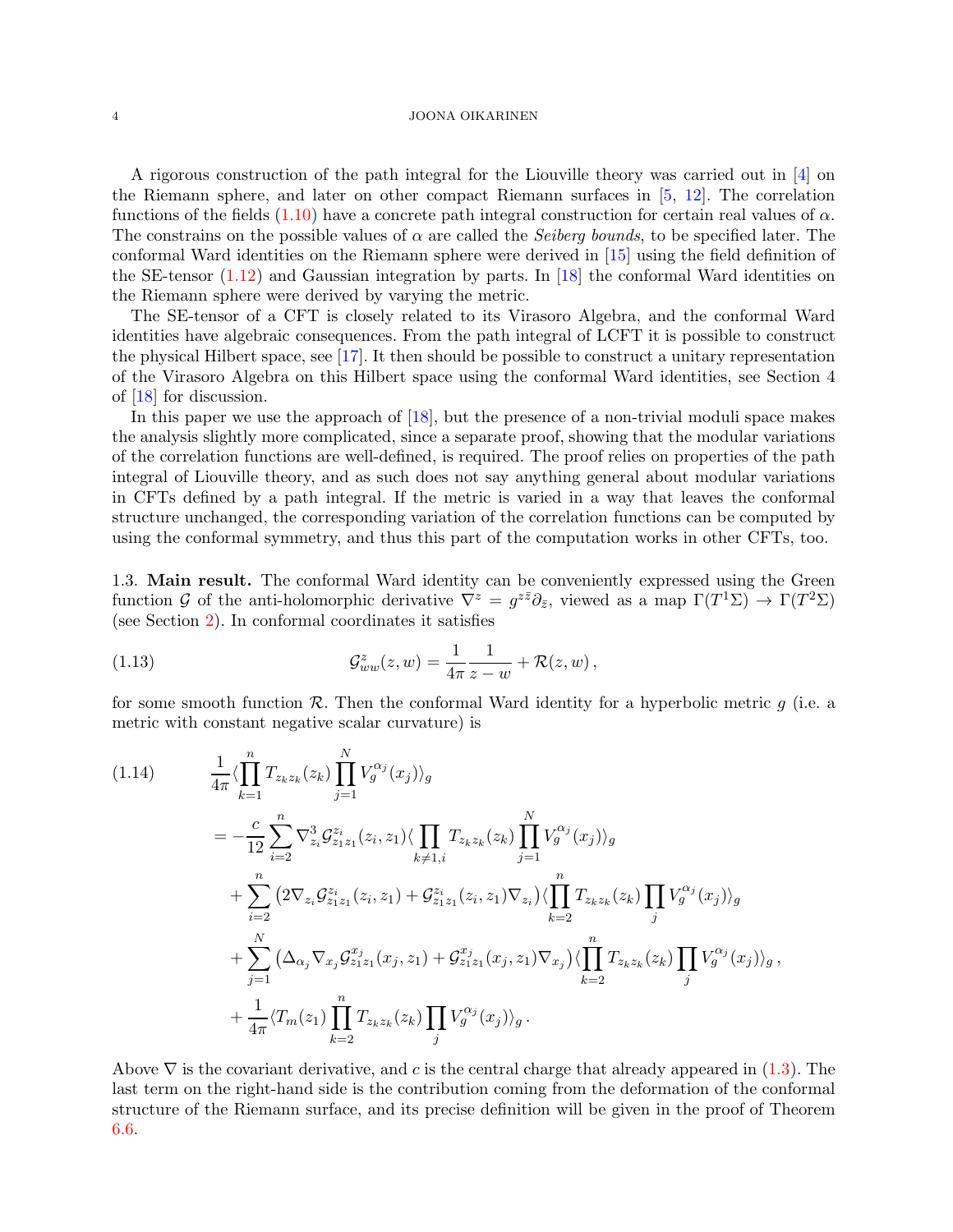We remark that the function  $\mathcal R$  in [\(1.13\)](#page-3-1) is not holomorphic, and thus from the formula above it is not immediately clear that the left-hand side is a meromorphic function. However, the nonholomorphic contributions from  $R$  should cancel out in the end, as was argued at the end of Section 2 in [\[8\]](#page-34-4). For non-hyperbolic metrics one also gets a non-holomorphic contribution, see Equation  $(46)$  in [\[8\]](#page-34-4). In the case of the sphere,  $\mathcal R$  vanishes, and  $\mathcal G$  essentially reduces to the Cauchy transform, so the Ward identities take their familiar form. Our result is the following.

**Theorem 1.1.** Let  $(x_1, \ldots, x_N) \in \Sigma^N$  be non-coinciding points. Assume that  $(\alpha_1, \ldots, \alpha_N) \in \mathbb{R}^N$ satisfy the Seiberg bounds. Then the LCFT correlation functions  $(1.1)$  on  $(\Sigma, g)$  are smooth with respect to the metric g. The derivatives [\(1.5\)](#page-1-4) exist and are smooth in  $z_k$  and  $x_j$  in the region of non-coinciding points. For hyperbolic metric g the derivatives [\(1.5\)](#page-1-4) satisfy the conformal Ward *identity*  $(1.14)$ .

The structure of the article is the following. In Section [2](#page-4-1) we summarize the geometric background needed for the rest of the article. In Section [3](#page-7-0) we recall the definition of the LCFT correlation functions. In Section [4](#page-9-1) we compute the variations with respect to the metric of the Green function of the Laplace–Beltrami operator. In Section [5](#page-17-0) we show that the variations with respect to the metric of the LCFT correlation functions are well-defined, where the main focus is on the variations of the moduli. Finally, in Section [6,](#page-23-0) we derive the conformal Ward identities.

<span id="page-4-1"></span><span id="page-4-0"></span>Acknowledgements. We thank Antti Kupiainen for useful discussions and guidance during this project. This work is financially supported by DOMAST.

### 2. Geometric background

Let  $(\Sigma, g)$  be an orientable compact Riemann surface with genus  $g \geq 2$ . We denote the space of all Riemannian metrics on  $\Sigma$  by Met $(\Sigma)$ , the space of smooth tensor fields of order  $(n, m)$ by  $\Gamma(T_m^n\Sigma)$ , and the space of symmetric smooth tensor fields of order  $(n,m)$  by  $\Gamma(ST_m^n\Sigma)$ . The corresponding subspaces of trace-free tensors are denoted by  $\Gamma^{tf}(T_m^n\Sigma)$  and  $\Gamma^{tf}(ST_m^n\Sigma)$ . Note that Met(Σ) is an open subset of  $\Gamma(ST_2\Sigma)$ , which allows us to identify the tangent space  $T_q \text{Met}(\Sigma)$ with  $\Gamma(ST_2\Sigma)$ . We endow  $T_g \text{Met}(\Sigma)$  with the  $L^2$ -inner product

<span id="page-4-2"></span>(2.1) 
$$
(f_1, f_2)_g = \int_{\Sigma} (f_1)^{\alpha \beta} (f_2)_{\alpha \beta} dv_g,
$$

where we use the Einstein summation convention for repeated Greek indices. We denote the group of smooth diffeomorphisms on  $\Sigma$  by  $\mathcal{D}(\Sigma)$ . It acts on Met $(\Sigma)$  by pullback

(2.2) 
$$
\psi \cdot g := \psi^* g, \quad \psi \in \mathcal{D}(\Sigma), \ g \in \text{Met}(\Sigma).
$$

The group of smooth real-valued functions  $C^{\infty}(\Sigma)$  acts on Met( $\Sigma$ ) by Weyl transformations

(2.3) 
$$
\varphi \cdot g := e^{\varphi} g \quad \varphi \in C^{\infty}(\Sigma), \ g \in \text{Met}(\Sigma).
$$

We say that a metric g is hyperbolic if the scalar curvature is constant  $K_g = -2$ . The subspace of Met( $\Sigma$ ) consisting of hyperbolic metrics is denoted by Met<sub>H</sub>( $\Sigma$ ). It is a smooth sub manifold of Met(Σ). We denote the covariant derivative (or the Levi–Civita connection) of g by  $\nabla$  and the Lie derivative of a tensor field f along a vector field u by  $\mathcal{L}_u f$ .

We call the orbit of g under the action of  $C^{\infty}(\Sigma)$  the *conformal class* of g. For our purposes the following classical result will be fundamental. Any metric  $g \in Met(\Sigma)$  can be uniquely written in the form

$$
(2.4) \t\t g = e^{\varphi}h
$$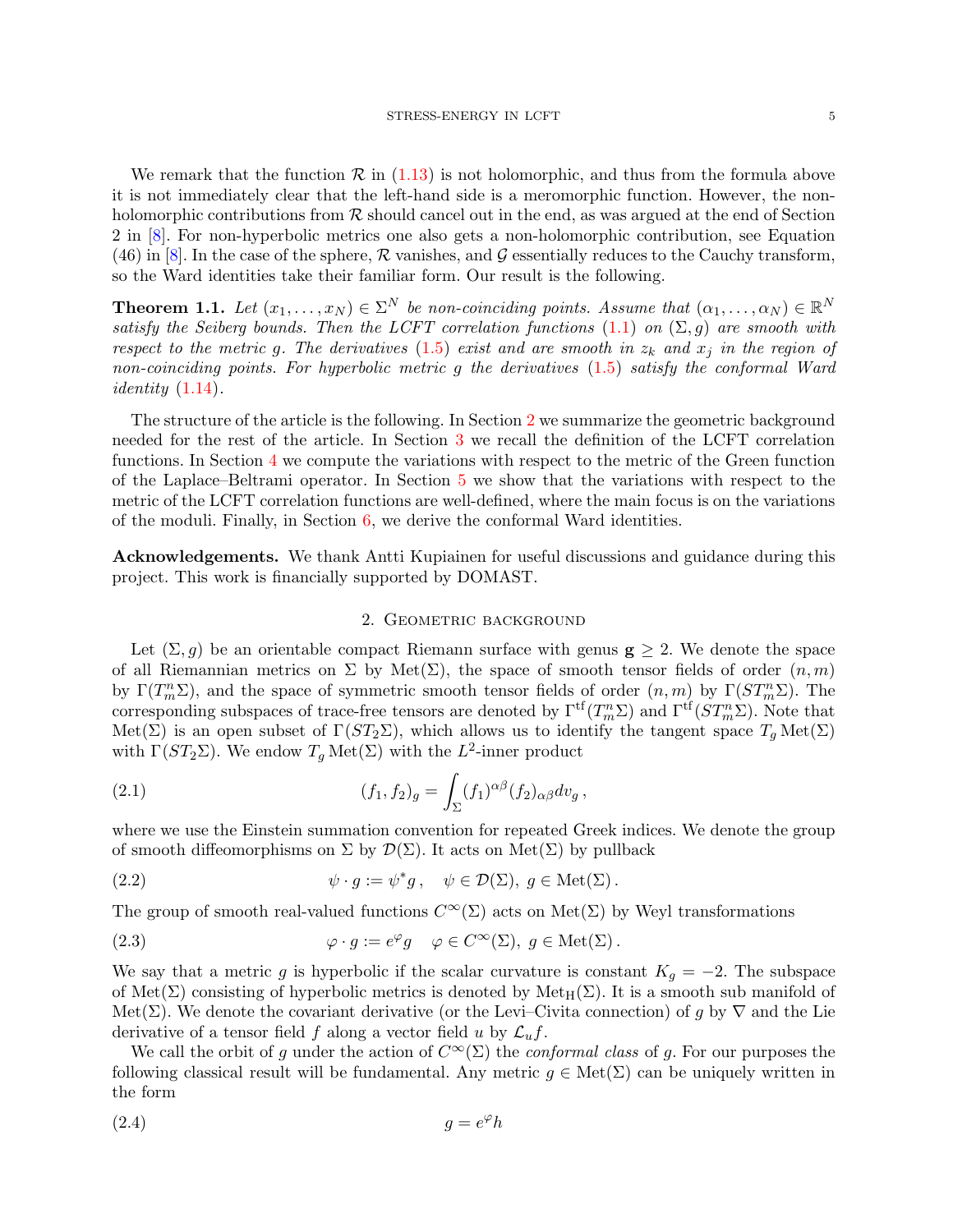where  $h \in \text{Met}_{H}(\Sigma)$  and  $\varphi \in C^{\infty}(\Sigma)$ . Thus, in each conformal class, there exists a unique hyperbolic metric. The moduli space  $\mathcal{M}(\Sigma)$  of the surface  $\Sigma$  is given by the quotient

(2.5) 
$$
\mathcal{M}(\Sigma) := (\text{Met}(\Sigma)/C^{\infty}(\Sigma))/\mathcal{D}(\Sigma) = \text{Met}_{H}(\Sigma)/\mathcal{D}(\Sigma).
$$

The moduli space is an orbifold of complex dimension  $3g - 3$ . It fails to be a manifold because the action of  $\mathcal{D}(\Sigma)$  on Met<sub>H</sub>( $\Sigma$ ) has fixed points, and thus the quotient creates orbifold points, corresponding to the fixed points. This means that the orbifold points are (equivalence classes of) hyperbolic metrics that admit non-trivial isometries. For a reference on moduli spaces of compact Riemann surfaces, see e.g. Chapter 12 of [\[9\]](#page-34-11) or Chapter 12.5.1 of [\[20\]](#page-34-12) and references therein.

**Lemma 2.1.** Let  $f \in \Gamma(ST_2\Sigma)$  and define  $g_{\varepsilon} = g + \varepsilon f$ . Then

<span id="page-5-3"></span>(2.6) 
$$
\partial_{\varepsilon}|_{0}K_{g_{\varepsilon}}(z)=-\frac{1}{2}K_{g}\operatorname{tr}_{g}(f)+\nabla^{\alpha}\nabla^{\beta}f_{\alpha\beta}-\Delta_{g}\operatorname{tr}_{g}(f).
$$

Furthermore, if  $f_1, f_2 \in \Gamma(ST_2\Sigma)$  have mutually disjoint supports and  $g_{\varepsilon}^{\alpha\beta} = g^{\alpha\beta} + \varepsilon_1 f_1^{\alpha\beta} + \varepsilon_2 f_2^{\alpha\beta}$  $\frac{\alpha \rho}{2}$ , then

(2.7) 
$$
\partial_{\varepsilon_1}\partial_{\varepsilon_2}K_{g_{\varepsilon}}(z)|_{(\varepsilon_1,\varepsilon_2)=0}=0.
$$

*Proof.* The first claim is proven in Appendix A of  $[24]$ . The second claim follows directly from the fact that  $K_g(z)$  depends only on the metric and its derivatives at the point z.

The inner product [\(2.1\)](#page-4-2) leads to the following orthogonal decompositions of the tangent space

## <span id="page-5-0"></span>Lemma 2.2. Let  $g \in \text{Met}(\Sigma)$ .

- (1) The decomposition  $f = f^{\text{tf}} + \frac{1}{2} \text{tr}_g(f)g$ , where  $f^{\text{tf}} = f \frac{1}{2} \text{tr}_g(f)g$ , is  $L^2$ -orthogonal.
- (2) There is an  $L^2$ -orthogonal decomposition  $\Gamma(ST_2\Sigma) = \Gamma_d(ST_2\Sigma) \oplus \Gamma_m(ST_2\Sigma)$ , where

(2.8) 
$$
\Gamma_d(ST_2\Sigma) = \{f \in T_g \operatorname{Met}(\Sigma) : f = \mathcal{L}_ug \text{ for some } u \in \Gamma(T^1\Sigma) \},
$$

(2.9) 
$$
\Gamma_m(ST_2\Sigma) = \{f \in T_g \operatorname{Met}(\Sigma) : \nabla^{\alpha} f_{\alpha\beta} = 0\}.
$$

*Proof.* Lemma 1.2.1 and Theorem 1.4.2 in [\[24\]](#page-34-13).

The tensors  $f \in \Gamma_d^{\text{tf}}(ST_2\Sigma)$ , thought of as tangent vectors to  $\text{Met}(\Sigma)$ , generate perturbations of the metric g that are given by diffeomorphisms, meaning that  $g + \varepsilon f = \psi_{\varepsilon}^* g + \mathcal{O}(\varepsilon^2)$  for some  $\psi_{\varepsilon} \in \mathcal{D}(\Sigma)$ . The tangent vectors  $f \in \Gamma_m^{\text{tf}}(ST_2\Sigma)$  generate perturbations of the metric that deform the conformal structure of  $\Sigma$ , i.e. change the moduli of the surface. The final degree of freedom is the trace part of  $f \in \Gamma(ST_2\Sigma)$ . These are of the form  $f = \varphi g$ , where  $\varphi \in C^{\infty}(\Sigma)$ , and they generate Weyl transformations of the metric  $g + \varepsilon f = e^{\varepsilon \varphi} g + \mathcal{O}(\varepsilon^2)$ .

<span id="page-5-1"></span>**Definition 2.3.** We denote by  $T_g^{\text{tt}}\text{Met}(\Sigma)$  the subspace of  $T_g\text{Met}(\Sigma)$  consisting of vectors that are orthogonal to the actions of  $\mathcal{D}(\Sigma)$  and  $C^{\infty}(\Sigma)$  on  $\mathrm{Met}(\Sigma)$ , that is,  $f \in T_g^{\mathrm{tt}}\mathrm{Met}(\Sigma)$  if f is orthogonal to the tangent spaces  $T_g(\mathcal{D}(\Sigma) \cdot g)$  and  $T_g(\mathcal{C}^{\infty}(\Sigma) \cdot g)$ . Such vectors are called transverse traceless.

<span id="page-5-2"></span>Corollary 2.4.  $T_g^{\text{tt}} \text{Met}(\Sigma)$  can be identified with  $\Gamma_m^{\text{tf}}(ST_2 \Sigma)$ .

*Proof.* Let  $f \in Met(\Sigma)$ . A tangent vector  $f \in T_q Met(\Sigma)$  is tangent to the orbit  $\mathcal{D}(\Sigma) \cdot g$  if

$$
f_{\alpha\beta} = (\mathcal{L}_v g)_{\alpha\beta} = \nabla_\alpha v_\beta + \nabla_\beta v_\alpha
$$

for some smooth vector field v on  $\Sigma$ , and tangent to the orbit of  $C^{\infty}(\Sigma) \cdot g$  if

$$
f_{\alpha\beta}=\varphi g_{\alpha\beta}
$$

for some  $\varphi \in C^{\infty}(\Sigma)$ . When we require f to be orthogonal to both of these actions, we get that f has to be traceless with  $\nabla^{\alpha} f_{\alpha\beta} = 0$ . has to be traceless with  $\nabla^{\alpha} f_{\alpha\beta} = 0$ .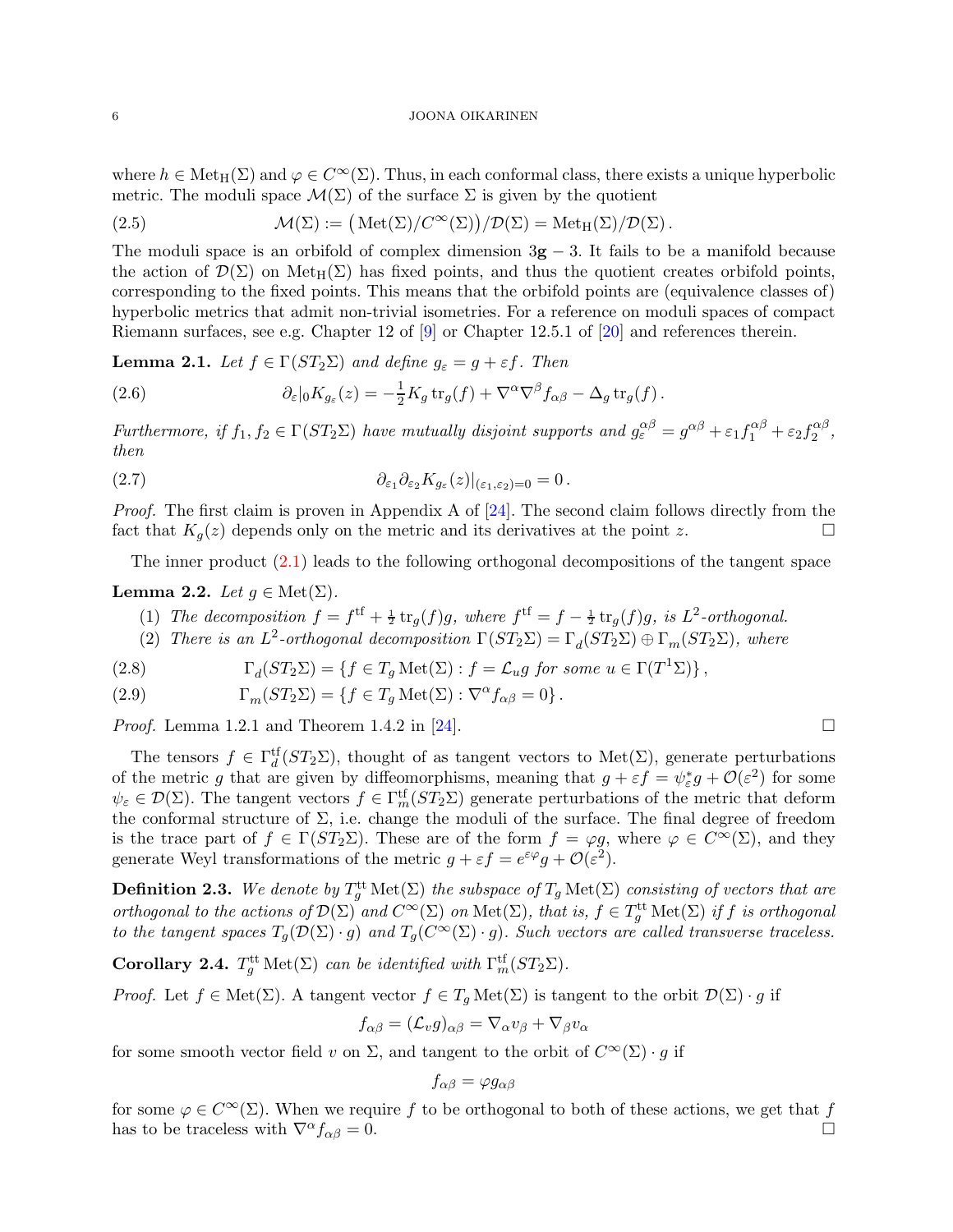<span id="page-6-1"></span>**Remark 2.5.** For a given  $f \in \Gamma^{\text{tf}}(ST_2\Sigma)$ , the vector field v in the decomposition  $f = \mathcal{L}_v g \frac{1}{2} \text{tr}(\mathcal{L}_v g) g + f_m$ , where  $f_m \in \Gamma_m^{\text{tf}}(ST_2\Sigma)$ , is unique up to a vector field w satisfying  $\mathcal{L}_w g$  –  $\frac{1}{2}\text{tr}(\mathcal{L}_w g)g = 0$  i.e. a conformal Killing field. Such vector fields do not exist on compact surfaces with  $g \geq 2$ .

The solution space of the equation  $\nabla^{\alpha} f_{\alpha\beta} = 0$  has complex dimension 3g – 3. It can be identified with the space of holomorphic quadratic differentials on  $\Sigma$ , i.e. the dual space of the space of harmonic Beltrami differentials on  $\Sigma$ . This can be identified with the Teichmüller space of  $\Sigma$  and with the tangent space of the moduli space of  $\Sigma$  at regular (non-orbifold) points.

<span id="page-6-0"></span>2.1. Conformal Killing operator. We define the conformal Killing operator  $P_g : \Gamma(T_1\Sigma) \rightarrow$  $\Gamma^{\mathrm{tf}}(ST_2\Sigma)$  by

$$
P_g \omega = 2S \nabla \omega - \text{tr}_g (S \nabla \omega) g = 2 \mathcal{L}_{\omega^{\sharp}} g - \text{tr}_g (\mathcal{L}_{\omega^{\sharp}} g) g ,
$$

where S denotes symmetrization and  $\omega^{\sharp}$  is the vector field obtained from  $\omega$  by raising the index.  $P_g\omega = 0$  implies that  $\omega^{\sharp}$  is a conformal Killing field, and thus  $P_g$  is injective if  $g \geq 2$ . The adjoint  $P_g^* : \Gamma^{\text{tf}}(ST_2\Sigma) \to \Gamma(T_1\Sigma)$  is given by

$$
(P_g^* f)_{\alpha} = -\nabla^{\beta} f_{\alpha\beta} ,
$$

i.e.  $P_g^* f = -\text{tr}_g(\nabla f)$ . By Remark [2.5,](#page-6-1) we have  $\dim_{\mathbb{C}} (\text{ran}(P_g)^{\perp}) = \dim_{\mathbb{C}} (\text{ker}(P_g^*)) = 3\mathbf{g} - 3$ , and  $ran(P_g) = \Gamma_d^{\text{tf}}(ST_2\Sigma)$ .  $P_g$  induces an operator  $P_g^{\sharp} : \Gamma(T^1\Sigma) \to \Gamma^{\text{tf}}(ST^2\Sigma)$  by raising indices. In conformal coordinates

$$
(P_g^{\sharp}u)^{zz} = 2\nabla^z u^z.
$$

**Remark 2.6.** Let  $t = t_{z...z}dz^n$  be an *n*-tensor. In conformal coordinates  $g = e^{\sigma}|dz|^2$ , and the Christoffel symbols are given by

$$
\Gamma_{zz}^z = \partial_z \sigma ,
$$
  
\n
$$
\Gamma_{z\bar{z}}^z = \Gamma_{\bar{z}z}^z = \Gamma_{\bar{z}\bar{z}}^z = 0.
$$

It follows that

$$
\nabla^z t_{z...z} = g^{z\bar{z}} \partial_{\bar{z}} t_{z...z} ,
$$
  
\n
$$
\nabla_z t_{z...z} = (\partial_z - n\partial_z \sigma) t_{z...z} .
$$

For  $t = t^{z...z} \partial_z^n$  we have  $\nabla_z t^{z...z} = (\partial_z + n \partial_z \sigma) t^{z...z}$ .

We denote the inverse of  $P_g^{\sharp}$  by  $\mathcal{G} : \Gamma_d^{\{t\}}(ST^2\Sigma) \to \Gamma(T^1\Sigma)$  and we extend it to all of  $\Gamma^{\{t\}}(ST^2\Sigma)$ as zero  $\mathcal{G}|_{\Gamma_m^{\text{tf}}(ST^2\Sigma)} := 0$ . This implies that for any  $f \in \Gamma^{\text{tf}}(ST^2\Sigma)$ 

(2.10) 
$$
P_g^{\sharp} \mathcal{G} f = f - f_m = f_d,
$$

where we used the orthogonal decomposition  $f = f_d + f_m$  induced from the decomposition in (2) of Lemma [2.2](#page-5-0) (where the indices are down). We fix an orthonormal basis  $\{\eta_1, \ldots, \eta_{3g-3}\}$  of  $\Gamma_m^{\text{tf}}(ST_2\Sigma)$ , i.e.

$$
(\eta_i, \eta_j)_g = \delta_{ij} .
$$

We denote the integral kernel of  $\mathcal G$  by  $\mathcal G_{ww}^z(z,w)$ . From the pair of equations

$$
f_d^{zz} = f^{zz} - \sum_{k=1}^{3g-3} (\eta_k, f)_{g} \eta_k^{zz},
$$
  

$$
2\nabla^z (\mathcal{G}f)^z(z) = 2 \int_{\Sigma} f^{ww}(w) \nabla^z \mathcal{G}^z_{ww}(z, w) dv_g(w) = f_d^{zz},
$$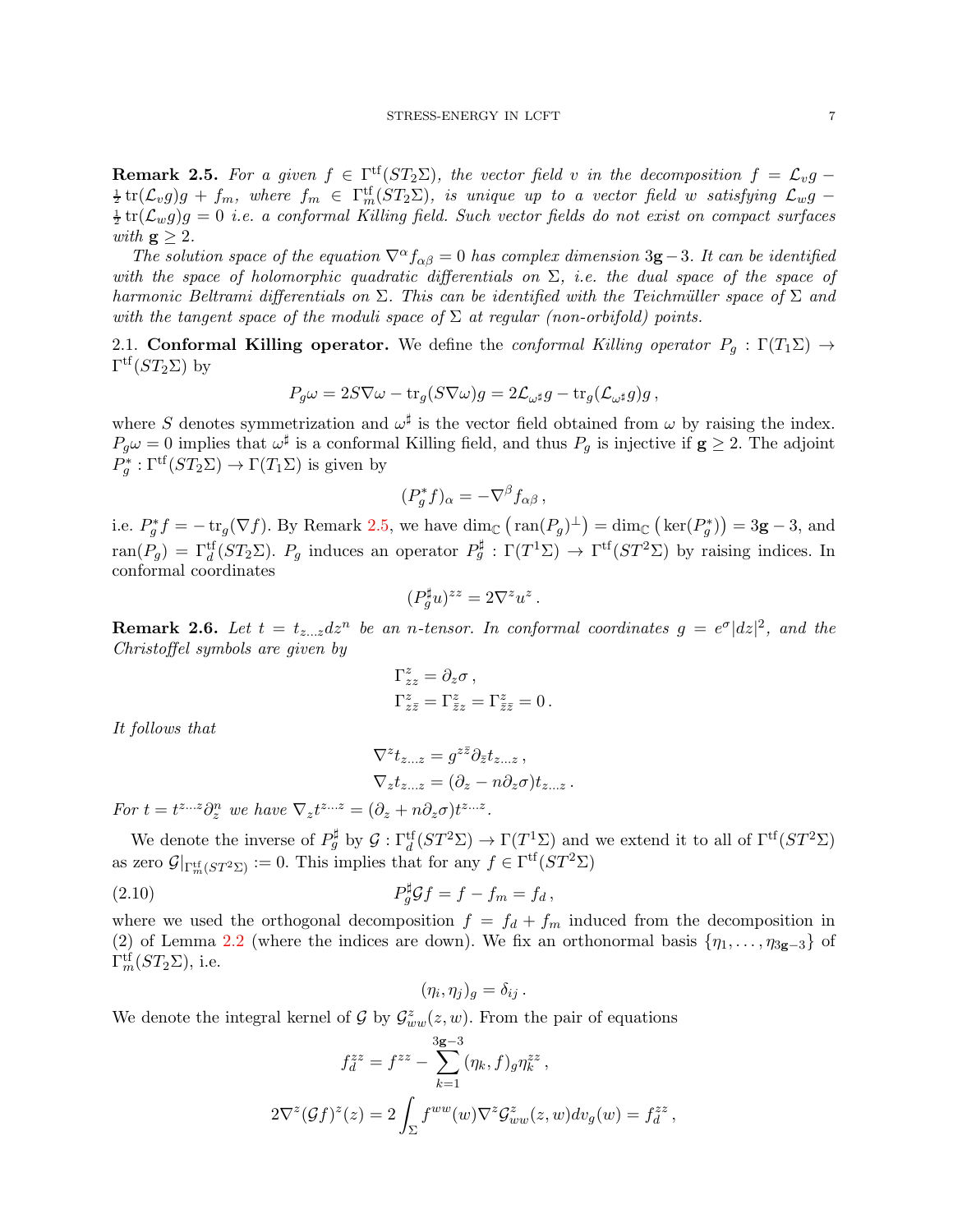it follows that

(2.11) 
$$
2\nabla^z \mathcal{G}_{ww}^z(z,w) = \delta_g(z,w) - \sum_{k=1}^{3g-3} \eta_k^{zz}(z)\eta_{k,ww}(w),
$$

where  $\delta_g$  is the Dirac delta distribution on  $(\Sigma, g)$ . Existence of local solutions to the above equation follows from the theory of the Cauchy transform and the existence of global solutions follows from the fact that the above equation is set up in the way that once one sums together the local solutions the result is orthogonal to the  $\eta_k$ 's, implying that the sum gives the integral kernel of the inverse of  $P_g^{\sharp}$ . Uniqueness follows from the non-existence of conformal Killing fields.

In local conformal coordinates we have

$$
\mathcal{G}_{ww}^z(z,w) = \frac{1}{4\pi} \frac{1}{z-w} + \mathcal{R}(z,w),
$$

<span id="page-7-0"></span>where  $R$  is smooth in z and w.

## 3. Liouville Conformal Field Theory

In this Section we summarize basic properties of the Gaussian Free Field (GFF), Gaussian Multiplicative Chaos (GMC) and Liouville Conformal Field Theory (LCFT) on compact Riemann surfaces. None of the results presented in this Section are new. We follow the conventions used in [\[12\]](#page-34-7).

<span id="page-7-1"></span>3.1. Gaussian Free Field. Let  $\Sigma$  be an orientable compact surface with genus  $g > 2$  and q a smooth Riemannian metric. The Laplace–Beltrami operator  $\Delta_q$  is a self-adjoint operator on  $L^2(\Sigma, dv_g)$  with a complete set of orthonormal eigenfunctions  $e_{g,n}$ ,

$$
-\Delta_g e_{g,n} = \lambda_{g,n} e_{g,n} , \quad n = 0, 1, \dots.
$$

It holds that  $\lambda_{q,n} > 0$  for  $n > 0$  and  $\lambda_{q,0} = 0$  with  $e_{q,0}$  the constant function.

Let  $(a_n)_{n\in\mathbb{N}}$  be a sequence of i.i.d. standard Gaussian random variables. The Gaussian Free Field  $X_g$  on the surface  $(\Sigma, g)$  is defined as the random series

<span id="page-7-3"></span>(3.1) 
$$
X_g = \sqrt{2\pi} \sum_{n=1}^{\infty} a_n \frac{e_{g,n}}{\sqrt{\lambda_{g,n}}}.
$$

The series converges almost surely in the Sobolev space  $H^{-s}(\Sigma, dv_g)$  for any  $s > 0$ , see [\[7\]](#page-34-14). Thus, for any  $f \in H^s(\Sigma, dv_g)$ , the dual brackets  $(X_g, f)_g$  are Gaussian random variables. The covariance of  $X_g$  is given by the Green function  $G_g$  of  $\Delta_g$ 

$$
\mathbb{E}[(X_g, f_1)_g(X_g, f_2)_g] = \int_{\Sigma^2} G_g(x, y) f_1(x) f_2(y) dv_g(x, y).
$$

Above  $G_q$  is the zero-mean Green function, because we did not include the  $n = 0$  eigenfunction in the series  $(3.1)$ , which has the effect of fixing the mean of  $X_q$  to be 0 almost surely.

<span id="page-7-2"></span>3.2. Gaussian Multiplicative Chaos. The exponential potential in the Liouville action leads us to consider the measure

$$
e^{-\mu \int e^{\gamma X_g} dv_g} d\mu_{\rm GFF}(X_g) \,,
$$

where  $\mu_{\text{GFF}}$  is the probability distribution of the GFF. Since  $\mu_{\text{GFF}}$  is supported on a negative order Sobolev space, the definition of  $e^{\gamma X_g}$  requires a renormalization The theory of Gaussian Multiplicative Chaos is a general framework for constructing exponentials of log-correlated Gaussian fields, and thus fits into our setting.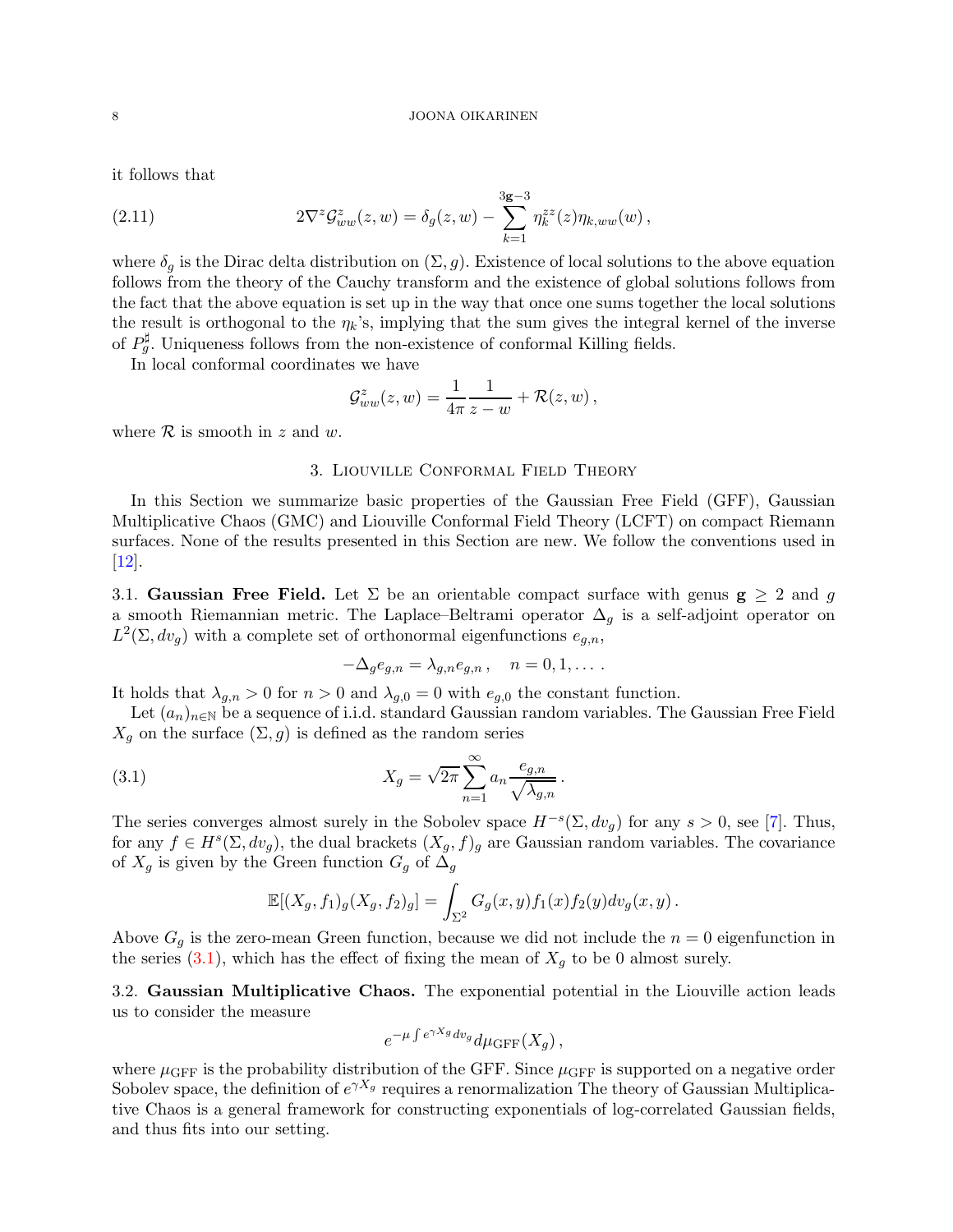Let  $\nu_{g,z}^{\delta}$  be the uniform probability measure on the geodesic circle  $\partial B_g(z,\delta)$  of radius  $\delta > 0$  at  $z \in \Sigma$ . We define the circle average regularization of the GFF by

(3.2) 
$$
X_{g,\delta}(z) := \int X_g(z') d\nu_{g,z}^{\delta}(z').
$$

The above integral is only formal, since  $\nu_{g,z}^{\delta} \notin H^s(\Sigma, dv_g)$  for  $s > 0$ . The precise definition of the above integral can be found in Section 3.2. of [\[12\]](#page-34-7).

To define the measure  $e^{\gamma X_g} dv_g$ , we first introduce the approximations

$$
\mathbf{G}^{\gamma}_{g,\delta}(dx) := \delta^{\frac{\gamma^2}{2}} e^{\gamma X_{g,\delta}(x)} dv_g(x) .
$$

For  $\gamma \in (0, 2)$  the limit

$$
\mathbf{G}^{\gamma}_{g}:=\lim_{\delta\to 0}\mathbf{G}^{\gamma}_{g,\delta}
$$

exists (and is non-trivial) in the sense of weak convergence of measures almost surely, see [\[3,](#page-34-15) [12\]](#page-34-7).

<span id="page-8-0"></span>3.3. Liouville expectation. We define the Liouville expectation of a continuous bounded functional  $F: H^{-s}(\Sigma, dv_g) \to \mathbb{R}, s > 0$ , by

$$
\langle F \rangle_g = Z_{\text{GFF}}(\Sigma, g) \int_{\mathbb{R}} \mathbb{E} \big[ F(c + X_g) e^{-\frac{Q}{4\pi} \int_{\Sigma} ((c + X_g) K_g dv_g) - \mu e^{\gamma c} \mathbf{G}_g^{\gamma}(\Sigma)} \big] dc \,,
$$

where  $\mu > 0, \, \gamma \in (0, 2), \, Q = \frac{2}{\gamma} + \frac{\gamma}{2}$  $\frac{\gamma}{2}$  and  $Z_{\text{GFF}}(\Sigma, g)$  is the so-called partition function of the GFF, defined as

$$
e^{-\frac{1}{2}\zeta'_{\Sigma,g}(0)}v_g(\Sigma)^{-\frac{1}{2}},
$$

where for s with real part smaller than  $-1$ 

$$
\zeta_{\Sigma,g}(s) = \sum_{n=1}^{\infty} \lambda_{g,n}^s,
$$

and  $\zeta'_{\Sigma,g}(0)$  is defined by analytic continuation, see [\[23\]](#page-34-16).

The next Proposition summarizes the behaviour of the Liouville measure when the background metric is changed by a diffeomorphism or a Weyl transformation. Proof can be found in [\[12\]](#page-34-7), Propositions 4.2 and 4.3.

**Proposition 3.1.** Suppose  $F: H^{-s}(\Sigma, dv_g) \to \mathbb{R}$  is such that  $\langle |F| \rangle_g < \infty$ . Then for any  $\psi \in \mathcal{D}(\Sigma)$ we have the diffeomorphism covariance

$$
\langle F \rangle_{\psi^*g} = \langle \psi_* F \rangle_g \,,
$$

where  $(\psi_*F)(X) := F(X \circ \psi)$ , and for any  $\varphi \in C^{\infty}(\Sigma)$  we have the Weyl anomaly

$$
\langle F \rangle_{e^{\varphi}g} = e^{cA(\varphi,g)} \langle F(\cdot - \frac{Q}{2}\varphi) \rangle_g \,,
$$

where A is given by  $(1.4)$ .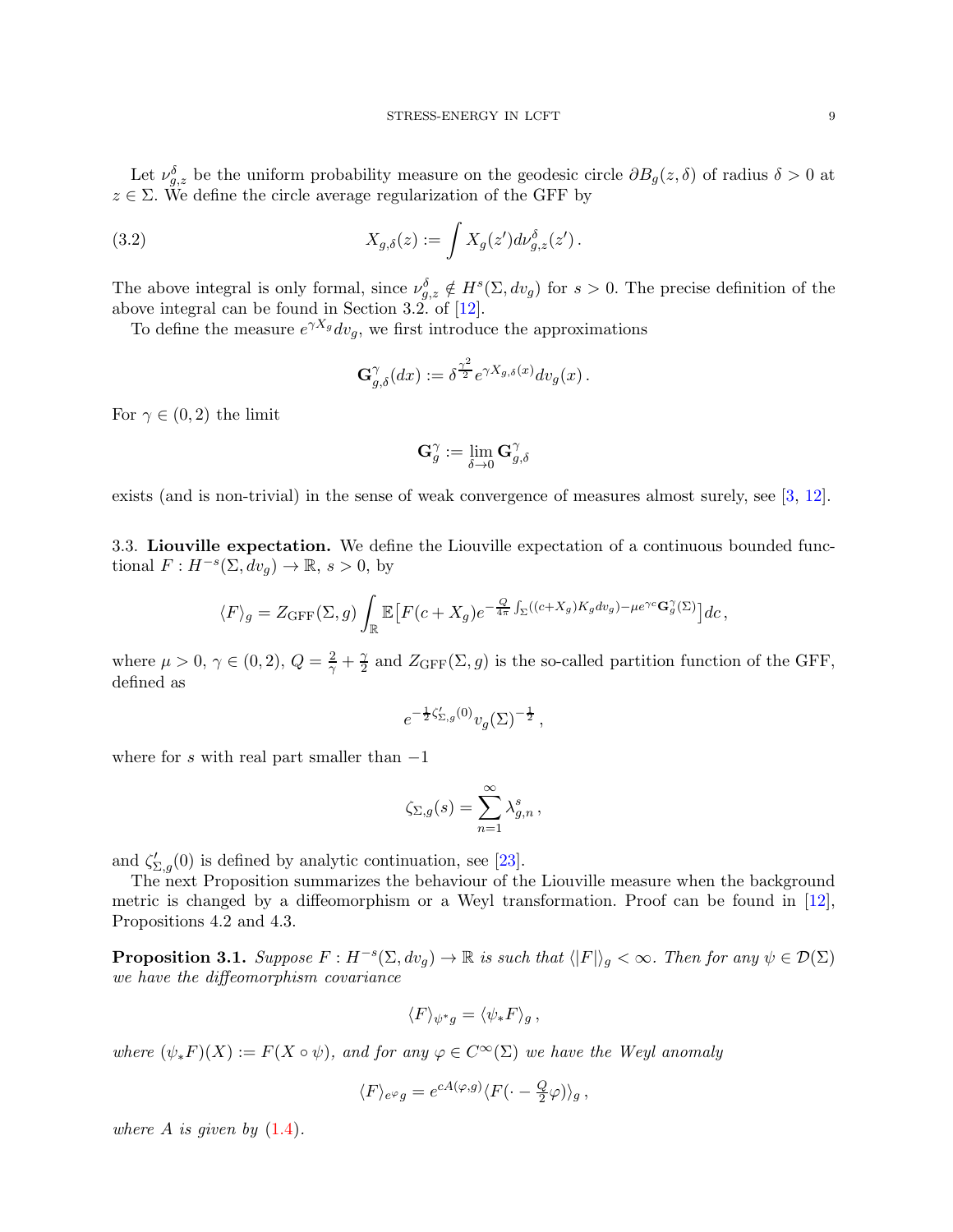<span id="page-9-0"></span>3.4. Liouville correlation functions. In this Section we introduce the correlation functions of the primary fields of LCFT. Formally the primary fields are the exponentials

$$
V_g^{\alpha}(x) = e^{\alpha(c+X_g(x))}
$$

.

As we learned in the discussion on GMC, to define such exponents, a renormalization is required. Thus, we begin by defining a regularized version of the primary field, and then passing to a limit. The regularized primary field at  $x \in \Sigma$  with weight  $\alpha \in (-\infty, Q)$  is defined by

(3.3) 
$$
V_{g,\delta}^{\alpha}(x) = \delta^{\frac{\alpha^2}{2}} e^{\alpha(c+X_{g,\delta}(x))}.
$$

Since the regularization of the GFF depends on the metric, we will have to take into account the derivatives  $\partial_{\varepsilon}V_{g_{\varepsilon},\delta}^{\alpha}(x)$  when we differentiate the LCFT correlation functions with respect to the metric in later sections. The regularized correlation function converges to a non-trivial limit, which was shown in  $[12]$ .

Proposition 3.2. The correlation functions

$$
\langle \prod_j V_g^{\alpha_j}(x_j) \rangle_g := \lim_{\delta \to 0} \langle \prod_j V_{g,\delta}^{\alpha_j}(x_j) \rangle_g
$$

exist and are non-zero if and only if the weights  $\alpha_i$  satisfy the Seiberg bounds

$$
\sum_{j} \alpha_{j} > Q\chi(\Sigma),
$$
  

$$
\alpha_{j} < Q \quad \forall j,
$$

where  $\chi(\Sigma)$  is the Euler characteristic of the surface  $\Sigma$ . Furthermore, the correlation functions satisfy the diffeomorphism covariance  $(1.2)$  and the Weyl anomaly  $(1.3)$ .

Primary fields with weight  $\alpha = \gamma$  admit a special integral identity, called the KPZ-identity. This was first proven in Lemma 3.3. of [\[15\]](#page-34-8) for  $\Sigma = \mathbb{S}^2$ , but the proof generalizes as such to arbitrary compact Riemann surfaces.

<span id="page-9-2"></span>**Lemma 3.3.** (KPZ-identity) For all  $\delta \geq 0$ 

$$
\int_{\Sigma} \langle V_{g,\delta}^{\gamma}(z) \prod_j V_g^{\alpha_j}(x_j) \rangle_{g,\delta} dv_g(z) = \frac{\sum_j \alpha_j - \chi(\Sigma) Q}{\mu \gamma} \langle \prod_j V_{g,\delta}^{\alpha_j}(x_j) \rangle_{g,\delta}.
$$

4. Variation of Green function

<span id="page-9-1"></span>In this section we consider variations of the Green function of the Laplace–Beltrami operator with respect to the metric q. Recall that we sum over repeated Greek indices.

**Definition 4.1.** We say that a function  $F : \text{Met}(\Sigma) \to \mathbb{C}$  is differentiable if for all  $f \in \Gamma(ST^2\Sigma)$ and  $g_{\varepsilon}^{\alpha\beta} = g^{\alpha\beta} + \varepsilon f^{\alpha\beta}$  we have

$$
\partial_{\varepsilon}|_{0}F(g_{\varepsilon}) = \int_{\Sigma} f^{\alpha\beta}(x) F_{\alpha\beta}(g, x) dv_{g}(x)
$$

 $for~some~differential the~functions~x\mapsto F_{\alpha\beta}(g,x): \Sigma\to\mathbb{C}.$  If  $F$  is differentiable, we denote  $\frac{\delta F(g)}{\delta g^{\alpha\beta}(x)}:=$  $F_{\alpha\beta}(q, x)$ .

Let z be a local conformal coordinate in which the metric takes the form

$$
g(z) = e^{\sigma(z)} |dz|^2.
$$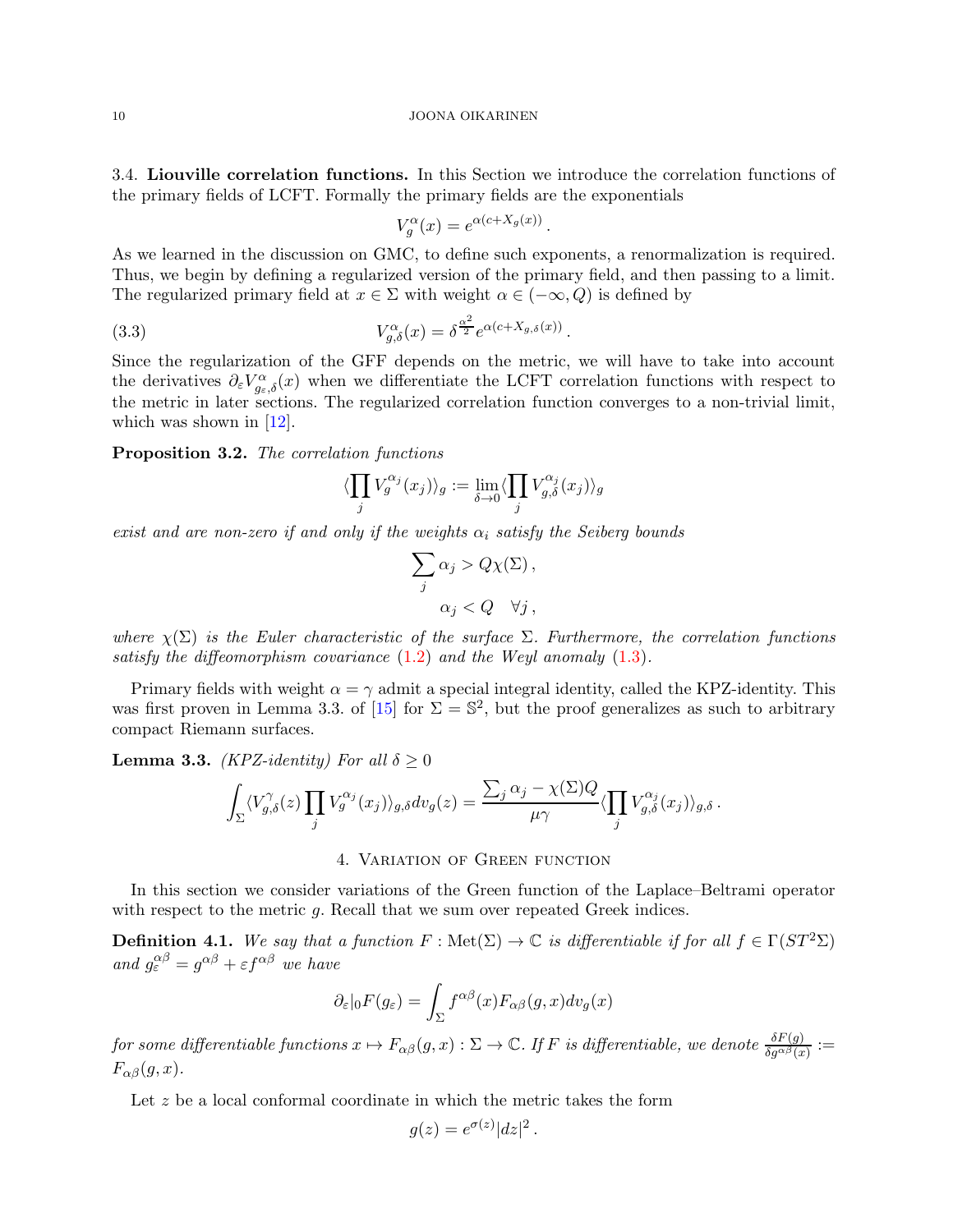For  $f \in \Gamma(ST_2\Sigma)$  and  $\varepsilon$  small enough it holds that  $g_{\varepsilon} = g + \varepsilon f$  is a Riemannian metric. We will study how the Green function  $G_g$  of the Laplace–Beltrami operator  $\Delta_g$  is varied under such perturbation of the metric. For a hyperbolic metric  $g$  the coordinate  $z$  can be chosen to be such that for  $z'$  close to  $z$  we have

$$
G_g(z, z') = -\ln d_{\mathbb{D}}(z, z') + M_g(z, z'),
$$
  

$$
\Delta_g = 4e^{-\sigma(z)}\partial_z \partial_{\bar{z}},
$$

where  $d_{\mathbb{D}}$  is the hyperbolic distance function on the Poincaré disk, and  $M_g$  is a smooth function (see Lemma 2.1. in [\[12\]](#page-34-7) for proof). The formula for the first variation of  $G<sub>q</sub>$  is well-known, but for completeness we derive it from scratch for an arbitrary variation of the metric.

<span id="page-10-2"></span>**Proposition 4.2.** For  $x \neq y$ , the function  $g \mapsto G_q(x, y)$  is differentiable, and for  $x \neq z \neq y$  we have

(4.1) 
$$
\frac{\delta G_g(x, y)}{\delta g^{\alpha \beta}(z)} = -\frac{1}{4\pi} \big( \nabla_{\alpha} G_g(x, z) \nabla_{\beta} G_g(z, y) + \nabla_{\beta} G_g(x, z) \nabla_{\alpha} G_g(z, y) \big) \n+ \frac{g_{\alpha \beta}(z)}{2v_g(\Sigma)} \big( G_g(x, z) + G_g(z, y) \big) + \frac{g_{\alpha \beta}(z)}{4\pi} \nabla_{\mu} G_g(x, z) \nabla^{\mu} G_g(z, y) .
$$

Proof. The Green function solves the Poisson equation

<span id="page-10-1"></span>(4.2) 
$$
\frac{1}{2\pi} \Delta_g G_g(x, y) = -\delta_g(x, y) + \frac{1}{v_g(\Sigma)}.
$$

In coordinates we have  $\delta_g(x,y) = \frac{\delta(x-y)}{\sqrt{\det g(x)}}$  $\frac{d(x-y)}{det\ g(x)}$ , where  $\delta(x)$  is the (flat) Dirac delta. By plugging in the perturbed metric  $g_{\varepsilon}$ , that in conformal coordinate satisfies  $g_{\varepsilon}^{z\bar{z}} = g^{z\bar{z}} + \varepsilon f^{z\bar{z}}$  and  $g_{\varepsilon}^{zz} = \varepsilon f^{zz}$ , and by taking the  $\varepsilon$ -derivative, we get

<span id="page-10-0"></span>(4.3) 
$$
\Delta_{g_{\varepsilon}} \partial_{\varepsilon} G_{g_{\varepsilon}}(x, y) = -(\partial_{\varepsilon} \Delta_{g_{\varepsilon}}) G_{g_{\varepsilon}}(x, y) + \frac{2\pi \partial_{\varepsilon} \sqrt{\det g_{\varepsilon}(y)}}{\sqrt{\det g_{\varepsilon}(y)}} \delta_{g_{\varepsilon}}(x, y) - \frac{2\pi \partial_{\varepsilon} v_{g_{\varepsilon}}(\Sigma)}{v_{g_{\varepsilon}}(\Sigma)^2}.
$$

We want to integrate this identity against the Green function  $G_{q_{\varepsilon}}$  over the surface  $\Sigma$ . We know how the differential operator  $\partial_{\varepsilon} \Delta_{g_{\varepsilon}}$  looks in conformal coordinates, thus we patch together coordinate expressions using a partition of unity  $(U_i, \rho_i)$ . Denote  $m_g(f) = \frac{1}{v_g(\Sigma)} \int f dv_g$ . By integrating in [\(4.3\)](#page-10-0) both sides against  $G_{g_{\varepsilon}}$  and by using [\(4.2\)](#page-10-1) and the zero-mean property of  $G_g$ 

$$
\int G_g(x,z)dv_g(z) = 0,
$$

we get (4.4)

$$
-2\pi \partial_{\varepsilon} G_{g_{\varepsilon}}(x,y) + 2\pi m_{g_{\varepsilon}}(\partial_{\varepsilon} G_{g_{\varepsilon}}(\cdot,y))
$$
  
\n
$$
= -\lim_{\delta \to 0} \int_{d_{g}(z,y) > \delta} G_{g_{\varepsilon}}(x,z) (\partial_{\varepsilon} \Delta_{g_{\varepsilon}}) G_{g_{\varepsilon}}(z,y) dv_{g_{\varepsilon}}(z) + 2\pi \lim_{\delta \to 0} \int_{d_{g}(z,y) > \delta} G_{g_{\varepsilon}}(x,z) \frac{\partial_{\varepsilon} \sqrt{\det g_{\varepsilon}(z)}}{\sqrt{\det g_{\varepsilon}(z)}} \delta_{g_{\varepsilon}}(z,y) dv_{g_{\varepsilon}}(z)
$$
  
\n
$$
= -\lim_{\delta \to 0} \sum_{i} \int_{U_{i}} \mathbf{1}_{d_{g}(z,y) > \delta} \rho_{i}(z) G_{g_{\varepsilon}}(x,z) \partial_{\varepsilon} \left( \frac{1}{\sqrt{\det g_{\varepsilon}(z)}} \partial_{\alpha} (\sqrt{\det g_{\varepsilon}(z)} g_{\varepsilon}^{\alpha\beta}(z) \partial_{\beta}) \right) G_{g_{\varepsilon}}(z,y) dv_{g_{\varepsilon}}(z)
$$
  
\n
$$
+ 2\pi G_{g_{\varepsilon}}(x,y) \frac{\partial_{\varepsilon} \sqrt{\det g_{\varepsilon}(y)}}{\sqrt{\det g_{\varepsilon}(y)}}.
$$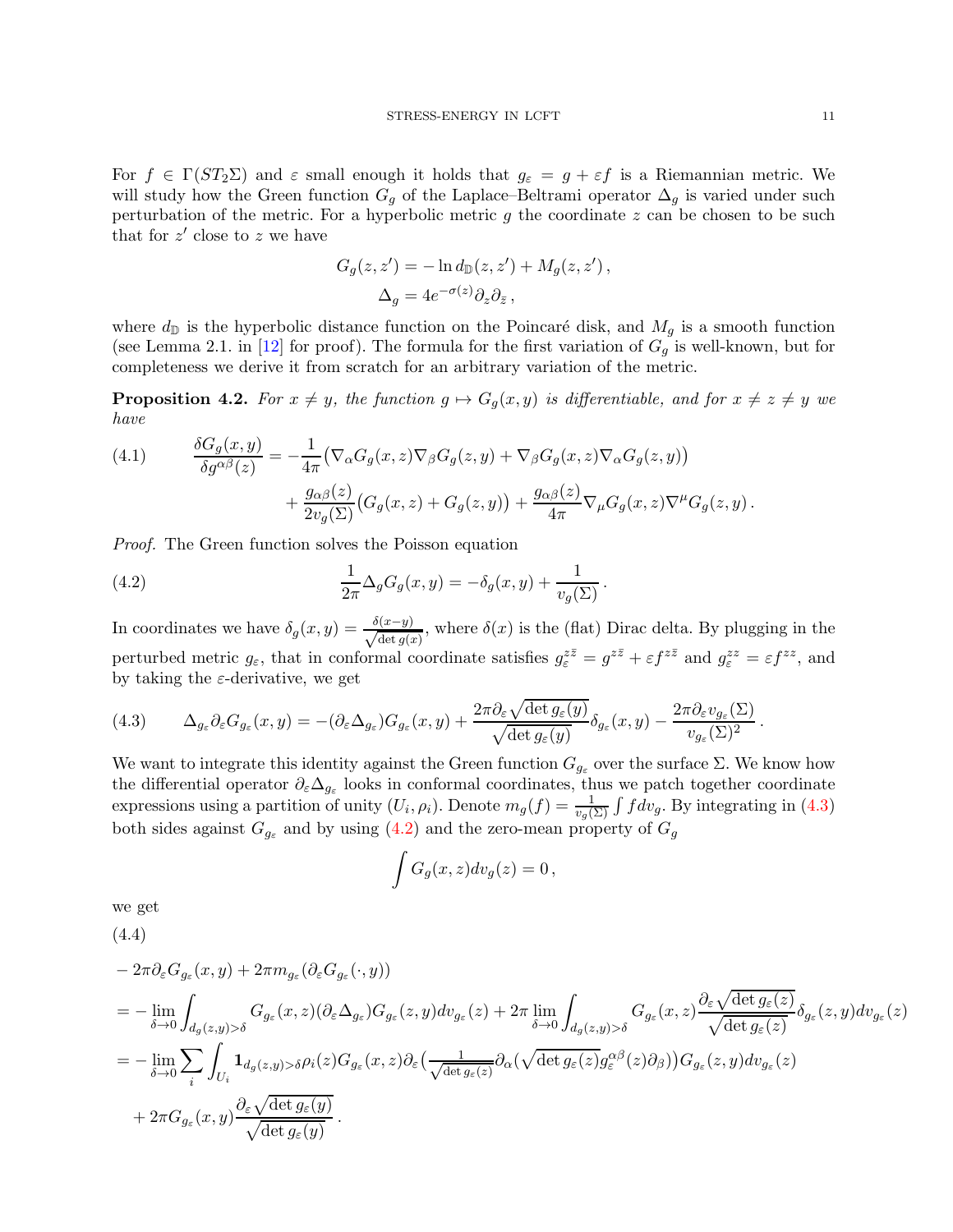Note that by using the zero-mean property of  ${\cal G}_g$  again we get

$$
m_{g_{\varepsilon}}(\partial_{\varepsilon}G_{g_{\varepsilon}}(\cdot,y)) = \partial_{\varepsilon}m_{g_{\varepsilon}}(G_{g_{\varepsilon}}(\cdot,y)) - \frac{\partial_{\varepsilon}v_{g_{\varepsilon}}(\Sigma)}{v_{g_{\varepsilon}}(\Sigma)}m_{g_{\varepsilon}}(G_{g_{\varepsilon}}(\cdot,y)) - \frac{1}{v_{g_{\varepsilon}}(\Sigma)}\int G_{g_{\varepsilon}}(z,y)\partial_{\varepsilon}\sqrt{\det g_{\varepsilon}(z)}d^2z
$$
  
= 
$$
-\frac{1}{v_{g_{\varepsilon}}(\Sigma)}\int G_{g_{\varepsilon}}(z,y)\partial_{\varepsilon}\sqrt{\det g_{\varepsilon}(z)}d^2z.
$$

Next we set  $\varepsilon = 0$ . Consider first the case  $\text{tr}_g(f) = 0$ , i.e.  $f^{z\bar{z}} = 0$ . Then we have  $\sqrt{\det g_{\varepsilon}(z)} = 0$  $\sqrt{\det g(z)} + \mathcal{O}(\varepsilon^2)$ . We get

$$
\partial_{\varepsilon}|_{0}G_{g_{\varepsilon}}(x,y)=\frac{1}{2\pi}\lim_{\delta\to 0}\sum_{i}\int_{U_{i}}\mathbf{1}_{|z-y|>\delta}\rho_{i}(z)G_{g}(x,z)\partial_{z}\big(e^{\sigma(z)}f^{zz}(z)\partial_{z}\big)G_{g}(z,y)d^{2}z.
$$

Next we integrate by parts the  $\partial_z$ . The boundary term  $\partial_z \mathbf{1}_{|z-y|>\delta}$  vanishes as  $\delta \to 0$ , since  $\int_{|z|=\delta}$  $h(z)$  $\frac{z}{z}d\overline{z} = o_{\delta}(1)$  for smooth h. Note that here we need to assume  $x \neq y$  to ensure that  $G_g(x, z)$  is smooth when z is close to y. After passing to the  $\delta \to 0$  limit, we get

$$
\partial_{\varepsilon}|_{0}G_{g_{\varepsilon}}(x,y) = -\frac{1}{2\pi} \sum_{i} \int_{U_{i}} \rho_{i}(z) f^{zz}(z) \partial_{z}G_{g}(x,z) \partial_{z}G_{g}(z,y) e^{\sigma(z)} d^{2}z \n- \frac{1}{2\pi} \sum_{i} \int_{U_{i}} \partial_{z} \rho_{i}(z) f^{zz}(z) G_{g}(x,z) \partial_{z}G_{g}(z,y) e^{\sigma(z)} d^{2}z \n+ \frac{1}{2\pi} \sum_{i} \int_{\partial U_{i}} \rho_{i}(z) f^{zz}(z) G_{g}(x,z) \partial_{z}G_{g}(z,y) e^{\sigma(z)} d\bar{z} .
$$

The last two terms vanish since  $(U_i, \rho_i)$  is a partition of unity and the surface  $\Sigma$  has no boundary. Now it follows that  $\partial_{\varepsilon}|_{0}G_{g_{\varepsilon}}(x,y)$  is a smooth function outside the diagonal.

Next consider the trace part of f, i.e. let  $f^{\alpha\beta} = \frac{1}{2} \text{tr}_g(f) g^{\alpha\beta}$ . Now  $f^{zz} = f^{\bar{z}\bar{z}} = 0$ , and using  $\sqrt{\det g_{\varepsilon}} = \sqrt{\det g} - 2\varepsilon g_{z\bar{z}}^2 f^{z\bar{z}} + \mathcal{O}(\varepsilon^2)$  we get

$$
\partial_{\varepsilon}|_{0}G_{g_{\varepsilon}}(x,y) = \frac{1}{v_{g}(\Sigma)} \int G_{g}(z,y)g_{z\bar{z}}(z)f^{z\bar{z}}(z)dv_{g}(z)
$$
  
\n
$$
- \frac{1}{2\pi} \sum_{i} \int_{U_{i}} \rho_{i}(z)f^{z\bar{z}}(z) \left(\partial_{z}G_{g}(x,z)\partial_{\bar{z}}G_{g}(z,y) + \partial_{\bar{z}}G_{g}(x,z)\partial_{z}G_{g}(z,y)\right)dv_{g}(z)
$$
  
\n
$$
+ \frac{1}{2\pi} \sum_{i} \int_{U_{i}} \rho_{i}(z)2f_{z\bar{z}}(z)\partial_{\alpha}G_{g}(x,z)g^{\alpha\beta}\partial_{\beta}G_{g}(z,y)d^{2}z
$$
  
\n
$$
+ \frac{1}{2\pi} \sum_{i} \int_{U_{i}} \rho_{i}(z)2f_{z\bar{z}}(z)G_{g}(x,z) \frac{1}{\det g} \partial_{\alpha}(\sqrt{\det g}g^{\alpha\beta}\partial_{\beta}G_{g}(z,y))dv_{g}(z)
$$
  
\n
$$
+ 2G_{g}(x,y) \frac{f_{y\bar{y}}(y)}{\sqrt{\det(y)}}
$$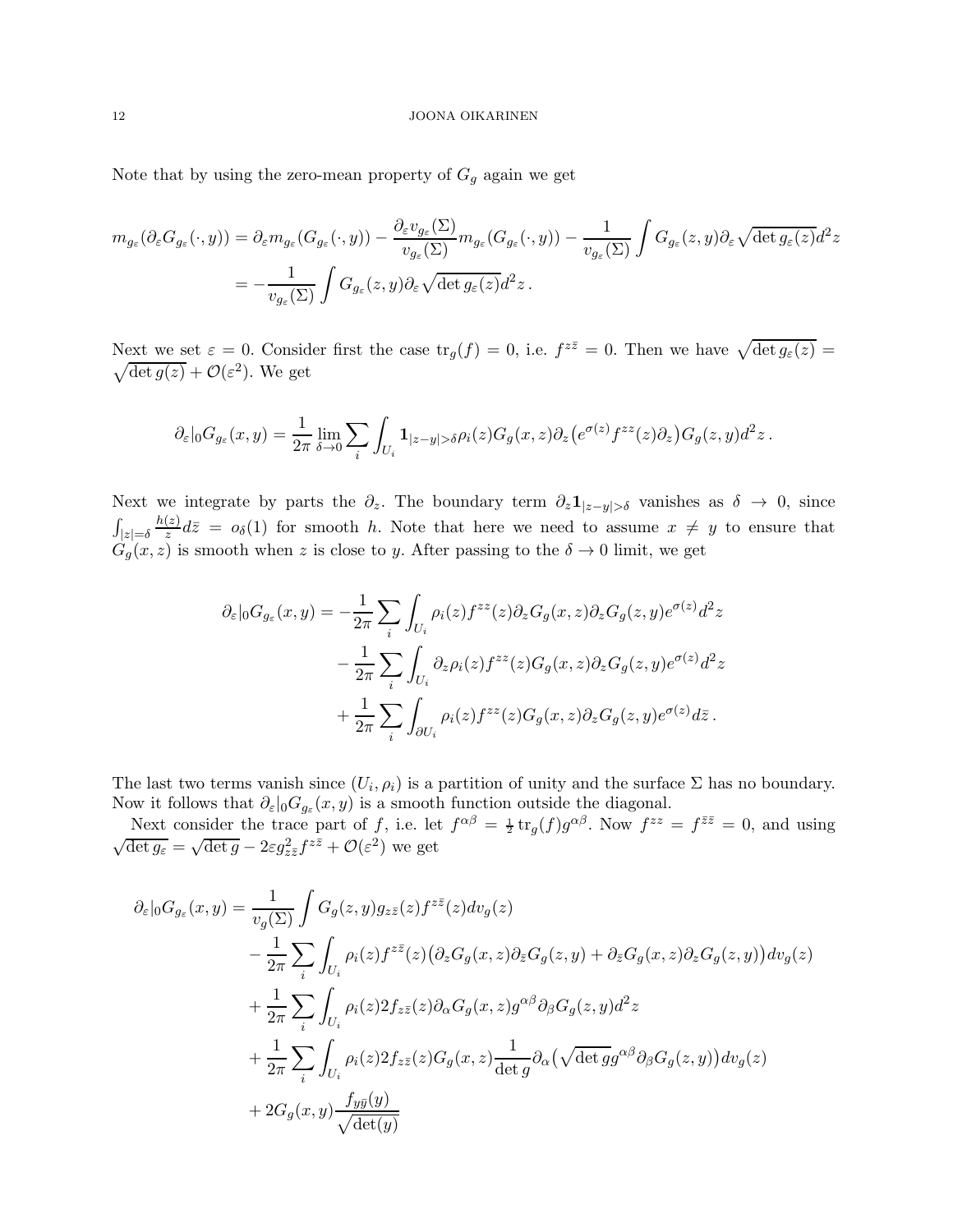The second to last term above can be simplified

$$
\frac{1}{2\pi} \sum_{i} \int_{U_i} \rho_i(z) 2f_{z\bar{z}}(z) G_g(x, z) \frac{1}{\det g(z)} \partial_\alpha (\sqrt{\det g} g^{\alpha\beta} \partial_\beta G_g(z, y)) dv_g(z)
$$
\n
$$
= \frac{1}{2\pi} \sum_{i} \int_{U_i} \rho_i(z) 2f_{z\bar{z}}(z) G_g(x, z) \frac{1}{\sqrt{\det g(z)}} \Delta_g G_g(z, y) dv_g(z)
$$
\n
$$
= -2G(x, y) \frac{f_{y\bar{y}}(y)}{\sqrt{\det y}} + \frac{1}{v_g(\Sigma)} \int g_{z\bar{z}}(z) f^{z\bar{z}}(z) G_g(x, z) dv_g(z).
$$

Now the result follows.

The above result becomes clearer when viewed in terms of the resolvent  $R_g(\lambda) = (\Delta_g - \lambda)^{-1}$ and the second resolvent formula

<span id="page-12-0"></span>(4.5) 
$$
R_{g_{\varepsilon}}(\lambda) - R_g(\lambda) = -R_{g_{\varepsilon}}(\lambda)(\Delta_{g_{\varepsilon}} - \Delta_g)R_g(\lambda),
$$

which holds for any  $\lambda$  belonging to resolvent sets of both  $\Delta_{g_{\varepsilon}}$  and  $\Delta_g$ . For small  $\varepsilon$  this holds for any  $0 < |\lambda| < \delta$  for  $\delta$  sufficiently small. The resolvent formula then implies (we denote  $\dot{\Delta}_g = \partial_{\varepsilon}|_0 \Delta_{g_{\varepsilon}}$ and  $\dot{R}_g = \partial_{\varepsilon}|_0 R_{g_{\varepsilon}}$ )

$$
\dot{R}_g(\lambda) = -R_g(\lambda)\dot{\Delta}_g R_g(\lambda) ,
$$

which is a well-defined operator on  $L^2(\Sigma, g)$ . We also see that  $\dot{R}_g(\lambda)$  is holomorphic in  $\lambda$  in the punctured ball  $B(0, \delta) \setminus \{0\} \subset \mathbb{C}$  and thus an application of the Cauchy integral formula implies

$$
\dot{R}_g = R_g \dot{\Delta}_g R_g \,,
$$

where  $R_g: L^2(\Sigma, g) \to L^2(\Sigma, g)$  is the operator that has the zero-mean Green function  $G_g$  as its integral kernel. It satisfies  $\Delta_g R_g = \text{Id} - \Pi_0$ , where  $\Pi_0$  is the projection onto constants.

Now, we can view Proposition [4.2](#page-10-2) as the computation of the integral kernel of  $\dot{R}_g$ . We saw that for traceless variations we get exactly the same operator as from the resolvent formula, but for variations with trace, one has to be more careful and take into account the variation of the volume form of the metric. For now, we will only look at traceless variations, and variations with trace will be included by applying transformation properties of  $G<sub>g</sub>$  under Weyl transformations (see Corollary [4.5\)](#page-16-0).

<span id="page-12-1"></span>**Proposition 4.3.** Let  $f \in \Gamma^{tf}(ST^2\Sigma)$  and  $g_{\varepsilon}^{zz} = \varepsilon f^{zz}$ ,  $g_{\varepsilon}^{z\overline{z}} = g^{z\overline{z}}$ . Then, for any  $\lambda$  belonging to the resolvent set of  $\Delta_g$ , and  $h \in C^{\infty}(\Sigma)$  supported in  $\Sigma \setminus \{x\}$ , we have

$$
\partial_{\varepsilon}^{n}|_{0}(R_{g_{\varepsilon}}(\lambda)h)(x) = (-1)^{n} n! (R_{g}(\lambda)(\dot{\Delta}_{g}R_{g}(\lambda))^{n} h)(x),
$$

where  $\dot{R}_g(\lambda) = \partial_{\varepsilon}|_0 R_{g_{\varepsilon}}(\lambda)$  and  $\dot{\Delta}_g = \partial_{\varepsilon}|_0 \Delta_{g_{\varepsilon}}$ . The operator  $\partial_{\varepsilon}^n|_0 R_{g_{\varepsilon}}$  has an integral kernel  $\dot{G}_g^{(n)}(\lambda; \cdot, \cdot) \in$  $C^{\infty}(\Sigma^2 \setminus \text{diag}).$ 

$$
\partial_{\varepsilon}^n|_0(R_{g_{\varepsilon}}(\lambda)h)(x) = \int \dot{G}_g^{(n)}(\lambda; x, y)h(y)dv_g(y),
$$

for all  $\lambda \in B(0,\delta)$  with  $\delta$  small enough, where  $R_q(0) = R_q$ .

*Proof.* We proceed by induction. The  $n = 1$  case follows from Proposition [4.2.](#page-10-2)

Assume that the claim holds for some  $n \in \mathbb{N}$ . For traceless perturbations  $\partial_{\varepsilon}^{k}|_{0}$  $\sqrt{\det g_{\varepsilon}} = 0$  for all  $k \in \mathbb{N}$  (traceless perturbations only contribute to the mixed derivatives  $\partial_{\varepsilon}^k \partial_{\varepsilon}^k|_0$  $\sqrt{\det g_{\varepsilon}}$ . Thus, we do not have to carry the  $\varepsilon$ -derivatives of the volume form in our computations. This means that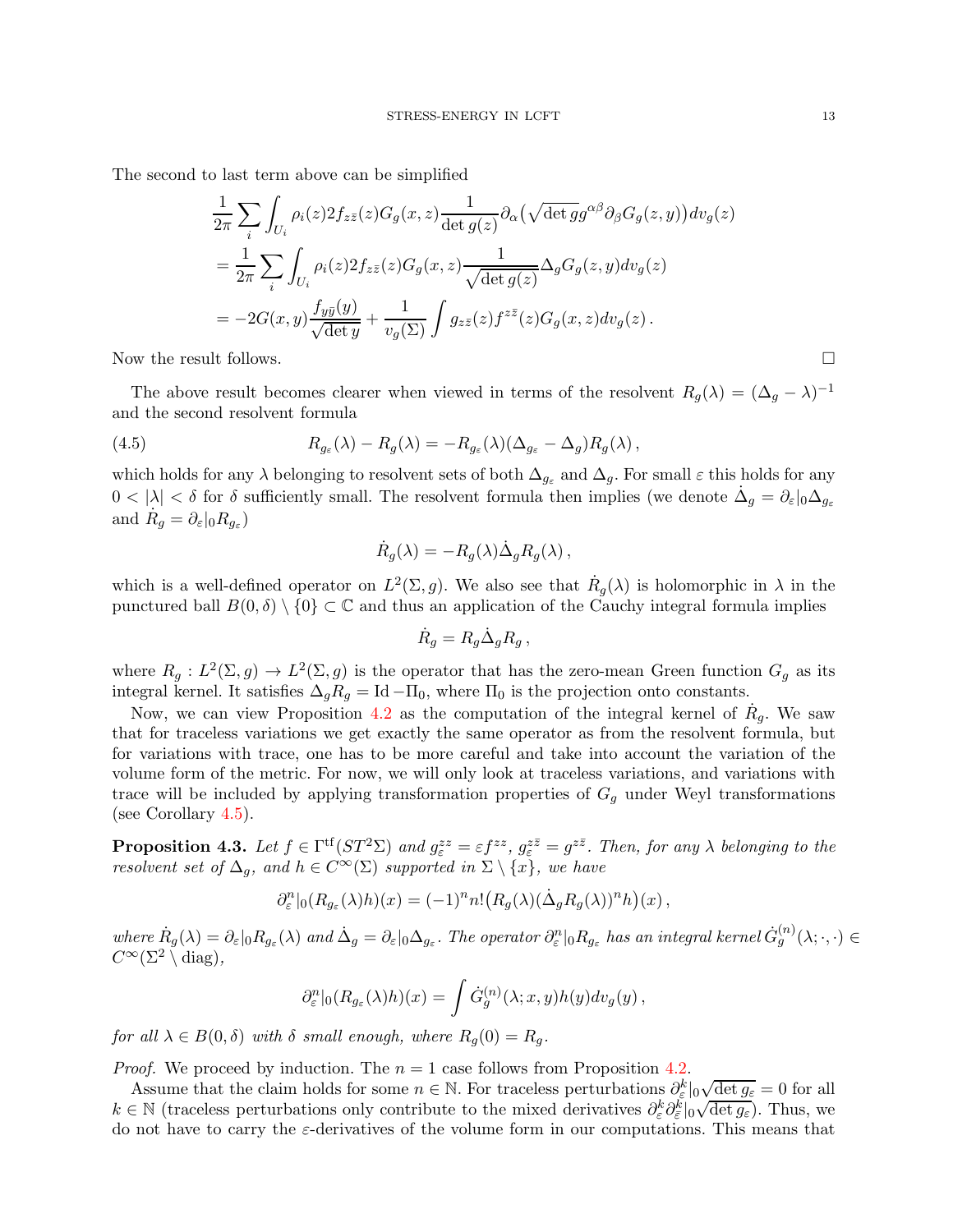we can use the resolvent formula  $(4.5)$  to compute the variation, and there are no additional terms coming from the volume form. By using the resolvent formula  $(4.5)$  and  $\partial_{\varepsilon}^2|_0\Delta_{g_{\varepsilon}}=0$ , we get

$$
\partial_{\varepsilon}^{n+1}|_{0} (R_{g_{\varepsilon}}(\lambda)h)(x) = \partial_{\varepsilon}^{n+1}|_{0} (-R_{g_{\varepsilon}}(\lambda)(\Delta_{g_{\varepsilon}} - \Delta_{g})R_{g}(\lambda))
$$
  
= -(n+1) (\partial\_{\varepsilon}^{n}|\_{0} R\_{g\_{\varepsilon}}(\lambda)\Delta\_{g} R\_{g}(\lambda)h)(x).

Now the first claim follows.

Next we study the integral kernel. We denote the integral kernel of  $R_q(\lambda)$  by  $G_q(\lambda; \cdot, \cdot)$ . The behaviour close to the diagonal is given by  $G(\lambda; x, y) \sim -\ln d_g(x, y)$ , see Section 2.4 of [\[12\]](#page-34-7). From the induction hypothesis we get

<span id="page-13-0"></span>
$$
\begin{aligned} \left(\partial_{\varepsilon}^{n}|_{0}R_{g_{\varepsilon}}(\lambda)\dot{\Delta}_{g}R_{g}(\lambda)h\right)(x) &= \int \dot{G}_{g}(\lambda;x,z)(\dot{\Delta}_{g}R_{g}(\lambda)h)(z)dv_{g}(z) \\ &= \lim_{\delta \to 0} \int_{d_{g}(z,y) > \delta} \dot{G}_{g}^{(n)}(\lambda;x,z)\dot{\Delta}_{g}(z)G_{g}(\lambda;z,y)h(y)dv_{g}(z,y) \,. \end{aligned}
$$

Above we used

$$
\partial_z^2 \int \log |z - y| h(y) d^2 y = \lim_{\delta \to 0} \int_{|z - y| > \delta} \frac{-1}{2(z - y)^2} h(y) d^2 y,
$$

which holds for any smooth and compactly supported h. The  $\delta \to 0$  limit of [\(4.6\)](#page-13-0) exists, which we demonstrate next. Let  $z \mapsto \chi(x; z)$  be a smooth bump function supported in a small neighbourhood of x. Then

$$
\int_{d_g(z,y) > \delta} \dot{G}_g^{(n)}(\lambda; x, z) \dot{\Delta}_g G_g(\lambda; z, y) h(y) dv_g(z, y)
$$
\n
$$
= \int_{d_g(z,y) > \delta} \chi(x, z) \dot{G}_g^{(n)}(\lambda; x, z) \dot{\Delta}_g G_g(\lambda; z, y) h(y) dv_g(z, y)
$$
\n
$$
+ \int_{d_g(z,y) > \delta} \dot{\Delta}_g((1 - \chi(x, z)) \dot{G}_g^{(n)}(\lambda; x, z)) G_g(\lambda; z, y) h(y) dv_g(z, y)
$$
\n
$$
+ r_\delta(x)
$$

where  $r_\delta$  contains boundary terms from integrating by parts the  $\dot{\Delta}_g$ 

$$
r_{\delta}(x) = \int \Big( \int_{|z-y|=\delta} (1 - \chi(z,x)) \dot{G}_{g}^{(n)}(\lambda; x, z) f^{zz}(z) \partial_z G_g(\lambda; z, y) \sqrt{\det g(z)} d\bar{z} \Big) h(y) dv_g(y) + \int \Big( \int_{|z-y|=\delta} \partial_z \big( (1 - \chi(z,x)) \dot{G}_{g}^{(n)}(\lambda; x, z) \big) f^{zz}(z) G_g(\lambda; z, y) \sqrt{\det g(z)} d\bar{z} \Big) h(y) dv_g(y) .
$$

The first term vanishes as  $\delta \to 0$  by first Taylor expanding the smooth terms around  $z = y$  and by observing that  $\int_{|z-y|=\delta}$ 1  $\frac{1}{z-y}d\bar{z}=0.$  The second term works similarly but with  $\int_{|z-y|=\delta} \log|z-y|d\bar{z}=0$ 0.

Now we have shown that

$$
\left(\partial_{\varepsilon}^{n}|_{0}R_{g_{\varepsilon}}(\lambda)\dot{\Delta}_{g}R_{g}(\lambda)h\right)(x) = \int \dot{G}_{g}^{(n)}(\lambda; x, z)F_{1}(\lambda; x, y, z)h(y)dv_{g}(z, y) + \int G_{g}(\lambda; z, y)F_{2}(\lambda; x, y, z)h(y)dv_{g}(z, y)
$$

for some smooth functions  $F_1(\lambda; \cdot)$  and  $F_2(\lambda, \cdot)$  and for any h supported away from x. Because both  $\dot{G}_g^{(n)}$  and  $G_g$  are smooth outside the diagonal, and thus we can define  $\dot{G}_g^{(n+1)} = \dot{G}_g^{(n)}F_1 + G_gF_2$ .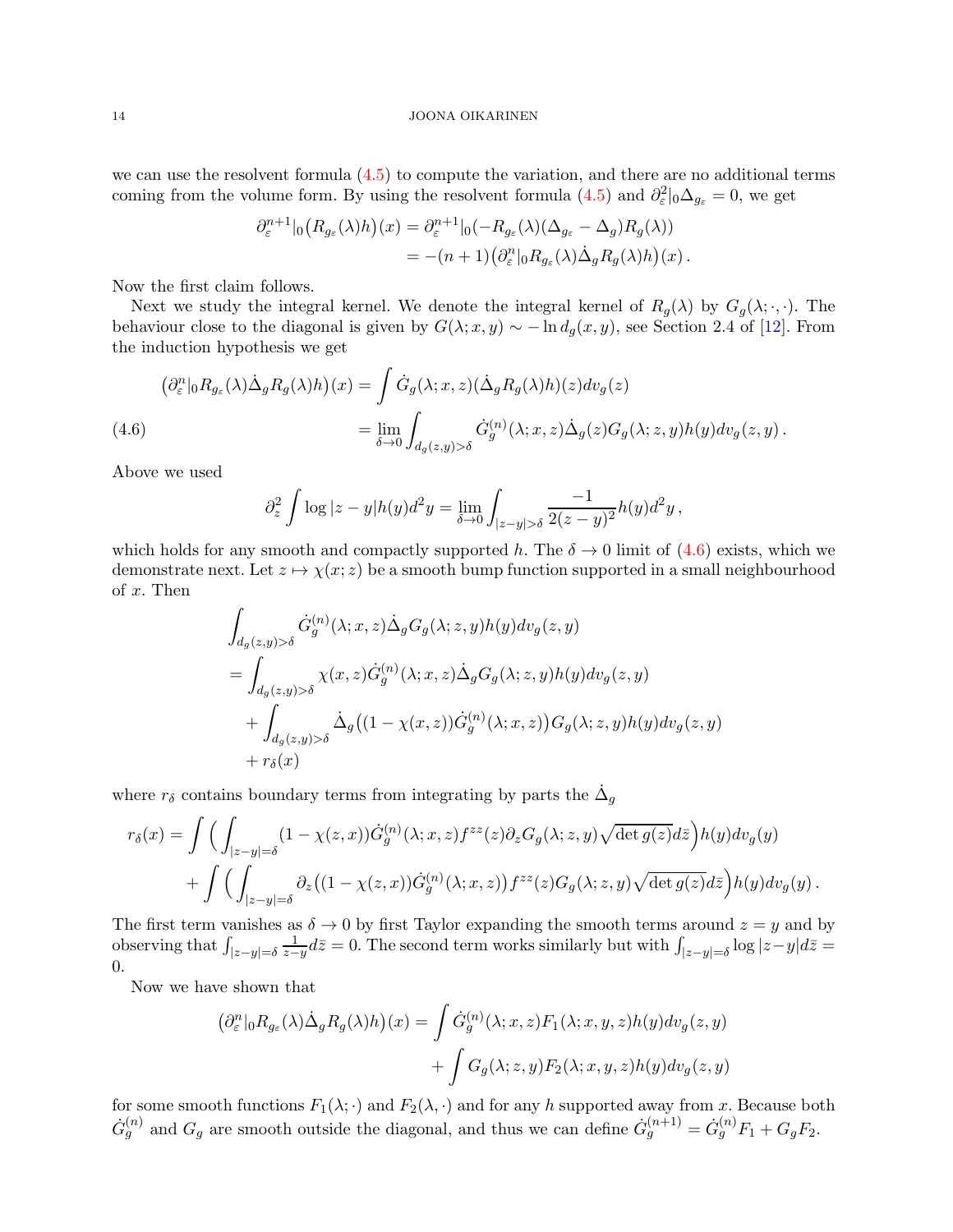The claim for  $\lambda = 0$  follows by taking a contour integral around the origin and using the Cauchy integral formula.

Next we control the circle averages of the integral kernels  $\dot{G}_g^{(n)}(x,y)$  when x is close to y. This can be done in local coordinates, so the perturbed metric can be assumed to take the form  $g_{\varepsilon} = \psi_{\varepsilon}^*(e^{\varphi_{\varepsilon}}|dz|^2)$ , where  $\psi_{\varepsilon}$  is some locally defined diffeomorphism and  $\varphi_{\varepsilon}$  is some locally defined smooth function. Recall that we denote by  $\nu_{g,x}^{\delta}$  the uniform probability measure on the geodesic circle  $\partial B_q(x,\delta)$  at  $x \in \Sigma$  with radius  $\delta > 0$ .

<span id="page-14-2"></span>**Proposition 4.4.** Let  $f \in \Gamma^{tf}(ST^2\Sigma)$  and set  $g_{\varepsilon}^{zz} = \varepsilon f^{zz}$ ,  $g_{\varepsilon}^{z\overline{z}} = g^{z\overline{z}}$ . Denote<sup>[1](#page-14-0)</sup>

$$
\dot{G}_{g}^{(n)}(x,y) := \lim_{\delta \to 0} \partial_{\varepsilon}^{n}|_{0} \int G_{g_{\varepsilon}}(x',y') d\nu_{g_{\varepsilon},x}^{\delta}(x') d\nu_{g_{\varepsilon},y}^{\delta}(y') .
$$

Then  $\dot{G}_g^{(n)} \in L^{\infty}(\Sigma^2)$  and  $\partial_x^a \partial_y^b \dot{G}_g^{(n)} \in C^{\infty}(\Sigma^2 \setminus \text{diag})$  for all  $(a, b) \in \mathbb{N} \times \mathbb{N}$ . The restriction to the diagonal  $x \mapsto \dot{G}_g^{(n)}(x,x)$  belongs to  $C^{\infty}(\Sigma)$ .

*Proof.* For a smooth function  $F : \Sigma \times \Sigma \to \mathbb{C}$  we have

$$
\partial_{\varepsilon}^n|_0 \int F(x',y')d\nu_{g_{\varepsilon},x}^{\delta}(x')d\nu_{g_{\varepsilon},y}^{\delta}(y') = o_{\delta}(1).
$$

Since the derivatives  $\partial_{\varepsilon}^{n}|_{0}G_{g_{\varepsilon}}(x,y)$  are smooth outside the diagonal by Proposition [4.3,](#page-12-1) it suffices to consider  $(x, y)$  taken from a small neighbourhood of the diagonal of  $\Sigma \times \Sigma$ . Thus, we can assume that x and y belong to some small open set  $U \subset \Sigma$  and in U the metric is  $g_{\varepsilon} = \psi_{\varepsilon}^*(e^{\varphi_{\varepsilon}}|dz|^2)$ , where  $\psi_{\varepsilon}$  and U are chosen in such a way that  $\psi_{\varepsilon}: U \to V \subset \mathbb{C}, \psi_{\varepsilon}(x) = p \in V$  for all  $\varepsilon \geq 0$ . Thus, in U, the Green function can be written as

<span id="page-14-1"></span>(4.7) 
$$
G_{g_{\varepsilon}}(x,y) = -\ln d_{\psi_{\varepsilon}^*(e^{\varphi_{\varepsilon}}g_0)}(x,y) + M_{g_{\varepsilon}}(x,y),
$$

where  $g_0$  is the Euclidean metric on U. We can simplify the first term on the right-hand side

$$
\ln d_{\psi_{\varepsilon}^*(e^{\varphi_{\varepsilon}}g_0)}(x,y) = \frac{1}{2}\varphi_{\varepsilon}(\psi_{\varepsilon}(x)) + \ln |\psi_{\varepsilon}(x) - \psi_{\varepsilon}(y)| + r(\varepsilon, x, y),
$$

where r is smooth and  $\partial_{\varepsilon}^{k}|_{0}r = \mathcal{O}(d_{g}(x, y))$  as  $y \to x$  for all  $k \geq 0$ , see Appendix [A.](#page-33-0)

We first focus on the logarithm of the distance function. It holds that  $\psi^* \nu_{g,\psi(x)}^{\delta} = \nu_{\psi^*g,x}^{\delta}$ . For  $x \neq y$  we have

$$
\int \ln d_{g_{\varepsilon}}(x',y')d\nu_{g_{\varepsilon},x}^{\delta}(x')d\nu_{g_{\varepsilon},y}^{\delta}(y') = \int (\frac{1}{2}\varphi_{\varepsilon}(x') + \ln|x'-y'|)d\nu_{e^{\varphi_{\varepsilon}}g_{0},p}^{\delta}(x')d\nu_{e^{\varphi_{\varepsilon}}g_{0},\psi_{\varepsilon}(y)}^{\delta}(y') + r_{\delta}(\varepsilon,x,y).
$$

Denote  $\delta(\varepsilon, q) = \delta e^{-\frac{\varphi_{\varepsilon}(q)}{2}}$ . For small  $\delta$ , the geodesic circles  $\partial B_{e^{\varphi}g}(x, \delta)$  and  $\partial B_g(x, e^{-\varphi(x)/2}\delta)$  are almost the same. This allows us to write

$$
\int \left(\frac{1}{2}\varphi_{\varepsilon}(x')+\ln|x'-y'|\right) d\nu_{e^{\varphi_{\varepsilon}}g_0,p}^{\delta}(x') d\nu_{e^{\varphi_{\varepsilon}}}^{\delta}(y)}(y') = \frac{1}{2}\varphi_{\varepsilon}(p) + \int \ln|x'-y'| d\nu_{g_0,p}^{\delta(\varepsilon,p)}(x') d\nu_{g_0,\psi_{\varepsilon}}^{\delta(\varepsilon,\psi_{\varepsilon}(y))} + \tilde{r}_{\delta}(\varepsilon,x,y).
$$

where  $\partial_{\varepsilon}^{k}|_{0}\tilde{r}_{\delta} = o_{\delta}(1)$  for all  $k \in \mathbb{N}$ , which follows essentially from the computation done in Appendix [A.](#page-33-0) Recall that  $g_0$  is the Euclidean metric. The circle average becomes

$$
\int \ln |x'-y'| d\nu_{g_0,p}^{\delta(\varepsilon,p)}(x') d\nu_{g_0,\psi_\varepsilon(y)}^{\delta(\varepsilon,\psi_\varepsilon(y))} = \int \ln |p+\delta(\varepsilon,p)e^{i\theta} - \psi_\varepsilon(y) - \delta(\varepsilon,\psi_\varepsilon(y))e^{i\theta'}|\frac{d\theta d\theta'}{(2\pi)^2}.
$$

<span id="page-14-0"></span><sup>1</sup>It will turn out that  $G_g^{(n)}(x,y) = G_g^{(n)}(\lambda; x, y)$  for  $x \neq y$ , so there is no risk of confusion in the notation. Note that  $\dot{G}_g^{(n)}(\lambda; x, x)$  is not defined.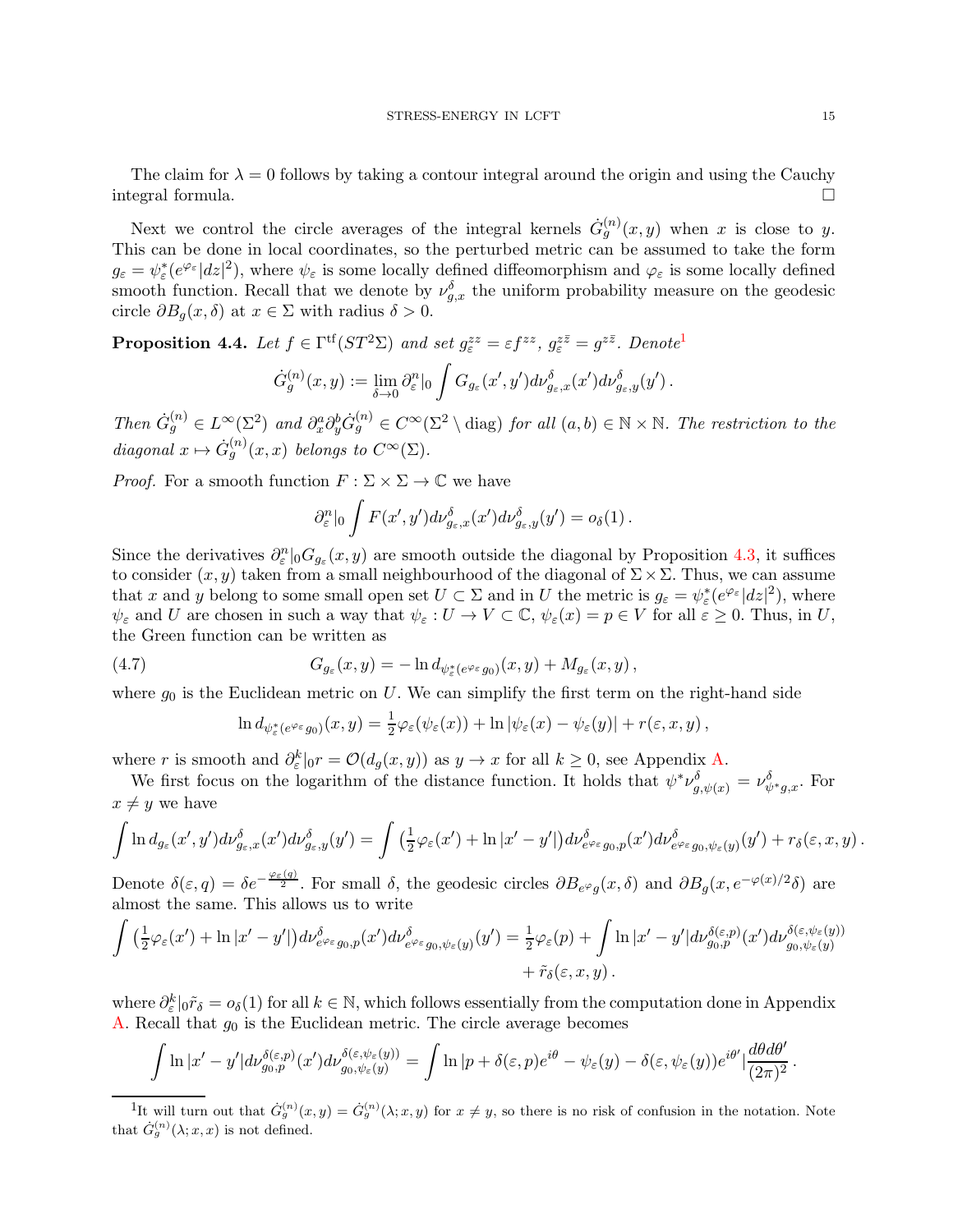Since  $\psi_{\varepsilon}(y) \to q \neq p$  as  $\varepsilon \to 0$  (because we assumed  $x \neq y$ ), we can Taylor expand

$$
\ln (p - \psi_{\varepsilon}(y) + (e^{-\frac{\varphi_{\varepsilon}(p)}{2} + i\theta} - e^{-\frac{\varphi_{\varepsilon}(\psi_{\varepsilon}(y))}{2} + i\theta'})\delta) = \ln (p - \psi_{\varepsilon}(y)) - \sum_{k=1}^{\infty} (-\delta)^k \frac{(e^{-\frac{\varphi_{\varepsilon}(p)}{2} + i\theta} - e^{-\frac{\varphi_{\varepsilon}(\psi_{\varepsilon}(y))}{2} + i\theta'})^k}{k(p - \psi_{\varepsilon}(y))^k}
$$

and it follows that

$$
\partial_{\varepsilon}^{n}|_{0} \int \ln |p + \delta(\varepsilon, p)e^{i\theta} - \psi_{\varepsilon}(y) - \delta(\varepsilon, \psi_{\varepsilon}(y))e^{i\theta'}|\frac{d\theta d\theta'}{(2\pi)^{2}} = \partial_{\varepsilon}^{n}|_{0} \ln |p - \psi_{\varepsilon}(y)|
$$
  
=  $\partial_{\varepsilon}^{n}|_{0} \ln |\psi_{\varepsilon}(x) - \psi_{\varepsilon}(y)|$ ,

which is bounded together with its derivatives on  $\Sigma^2 \setminus$  diag. In conclusion,

<span id="page-15-0"></span>(4.8) 
$$
\int \ln d_{g_{\varepsilon}}(x',y')d\nu_{g_{\varepsilon},x}^{\delta}(x')d\nu_{g_{\varepsilon},y}^{\delta}(y') = \frac{1}{2}\varphi_{\varepsilon}(\psi_{\varepsilon}(x)) + \ln|\psi_{\varepsilon}(x) - \psi_{\varepsilon}(y)| + \tilde{r}_{\delta}(\varepsilon,x,y),
$$

where  $\tilde{r}_{\delta}$  is smooth and  $\partial_{\varepsilon}^{k}|_{0}\tilde{r}_{\delta} = o_{\delta}(1)$ .

<span id="page-15-1"></span>In the case  $x = y$  we of course have  $\psi_{\varepsilon}(x) = \psi_{\varepsilon}(y)$ , and we can directly conclude that (4.9)

$$
\partial_{\varepsilon}^{n}|_{0} \int \ln d_{g_{\varepsilon}}(x',y') d\nu_{g_{\varepsilon},x}^{\delta}(x') d\nu_{g_{\varepsilon},x}^{\delta}(y') = \partial_{\varepsilon}^{n}|_{0} \left(\frac{1}{2}\varphi_{\varepsilon}(p) + \int \ln|\delta(\varepsilon,p)(e^{i\theta} - e^{i\theta'})| \frac{d\theta d\theta'}{(2\pi)^{2}}\right) + o_{\delta}(1)
$$
  

$$
= \partial_{\varepsilon}^{n}|_{0} \left(\frac{1}{2}\varphi_{\varepsilon}(p) - \frac{1}{2}\varphi_{\varepsilon}(p)\right) + o_{\delta}(1)
$$
  

$$
= o_{\delta}(1),
$$

where the  $o_{\delta}(1)$ -terms are such that also their derivatives in x vanish as  $\delta \to 0$  (by Appendix [A\)](#page-33-0). Note that from equations  $(4.8)$  and  $(4.9)$  it can be inferred that the function

$$
(x,y) \mapsto \lim_{\delta \to 0} \partial_{\varepsilon}^{n} |_{0} \int \ln d_{g_{\varepsilon}}(x',y') d\nu_{g_{\varepsilon},x}^{\delta}(x') d\nu_{g_{\varepsilon},y}^{\delta}(y')
$$

is discontinuous at the diagonal whenever  $\psi_{\varepsilon}$  is not a conformal map, but we do not go into the details of this.

In the case that  $g_{\varepsilon}$  is hyperbolic for all  $\varepsilon \geq 0$ , this result is expected since in Lemma 3.2. of [\[12\]](#page-34-7) it was computed that

$$
\int \ln d_g(x', y') d\nu_{g,x}^{\delta}(x') d\nu_{g,x}^{\delta}(y') = \ln|2 \tanh(\frac{\delta}{2})| + o_{\delta}(1)
$$

for any hyperbolic metric  $g$ , so the relevant contribution is independent of the (hyperbolic) metric. For non-hyperbolic perturbations we have to carry the  $\varphi_{\varepsilon}$  in the computation, but in the end the  $\partial_{\varepsilon}^{n}|_{0}$ -derivative is still  $o_{\delta}(1)$ , as we just showed.

Now we have shown that the function

$$
(x,y) \mapsto \lim_{\delta \to 0} \partial_{\varepsilon}^n|_0 \int \ln d_{g_{\varepsilon}}(x',y') d\nu_{g_{\varepsilon},x}^{\delta}(x') d\nu_{g_{\varepsilon},y}^{\delta}(y')
$$

together with its derivatives belong to  $L^{\infty}(\Sigma^2)$  and the diagonal value vanishes.

Finally, we show that the contribution to the circle average from  $M_q$  in [\(4.7\)](#page-14-1) is smooth. To this end, we use the setting of Proposition 2.2. in [\[12\]](#page-34-7), where the resolvent of the hyperbolic Laplacian  $\Delta_{\mathbb{D}}$  was used as a parametrix for the resolvent of  $\Delta_q$ . Following Section 2.4. of [\[12\]](#page-34-7), we write the integral kernel of the resolvent of  $\Delta_{\mathbb{D}}$  as

$$
G_{\mathbb{D}}(\lambda; x, y) = F_{\lambda}(d_{\mathbb{D}}(x, y)),
$$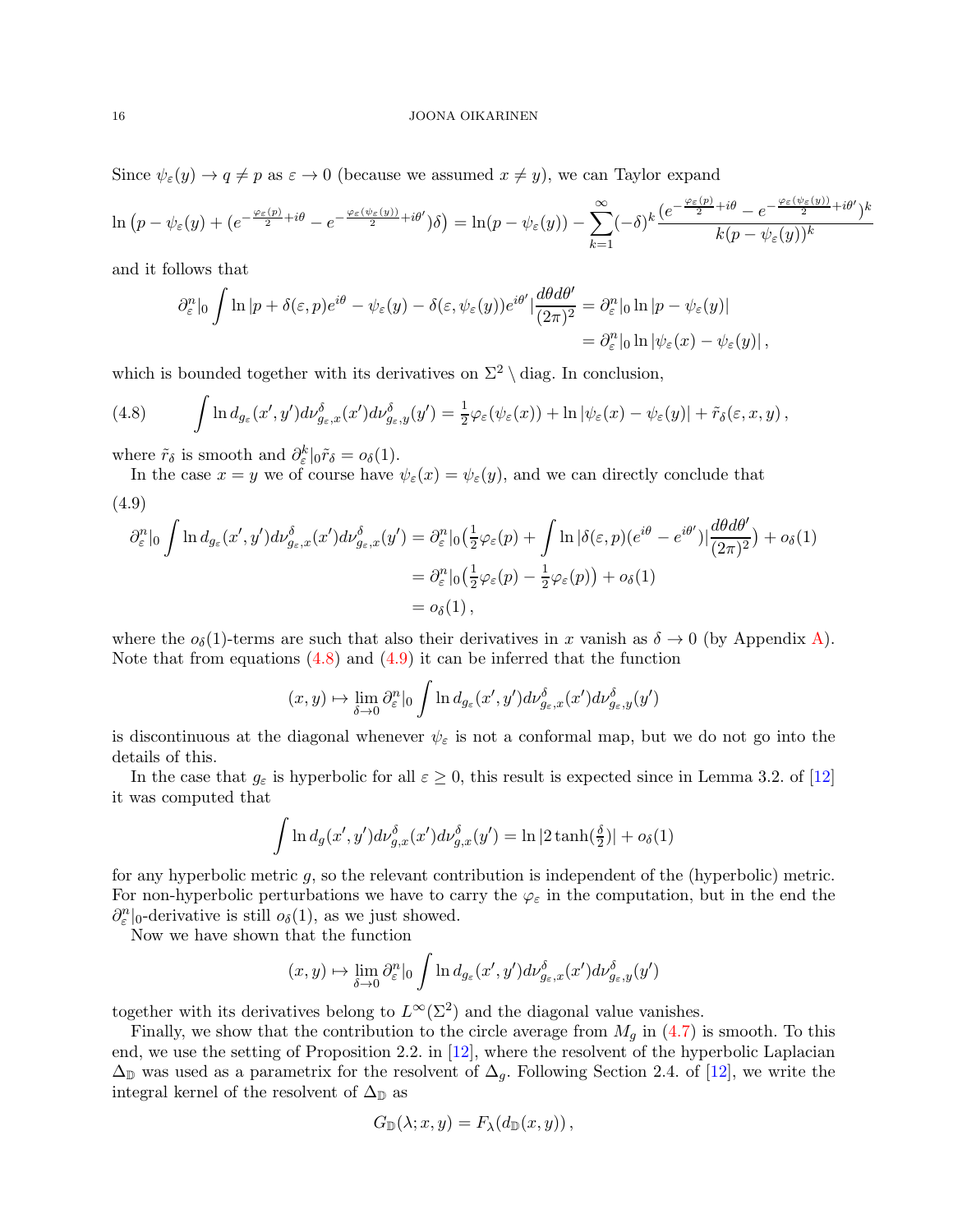where  $\lambda \mapsto F_{\lambda}(r)$  is holomorphic for  $r > 0$  and

$$
F_{\lambda}(r) = \mathcal{O}(\log r)
$$

as  $r \to 0$  for all  $\lambda \in B(0, 1/4) \subset \mathbb{C}$  and

$$
F_0(r) = -\log r + m(r^2)
$$

for some smooth function m.

Let  $\chi$  be a smooth bump function around x and let  $\tilde{\chi}$  be slightly larger bump function such that  $\tilde{\chi}\chi = \chi$ . We assume the support of  $\chi$  to be large enough to also contain the point y (which we have assumed to be close to x in the beginning). Let  $L_q(\lambda)$  be the integral operator with integral kernel  $F_{\lambda}(d_q(x, y))$ . Then, in Proposition 2.2. of [\[12\]](#page-34-7) it was shown that

<span id="page-16-1"></span>(4.10) 
$$
\chi R_g(\lambda)\chi = \chi L_g(\lambda)\chi - \chi R_g(\lambda)[\Delta_g, \tilde{\chi}]L_g(\lambda)\chi.
$$

Here it is important to observe that for any Sobolev function  $f \in H^1(\Sigma, dv_g)$ , the function  $[\Delta_g, \tilde{\chi}]f$ is supported outside the support of  $\chi$ . Thus, on the right-hand side above the latter term is a smoothing operator that only depends on the integral kernels of  $R_q(\lambda)$  and  $L_q(\lambda)$  outside the diagonal. Thus, when we restrict to functions supported in supp $(\chi)$ , the integral kernel  $F_{\lambda}(d_q(x, y))$ approximates  $G_g(x, y)$  up to some smooth function that also depends smoothly on the metric (Proposition [4.3\)](#page-12-1).

Taking a contour integral over a small circle around  $\lambda = 0$  of  $(4.10)$  implies that near the diagonal  $G_q(x, y)$  is given in terms of the diagonal values of  $F_0(d_q(x, y))$  and the off-diagonal values of  $G_q$ and  $G_{\mathbb{D}}$ . In the proof of Proposition 2.2. in [\[12\]](#page-34-7) it was shown that the integral kernel of  $\chi L_g(0)\chi$ is given by

$$
\chi(x)\chi(y)F_0(d_g(x,y)) = -\chi(x)\chi(y)\log d_g(x,y) + \chi(x)\chi(y)m(d_g(x,y)^2)
$$

for some smooth function m. Now, for  $x, y \in \text{supp}(\chi)$ , the function  $M_{g_{\varepsilon}}$  appearing in Equation [\(4.7\)](#page-14-1) satisfies

$$
\partial_{\varepsilon}^{n}|_{0} \int M_{g_{\varepsilon}}(x',y') d\nu_{g_{\varepsilon},x}^{\delta}(x') d\nu_{g_{\varepsilon},y}^{\delta}(y') = \partial_{\varepsilon}^{n}|_{0} \int m(d_{g_{\varepsilon}}(x,y)^{2}) d\nu_{g_{\varepsilon},x}^{\delta}(x') d\nu_{g_{\varepsilon},y}^{\delta}(y') + \partial_{\varepsilon}^{n}|_{0} \int G_{g_{\varepsilon}}(x',z)[\Delta_{g},\tilde{\chi}](z)G_{\mathbb{D}}(z,y') d\nu_{g_{\varepsilon},x}^{\delta}(x') d\nu_{g_{\varepsilon},y}^{\delta}(y') .
$$

We do not have to care about the circle-average since the integrands are smooth. Since  $m$  is smooth and  $\varepsilon \mapsto d_{g_{\varepsilon}}(x, y)^2$  is smooth when x and y are close to each other, it follows that the above expression defines a smooth function in  $(x, y)$ . By combining this with Equations [\(4.8\)](#page-15-0) and  $(4.9)$ , we are done.

The result of Proposition [4.4](#page-14-2) generalizes to arbitrary perturbations of the metric.

<span id="page-16-0"></span>**Corollary 4.5.** The statement of Proposition [4.4](#page-14-2) holds for all  $f \in \Gamma(ST^2\Sigma)$ .

*Proof.* If  $\text{tr}_g(f) \neq 0$ , then  $g_{\varepsilon} = e^{\varphi_{\varepsilon}} \tilde{g}_{\varepsilon}$ , where  $\varphi_{\varepsilon} = \frac{\varepsilon}{2}$  $\frac{\varepsilon}{2} \text{tr}_g(f) + \mathcal{O}(\varepsilon^2)$ ,  $\tilde{g}^{zz}_{\varepsilon} = \varepsilon (f^{\text{tf}})^{zz}$ ,  $\tilde{g}^{z\bar{z}}_{\varepsilon} = g^{z\bar{z}}$ . The Green function has the following transformation property under Weyl transformations  $g \mapsto e^{\varphi}g$ 

<span id="page-16-2"></span>
$$
G_{e^{\varphi}g}(x,y) = G_g(x,y) - \frac{1}{v_{e^{\varphi}g}(\Sigma)} \int_{\Sigma} G_g(x,z) e^{\varphi(z)} dv_g(z) - \frac{1}{v_{e^{\varphi}g}(\Sigma)} \int_{\Sigma} G_g(z,y) e^{\varphi(z)} dv_g(z)
$$
\n
$$
(4.11) \qquad + \frac{1}{v_{e^{\varphi}g}(\Sigma)^2} \int_{\Sigma^2} G_g(z,z') e^{\varphi(z) + \varphi(z')} dv_g(z,z').
$$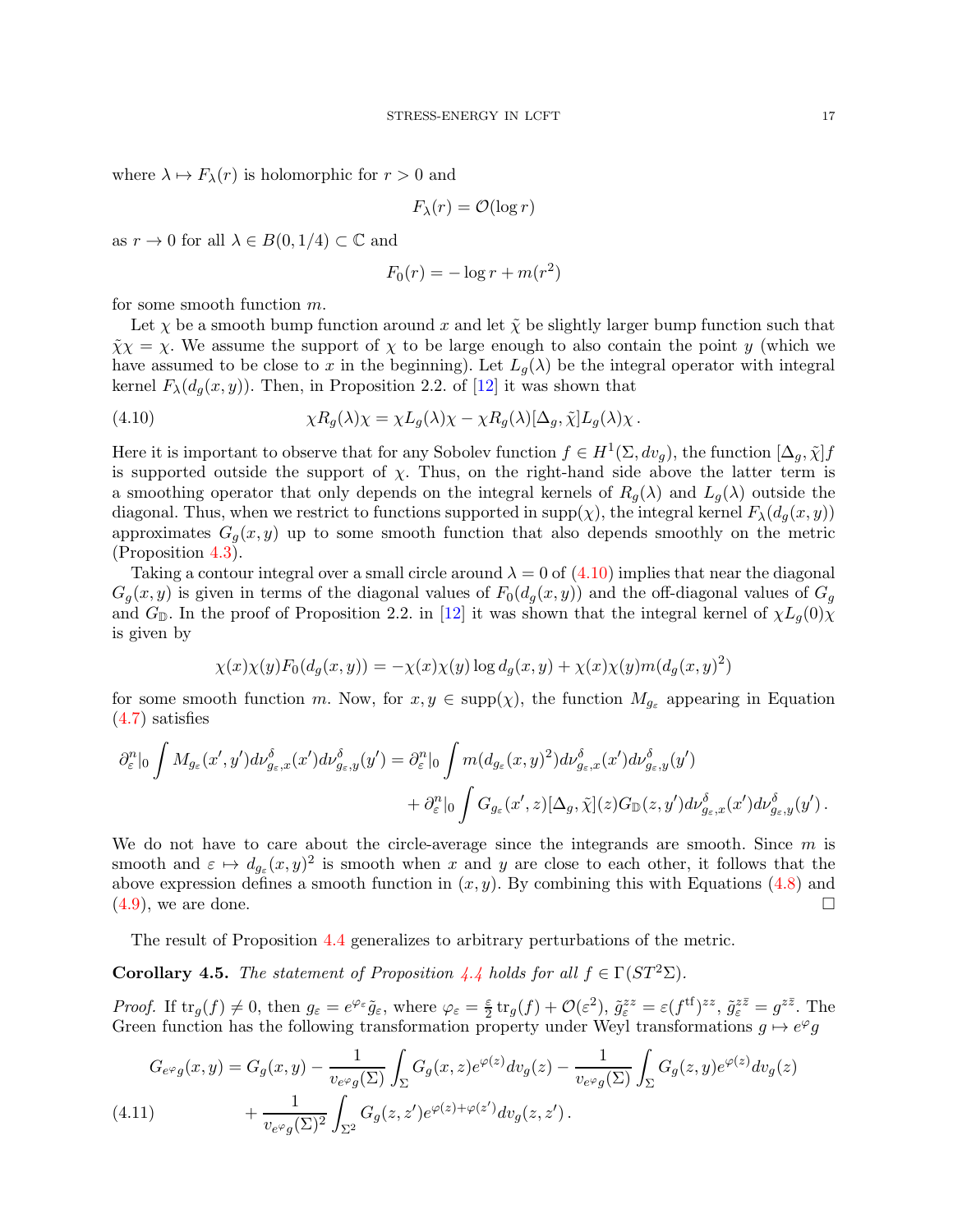We plug the above formula in the case of  $G_{e^{\varphi_{\varepsilon}}\tilde{g}_{\varepsilon}}$  into the circle average in the statement of Proposition [4.4.](#page-14-2) The derivatives

$$
\partial_{\varepsilon}^{n}|_{0} \int G_{\tilde{g}_{\varepsilon}}(x',y') d\nu_{\tilde{g}_{\varepsilon},x}^{\delta}(x') d\nu_{\tilde{g}_{\varepsilon},y}^{\delta}(y'),
$$

$$
\partial_{\varepsilon}^{n}|_{0} \int G_{\tilde{g}_{\varepsilon}}(x',z) d\nu_{\tilde{g}_{\varepsilon},x}^{\delta}(x') e^{\varphi_{\varepsilon}(z)} d\nu_{\tilde{g}_{\varepsilon}}(z)
$$

can be treated similarly as we did in Proposition [4.4,](#page-14-2) because  $\varphi_{\varepsilon}$  depends smoothly on  $\varepsilon$ . The  $\varepsilon$ -derivatives of the last term in [\(4.11\)](#page-16-2) are well-defined and independent of x and y. Thus, the claim follows.  $\Box$ 

### 5. Variation of correlation functions

<span id="page-17-0"></span>In this section we show that the derivatives of the LCFT correlation functions with respect to the metric exist, i.e. we study the map

$$
f\mapsto \partial_{\varepsilon}^n|_0\langle \prod_j V_{g_{\varepsilon}}^{\alpha_j}(x_j)\rangle_{g_{\varepsilon}}\,,
$$

where  $g_{\varepsilon}^{\alpha\beta} = g^{\alpha\beta} + \varepsilon f^{\alpha\beta}$  for  $f \in \Gamma(ST^2\Sigma)$ . In this section we show that the derivatives exist. As an application of this, in the next section, we consider variations of the form  $g_{\varepsilon}^{\alpha\beta} = g^{\alpha\beta} + \sum_{k=1}^{n} \varepsilon_k f_k^{\alpha\beta}$  $_{k}^{\alpha \beta },$ where  $f_k \in \Gamma(ST^2\Sigma)$  for each k, and the supports of the  $f_k$ 's are mutually disjoint. We show that the derivatives can be expressed in the form

<span id="page-17-1"></span>
$$
(5.1) \qquad (4\pi)^n \prod_{k=1}^n \partial_{\varepsilon_k} |_{0} \langle \prod_j V_{g_{\varepsilon}}^{\alpha_j}(x_j) \rangle_{g_{\varepsilon}} = \int_{\Sigma^n} \prod_{k=1}^n f_k^{\mu_k \nu_k}(z_k) \langle \prod_{k=1}^n T_{\mu_k \nu_k}(z_k) \prod_j V_g^{\alpha_j}(x_j) \rangle_g dv_g(\mathbf{z})
$$

for some functions  $\langle \prod_{k=1}^n T_{\mu_k \nu_k}(z_k) \prod_j V_g^{\alpha_j}(x_j) \rangle_g$  that are smooth in the region of non-coinciding points. The object  $T_{\mu\nu}$  is called the *stress-energy tensor* (SE-tensor), even though precisely speaking for us it is only defined as a notation in the sense of  $(5.1)$ .

.

We write the regularized correlation function as

(5.2) 
$$
\langle \prod_j V_{g_\varepsilon,\delta}^{\alpha_j}(x_j) \rangle_{g_\varepsilon,\delta} = \mathbb{E}_{g_\varepsilon}[F_{g_\varepsilon,\delta}(X)],
$$

where

(5.3) 
$$
F_{g,\delta}(X) = \prod_j V_{g,\delta}^{\alpha_j}(x_j) e^{-\frac{Q}{4\pi} \int K_g X_{g,\delta} dv_g - \mu \int V_{g,\delta}^{\gamma} dv_g}
$$

Then we apply the change of covariance formula (see Proposition 9.2.1. in [\[11\]](#page-34-17))

(5.4) 
$$
\partial_{\varepsilon} \mathbb{E}_{g_{\varepsilon}}[F_{g,\delta}(X)] = \frac{1}{2} \int_{\Sigma^2} \partial_{\varepsilon} (G_{g_{\varepsilon}}(z,y)) \mathbb{E}_{g_{\varepsilon}} \left[ \frac{\delta^2 F_{g,\delta}(X)}{\delta X(z) \delta X(y)} \right] dv_g(z,y)
$$

to get

<span id="page-17-2"></span>
$$
(5.5) \qquad \partial_{\varepsilon} (\mathbb{E}_{g_{\varepsilon}} F_{g_{\varepsilon},\delta}(X)) = \frac{1}{2} \int_{\Sigma^2} \partial_{\varepsilon} (G_{g_{\varepsilon}}(z,y)) \mathbb{E}_{g_{\varepsilon}} \left[ \frac{\delta^2 F_{g_{\varepsilon},\delta}(X)}{\delta X(z) \delta X(y)} \right] dv_g(z,y) + \mathbb{E}_{g_{\varepsilon}} [\partial_{\varepsilon} F_{g_{\varepsilon},\delta}(X)].
$$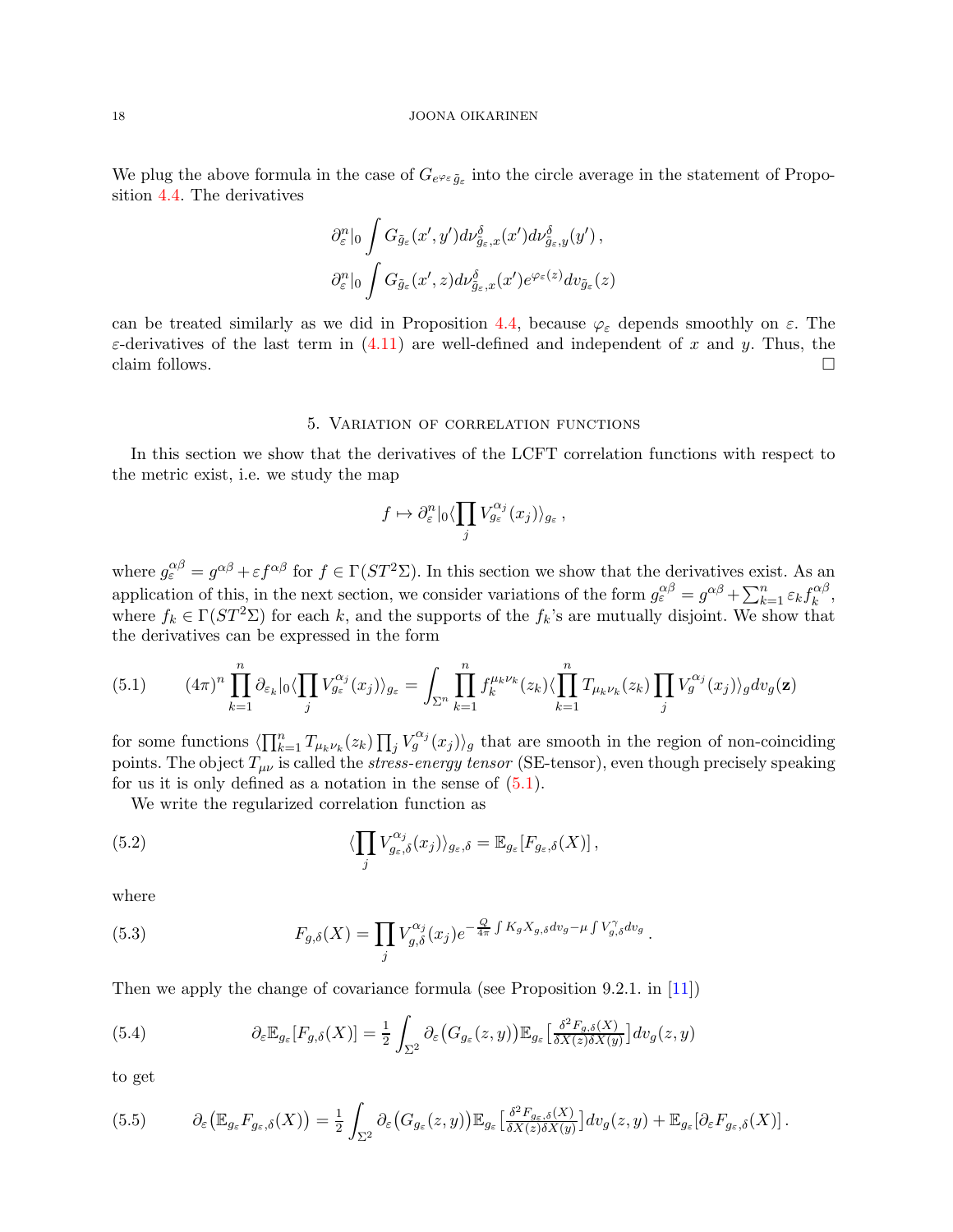By a direct differentiation, the latter term on the right-hand side equals

$$
\mathbb{E}_{g_{\varepsilon}}[\partial_{\varepsilon}F_{g_{\varepsilon},\delta}(X)] = -\frac{Q}{4\pi} \int \partial_{\varepsilon} \left(K_{g_{\varepsilon}}(z)\right) \mathbb{E}_{g_{\varepsilon}} \left[X(z)F_{g_{\varepsilon},\delta}(X)\right] dv_{g}(z) \n+ \sum_{j} \alpha_{j} \int \mathbb{E}_{g_{\varepsilon}} \left[X(x')F_{g_{\varepsilon},\delta}(X)\right] \partial_{\varepsilon} \nu_{g_{\varepsilon},x_{j}}^{\delta}(x') d^{2}x' \n- \mu \gamma \int \mathbb{E}_{g_{\varepsilon}} \left[X(z')V_{g_{\varepsilon},\delta}^{\gamma}(z)F_{g_{\varepsilon},\delta}(X)\right] \partial_{\varepsilon} \nu_{g_{\varepsilon},z}^{\delta}(z') d^{2}z'dv_{g}(z).
$$

Next, by applying Gaussian integration by parts (see Equation (9.1.32) in [\[11\]](#page-34-17)) to the expected values on the right-hand side, we get

$$
\mathbb{E}_{g_{\varepsilon}}[\partial_{\varepsilon}F_{g_{\varepsilon},\delta}(X)] = -\frac{Q}{4\pi} \int \partial_{\varepsilon}K_{g_{\varepsilon}}(z)G_{g_{\varepsilon}}(z,y)\mathbb{E}_{g_{\varepsilon}}\left[\frac{\delta}{\delta X(y)}F_{g_{\varepsilon},\delta}(X)\right]dv_g(z)d^2y
$$
  
+ 
$$
\sum_{j} \alpha_j \int G_{g_{\varepsilon}}(x',y')\mathbb{E}_{g_{\varepsilon}}\left[\frac{\delta}{\delta X(y')}F_{g_{\varepsilon},\delta}(X)\right] \left(\partial_{\varepsilon}\nu_{g_{\varepsilon},x_j}^{\delta}(x')\right) d^2x'd^2y'
$$

$$
-\mu\gamma \int G_{g_{\varepsilon}}(z',y')\mathbb{E}_{g_{\varepsilon}}\left[\frac{\delta}{\delta X(y')}(V_{g_{\varepsilon},\delta}^{\gamma}(z)F_{g_{\varepsilon},\delta}(X))\right] \left(\partial_{\varepsilon}\nu_{g_{\varepsilon},z}^{\delta}(z')\right) d^2z'dv_g(z)d^2y'.
$$

Next we compute the functional derivatives

$$
\frac{\delta}{\delta X(y)} V_{g,\delta}^{\alpha}(x) = \frac{\delta}{\delta X(y)} \delta^{\frac{\alpha^2}{2}} e^{\alpha(c+X_g^{\delta}(x))} = \alpha \frac{\delta X_g^{\delta}(x)}{\delta X(y)} V_{g,\delta}^{\alpha}(x) = \alpha \nu_{g,x}^{\delta}(y) V_{g,\delta}^{\alpha}(x) ,
$$
\n
$$
\frac{\delta}{\delta X(y)} e^{-\frac{Q}{4\pi} \int K_g X_g^{\delta} dv_g} = -\frac{Q}{4\pi} \frac{\delta}{\delta X(y)} \left( \int K_g X_g^{\delta} dv_g \right) e^{-\frac{Q}{4\pi} \int K_g X_g^{\delta} dv_g} = -\frac{Q}{4\pi} \int K_g(z) \nu_{g,z}^{\delta}(y) dv_g(z) e^{-\frac{Q}{4\pi} \int K_g X_g^{\delta} dv_g} ,
$$
\n
$$
\frac{\delta}{\delta X(y)} e^{-\mu \int V_{g,\delta}^{\gamma}(dv_g)} = -\mu \frac{\delta}{\delta X(y)} \left( \int V_{g,\delta}^{\gamma}(z) dv_g(z) \right) e^{-\mu \int V_{g,\delta}^{\gamma}(dv_g)} = -\mu \gamma \int V_{g,\delta}^{\gamma}(z) \nu_{g,z}^{\delta}(y) dv_g(z) e^{-\mu \int V_{g,\delta}^{\gamma} dv_g} .
$$

Now

$$
\frac{\delta}{\delta X(y)} F_{g,\delta}(X) = \left( \sum_j \alpha_j \nu_{g,x_j}^{\delta}(y) - \frac{Q}{4\pi} \int K_g(z) \nu_{g,z}^{\delta}(y) dv_g(z) - \mu \gamma \int V_{g,\delta}^{\gamma}(z) \nu_{g,z}^{\delta}(y) dv_g(z) \right) F_{g,\delta}(X) ,
$$

and

(5.7)  
\n
$$
\frac{\delta^2}{\delta X(y_1)X(y_2)} F_{g,\delta}(X)
$$
\n
$$
= \prod_{k=1}^2 \left( \sum_j \alpha_j \nu_{g,x_j}^{\delta}(y_k) - \frac{Q}{4\pi} \int K_g(z_k) \nu_{g,z_k}^{\delta}(y_k) dv_g(z_k) - \mu \gamma \int V_{g,\delta}^{\gamma}(z_k) \nu_{g,z_k}^{\delta}(y_k) dv_g(z_k) \right) F_{g,\delta}(X)
$$
\n
$$
- \mu \gamma^2 \int V_{g,\delta}^{\gamma}(z) \nu_{g,z}^{\delta}(y_1) \nu_{g,z}^{\delta}(y_2) dv_g(z) F_{g,\delta}(X).
$$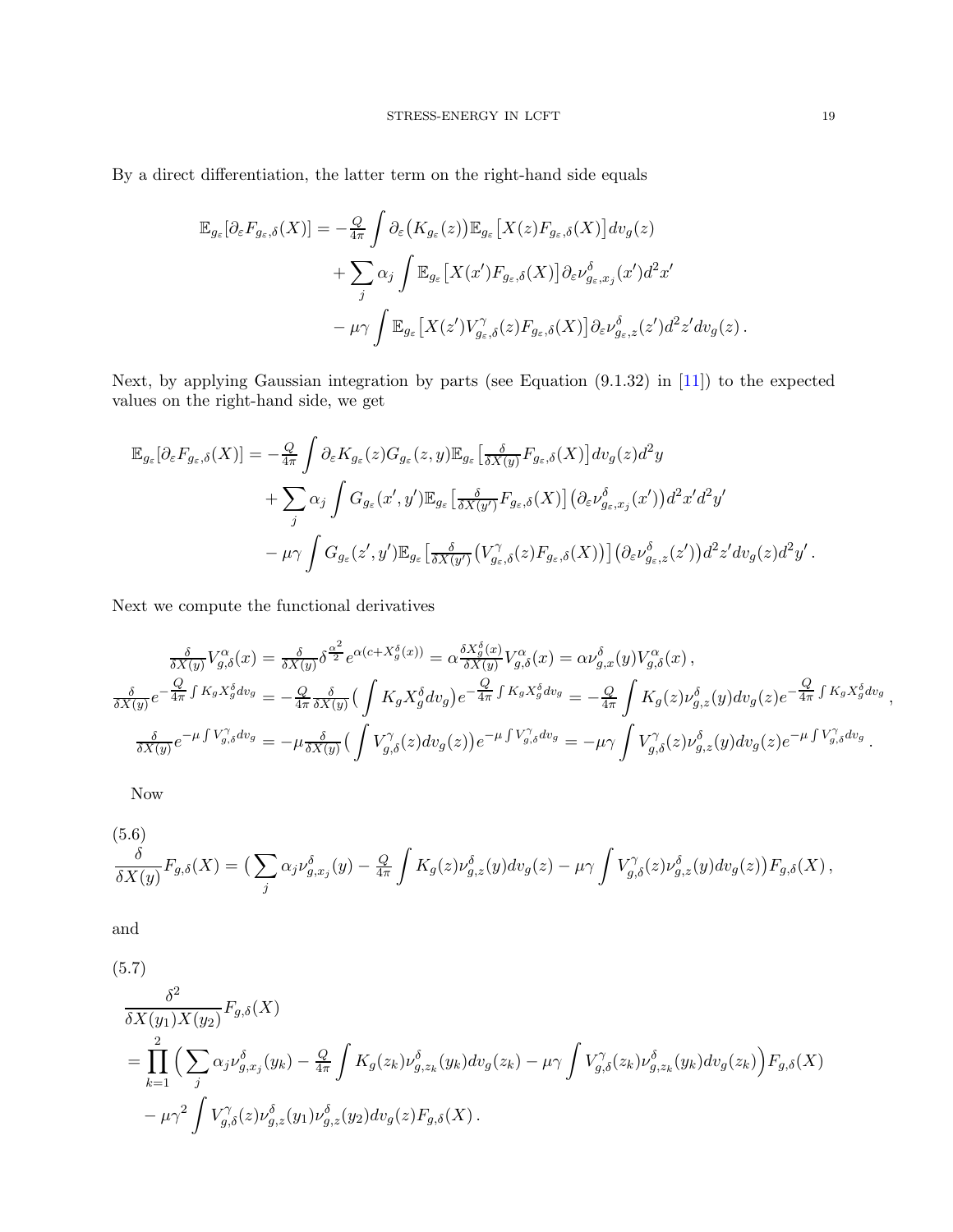After plugging everything into [\(5.5\)](#page-17-2) we get

<span id="page-19-0"></span>
$$
(5.8)
$$
\n
$$
\partial_{\varepsilon}\langle\prod_{j}V_{g_{\varepsilon},\delta}^{\alpha_{j}}(x_{j})\rangle_{g_{\varepsilon}} = \sum_{i,j} \frac{\alpha_{i}\alpha_{j}}{2} \partial_{\varepsilon} \Big(\int G_{g_{\varepsilon}}(y'_{1}, y'_{2}) d\nu_{g_{\varepsilon},x_{i}}^{\delta}(y'_{1}) d\nu_{g_{\varepsilon},x_{j}}^{\delta}(y'_{2}) \Big) \langle\prod_{j}V_{g_{\varepsilon},\delta}^{\alpha_{j}}(x_{j})\rangle_{g_{\varepsilon}}
$$
\n
$$
- \frac{Q}{4\pi} \sum_{j} \alpha_{j} \int_{\Sigma} \partial_{\varepsilon} \Big(\int G_{g_{\varepsilon}}(y'_{1}, y'_{2}) d\nu_{g_{\varepsilon},x_{j}}^{\delta}(y'_{1}) d\nu_{g_{\varepsilon},z}^{\delta}(y'_{2}) K_{g_{\varepsilon}}(z) \Big) d\nu_{g}(z) \langle\prod_{j}V_{g_{\varepsilon},\delta}^{\alpha_{j}}(x_{j})\rangle_{g_{\varepsilon}}
$$
\n
$$
- \mu\gamma \sum_{j} \alpha_{j} \int_{\Sigma} \partial_{\varepsilon} \Big(\int G_{g_{\varepsilon}}(y'_{1}, y'_{2}) d\nu_{g_{\varepsilon},x_{j}}^{\delta}(y'_{1}) d\nu_{g_{\varepsilon},z}^{\delta}(y'_{2}) \Big) \langle V_{g_{\varepsilon},\delta}^{\gamma}(z) \prod_{j}V_{g_{\varepsilon},\delta}^{\alpha_{j}}(x_{j})\rangle_{g_{\varepsilon}} d\nu_{g}(z)
$$
\n
$$
+ \frac{Q^{2}}{2(4\pi)^{2}} \int_{\Sigma^{2}} \partial_{\varepsilon} \Big(\int G_{g_{\varepsilon}}(y'_{1}, y'_{2}) d\nu_{g_{\varepsilon},z_{1}}^{\delta}(y'_{1}) d\nu_{g_{\varepsilon},z_{2}}^{\delta}(y'_{2}) K_{g_{\varepsilon}}(z_{1}) K_{g_{\varepsilon}}(z_{2}) \Big) d\nu_{g}(z_{1},z_{2}) \langle\prod_{j}V_{g_{\varepsilon},\delta}^{\alpha_{j}}(x_{j})\rangle_{g_{\varepsilon}}
$$
\n

The terms containing  $\partial_{\varepsilon}G_{g_{\varepsilon}}$  come from the first term in [\(5.5\)](#page-17-2) and terms containing  $\partial_{\varepsilon}\nu_{g_{\varepsilon}}^{\delta}$  from the second term in [\(5.5\)](#page-17-2). With this formula it is easy to show the following

<span id="page-19-1"></span>**Proposition 5.1.** Let  $g \in \text{Met}_{H}(\Sigma)$  and  $f \in \Gamma(ST^2\Sigma)$ . Define  $g_{\varepsilon}^{\alpha\beta} = g^{\alpha\beta} + \varepsilon f^{\alpha\beta}$ . Then the limit lim  $\delta \rightarrow 0$  $\partial_{\varepsilon}^n | {\rm _0} \langle \prod$ j  $V_{g_{\varepsilon},\delta}^{\alpha_{j}}(x_{j})\rangle_{g_{\varepsilon},\delta}$ 

exists.

*Proof.* First consider a case where the perturbations  $g_{\varepsilon}$  all are hyperbolic metrics (such perturbations are generated by  $f \in \Gamma_m^{\text{tf}}(ST^2\Sigma)$ . Then the scalar curvature  $K_{g_{\varepsilon}}$  stays constant and thus the derivatives  $\partial_{\varepsilon}K_{g_{\varepsilon}}$  vanish. Then from Corollary [4.5](#page-16-0) and Equation [\(5.8\)](#page-19-0) it follows that the derivative  $\partial_{\varepsilon} \langle \prod_j V^{\alpha_j}_{g_{\varepsilon},\delta}(x_j) \rangle_{g_{\varepsilon}}^{\varepsilon}$  consist of terms of the form

$$
\int_{\Sigma^2} \mathcal{F}_{g_{\varepsilon}}^{\delta}(z_1, z_2; \mathbf{x}) \langle V_{g_{\varepsilon}, \delta}^{\gamma}(z_1) V_{g_{\varepsilon}, \delta}^{\gamma}(z_2) \prod_j V_{g_{\varepsilon}, \delta}^{\alpha_j}(x_j) \rangle_{g_{\varepsilon}} dv_g(z_1, z_2),
$$

(also terms with 0 or 1  $V_{g_{\varepsilon},\delta}^{\gamma}$ -fields appear) where  $\partial_{\varepsilon}^{k}|_{0}\mathcal{F}_{g_{\varepsilon}}^{\delta}$  is uniformly bounded in  $\delta$  and converges to a bounded limit as  $\delta \rightarrow 0$ . Thus, by iterating [\(5.8\)](#page-19-0), we see that the limit

(5.9) 
$$
\lim_{\delta \to 0} \partial_{\varepsilon}^{n} |_{0} \langle \prod_{j} V_{g_{\varepsilon},\delta}^{\alpha_{j}}(x_{j}) \rangle_{g_{\varepsilon},\delta}
$$

exists for all perturbations f that keep the metric hyperbolic (i.e.  $f \in \Gamma_m^{\text{tf}}(ST^2\Sigma)$ ).

For general perturbation  $f \in \Gamma(ST^2\Sigma)$ , we apply the Weyl anomaly formula. For any metric there exists a unique  $\varphi$  such that  $e^{\varphi}g$  is hyperbolic. Thus, there exists a family of functions  $(\varphi_{\varepsilon})_{\varepsilon \geq 0}$ depending smoothly on  $\varepsilon$  such that  $g_{\varepsilon} = e^{\varphi_{\varepsilon}} h_{\varepsilon}$  where  $h_{\varepsilon} \in \text{Met}_{H}(\Sigma)$ . We get

$$
\partial_{\varepsilon}^{n}|_{0}\langle \prod_{j}V_{g_{\varepsilon},\delta}^{\alpha_{j}}(x_{j})\rangle_{g_{\varepsilon}}=\partial_{\varepsilon}^{n}|_{0}\Big(e^{cA(\varphi_{\varepsilon},h_{\varepsilon})-\sum_{j}\Delta_{\alpha_{j}}\varphi_{\varepsilon}(x_{j})}\langle \prod_{j}V_{h_{\varepsilon},\delta}^{\alpha_{j}}(x_{j})\rangle_{h_{\varepsilon}}\Big).
$$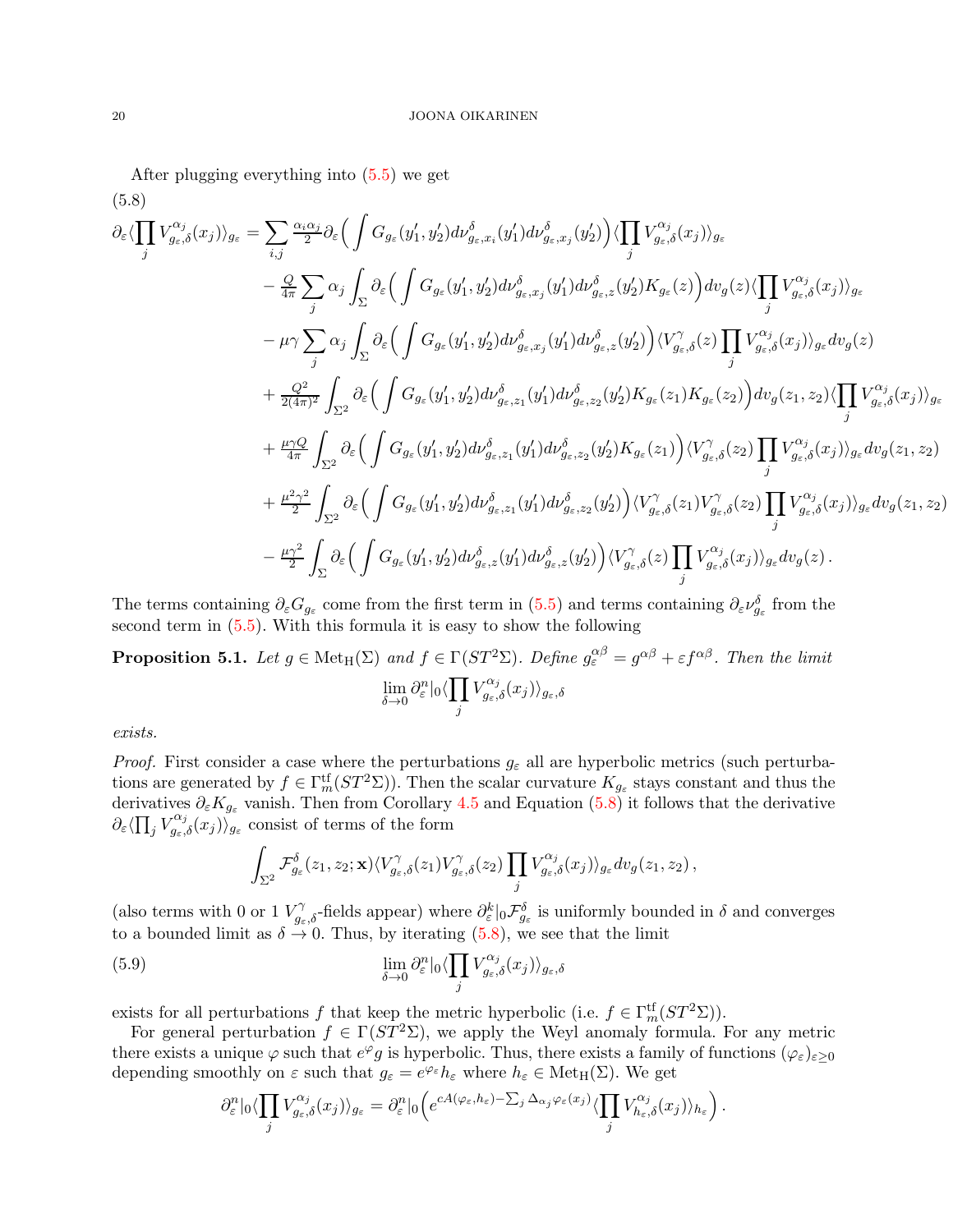This derivative exists since from Corollary [4.5](#page-16-0) it follows that the  $\varepsilon$ -derivatives of  $\langle \prod_j V_{h_{\varepsilon},\delta}^{\alpha_j}(x_j) \rangle_{h_{\varepsilon}}$ exist, and  $\varphi_{\varepsilon}$  depends smoothly on  $\varepsilon$ .

<span id="page-20-0"></span>5.1. **Variations of the moduli.** Let  $f_k \in \Gamma_m^{\text{tf}}(ST^2\Sigma)$  for  $k = 1, ..., n$  and denote  $\varepsilon = (\varepsilon_1, ..., \varepsilon_n)$ . Consider the perturbed metric

<span id="page-20-1"></span>(5.10) 
$$
g_{\varepsilon}^{zz} = \sum_{k=1}^{n} \varepsilon_k f_k^{zz}, \quad g_{\varepsilon}^{z\overline{z}} = g^{z\overline{z}}.
$$

We have shown that the partial derivative

$$
\prod_{k=1}^n \partial_{\varepsilon_k} |_0 \langle \prod_j V_g^{\alpha_j}(x_j) \rangle_{g_{\varepsilon}}
$$

exists. Since  $\Gamma_m^{\text{tf}}(ST^2\Sigma)^{\otimes n}$  is finite-dimensional and  $f_k \in \Gamma_m^{\text{tf}}(ST_2\Sigma)$  in [\(5.10\)](#page-20-1), we can write

<span id="page-20-3"></span>
$$
(5.11) \qquad (4\pi)^n \prod_{k=1}^n \partial_{\varepsilon_k} |_{0} \langle \prod_j V_g^{\alpha_j}(x_j) \rangle_{g_{\varepsilon}} = \int_{\Sigma^n} \prod_{k=1}^n f_k^{z_k z_k}(z_k) \langle \prod_{k=1}^n T_m(z_k) \prod_j V_g^{\alpha_j}(x_j) \rangle_g dv_g(\mathbf{z}),
$$

where  $\langle \prod_{k=1}^n T_m(z_k) \prod_j V_g^{\alpha_j}(x_j) \rangle_g$  is a function satisfying

<span id="page-20-4"></span>(5.12) 
$$
\int_{\Sigma} f^{z_iz_i}(z_i) \langle \prod_{k=1}^n T_m(z_k) \prod_j V_g^{\alpha_j}(x_j) \rangle_g dv_g(z_i) = 0
$$

for all  $f \in \Gamma_d^{\text{tf}}(ST^2\Sigma)$ . Concretely, we have

$$
\langle \prod_{k=1}^{n} T_m(z_k) \prod_j V_g^{\alpha_j}(x_j) \rangle_g = (4\pi)^n \sum_{i_1, \dots, i_n=1}^{3g-3} \prod_{l=1}^{n} \eta_{i_l, z_{i_l}, z_{i_l}}(z_{i_l}) \prod_{k=1}^{n} \partial_{\varepsilon_k} |_{0} \langle \prod_j V_{g_{i,\varepsilon}}^{\alpha_j}(x_j) \rangle_{g_{i,\varepsilon}},
$$

where  $g_{i,\varepsilon}^{zz} = \sum_{k=1}^n \varepsilon_k \eta_{i_k}^{z_k z_k}$ <sup> $z_k z_k$ </sup> and  $(\eta_k)_{k=1}^{3g-3}$  is an orthonormal basis of  $\Gamma_m^{\text{tf}}(ST_2\Sigma)$ . The object  $T_m$ transforms as a tensor of order  $(0, 2)$ , i.e. it has two lower indices  $(T_m)_{\alpha\beta}$ . We choose to not write these indices explicitly, because only the  $(T_m)_{zz}$  will ever appear in our computations (the trace part  $(T_m)_{z\bar{z}}$  vanishes, since all tensors  $f \in \Gamma_m(ST^2\Sigma)$  are traceless).

By using Equation [\(5.8\)](#page-19-0) and Corollary [4.5](#page-16-0) we see that

<span id="page-20-2"></span>
$$
(5.13)
$$

$$
\langle \prod_{k=1}^{n} T_m(z_k) \prod_{j=1}^{N} V_g^{\alpha_j}(x_j) \rangle_g = \sum_{a=0}^{2n} \sum_{i_1, \dots, i_n=1}^{3g-3} \prod_{l=1}^{n} \eta_{i_l, z_{i_l} z_{i_l}}(z_{i_l}) \int_{\Sigma^a} F_{g,n}(\mathbf{x}, \mathbf{y}) \langle \prod_{k=1}^{a} V_g^{\gamma}(y_k) \prod_{j=1}^{N} V_g^{\alpha_j}(x_j) \rangle_g dv_g(\mathbf{y})
$$

where  $\mathbf{y} = (y_1, \dots, y_a)$  and  $F_{g,n}$  is bounded on  $\Sigma^{a+N}$  and smooth in the region where all the  $x_j$ 's and  $y_k$ 's are disjoint. The derivative  $\partial_{x_i} F_{g,n}$  behaves like  $\frac{1}{x_i-y_k}$  as  $x_i \to y_k$ , which can be seen by studying the  $\prod_k \partial_{\varepsilon_k}|_0$  derivative of right-hand side of  $(4.8)$  near the diagonal.

These properties enable us to show the following.

<span id="page-20-5"></span>**Proposition 5.2.** Denote  $\mathbf{z} = (z_1, \ldots, z_n)$  and  $\mathbf{x} = (x_1, \ldots, x_N)$ . Then the function

$$
(\mathbf{z}, \mathbf{x}) \mapsto \langle \prod_{k=1}^{n} T_m(z_k) \prod_{j=1}^{N} V_g^{\alpha_j}(x_j) \rangle_g
$$

belongs to  $C^{\infty}(\Sigma^n \times U^N)$ , where

$$
U_N = \{ \boldsymbol{x} = (x_1, \ldots, x_N) \subset \mathbb{C}^N : x_i \neq x_j \quad \forall i \neq j \}.
$$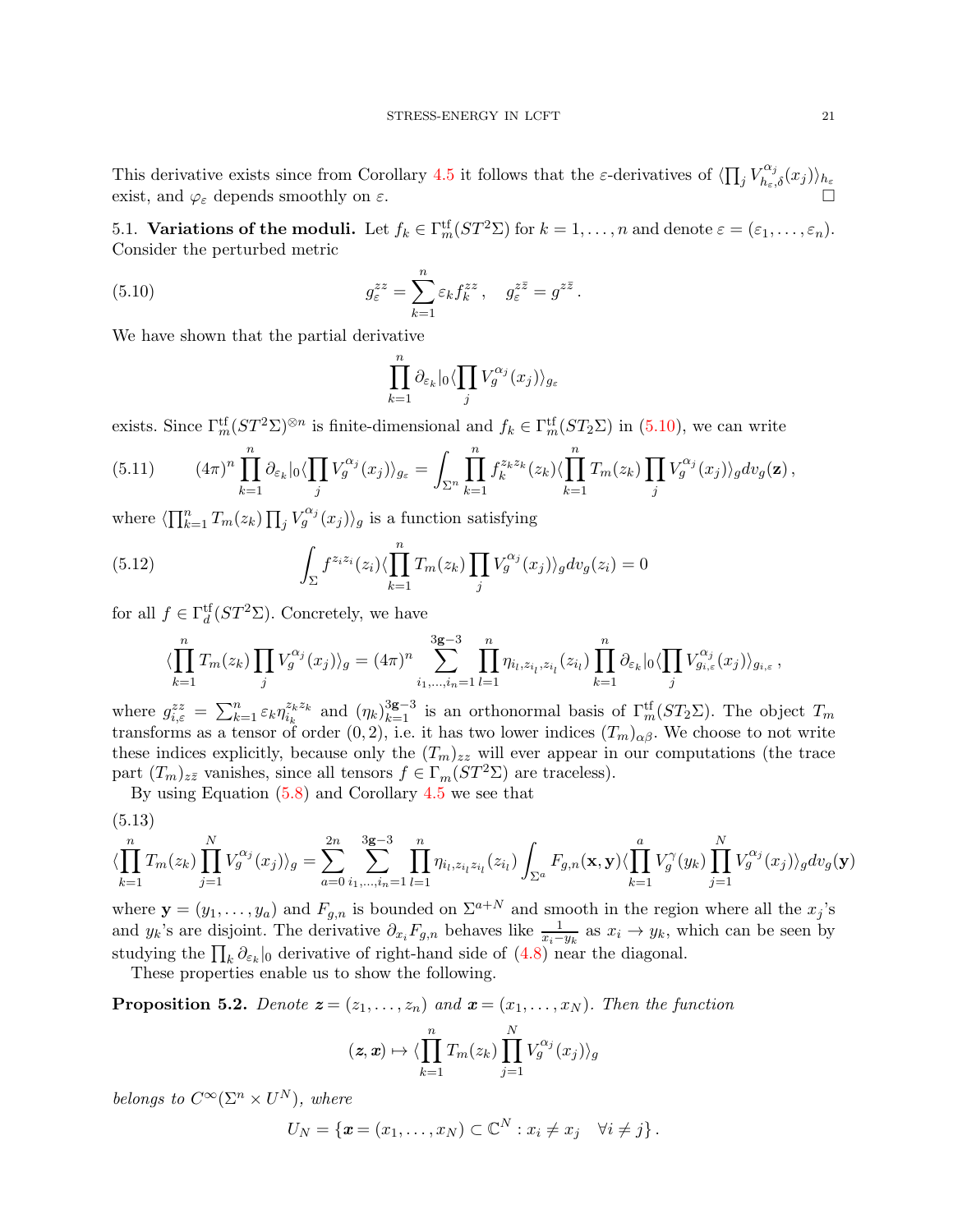*Proof.* In [\[19\]](#page-34-18) the case  $n = 0$  on the Riemann sphere was proven. Generalizing the  $n = 0$  case to arbitrary compact Riemann surface is straightforward, since the proof relies on local behaviour of the correlation functions and on the KPZ-identity (Lemma [3.3\)](#page-9-2). What was actually shown in [\[19\]](#page-34-18) is that functions of the form

$$
\mathbf{x} \mapsto \int_{\Sigma^n} F(\mathbf{x}, \mathbf{z}) \langle \prod_{k=1}^n V_g^{\gamma}(z_k) \prod_{j=1}^N V_g^{\alpha_j}(x_j) \rangle_g dv_g(\mathbf{z}),
$$

where  $F : \Sigma^N \times \Sigma^n \to \mathbb{C}$  is a function with certain prescribed singularities, are smooth on  $U_N$ . The integrals in Equation [\(5.13\)](#page-20-2) fall into this category in the case when the  $\partial_{x_i}$  derivaties don't hit the  $F_{q,n}$  (since  $F_{q,n}$  is bounded), and thus the method developed in [\[19\]](#page-34-18) is strong enough to prove smoothness of these terms. In the proof, one observes that the derivatives

$$
\partial_{x_i} \langle \prod_{k=1}^a V_g^{\gamma}(y_k) \prod_{j=1}^N V_g^{\alpha_j}(x_j) \rangle_g
$$

will produce singular integrals of the form

$$
\int \partial_{x_i} G_g(x_i, y_k) \langle \prod_{k=1}^{a+1} V_g^{\gamma}(y_k) \prod_{j=1}^N V_g^{\alpha_j}(x_j) \rangle_g dv_g(\mathbf{y}),
$$

which are not absolutely integrable, due to the combination of the  $\frac{1}{x_i-y_k}$  singularity of the term  $\partial_{x_i}G_g(x_i, y_k)$  and the behavior of the correlation function as  $x_i \to y_k$ . One then has to regularize and use identities derived from Gaussian integration by parts to produce cancellations, which then yield a well-defined limit once the regularization is removed.

The case when we have  $\partial_{x_i}F_{g,n}$  can essentially be reduced to the previous case, since the singularity of  $\partial_{x_i} F_{g,n}$  is of the type  $\frac{1}{x_i-y_k}$ , so in the end these terms behave the same way as the terms where  $\partial_{x_i}$  acts on the correlation function. Thus, we may assume that the  $\partial_{x_i}$ -derivative acts on the correlation function, since the produced singularities are identical. For completeness we sketch the main part of the smoothness argument presented in [\[19\]](#page-34-18).

Application of Gaussian integration by parts implies that (see Section 3.2. of [\[15\]](#page-34-8) for detailed discussion on this)

<span id="page-21-0"></span>
$$
(5.14)
$$

$$
\partial_{x_i} \langle \prod_k V_j^{\gamma}(y_k) \prod_j V_g^{\alpha_j}(x_j) \rangle_g = \alpha_i \gamma \sum_k \partial_{x_i} G_g(x_i, y_k) \langle \prod_k V_j^{\gamma}(y_k) \prod_j V_g^{\alpha_j}(x_j) \rangle_g
$$
  
+ 
$$
\alpha_i \sum_{j \neq i} \alpha_j \partial_{x_i} G_g(x_i, x_j) \langle \prod_k V_j^{\gamma}(y_k) \prod_j V_g^{\alpha_j}(x_j) \rangle_g
$$
  
- 
$$
\alpha_i \mu \gamma \int_{\Sigma} \partial_{x_i} G_g(x_i, z) \langle V_g^{\gamma}(z) \prod_k V_j^{\gamma}(y_k) \prod_j V_g^{\alpha_j}(x_j) \rangle_g dv_g(z).
$$

The integral on the last line is not absolutely convergent (see the Remark at the end of Section 3.2. in [\[15\]](#page-34-8)). Thus, we need to show that a regularized version of this integral can be expressed in terms of integrals that, even after removing the regularization, converge. We do not explicitly include the regularization in our notation, since its presence does not affect the logic of the argument.

The key is to observe that the divergent integral above is almost like a Cauchy transform

$$
\int \frac{1}{x-z} \langle V_g^{\gamma}(z) \prod_k V_g^{\gamma}(y_k) \prod_j V_g^{\alpha_j}(x_j) \rangle_g dv_g(z)
$$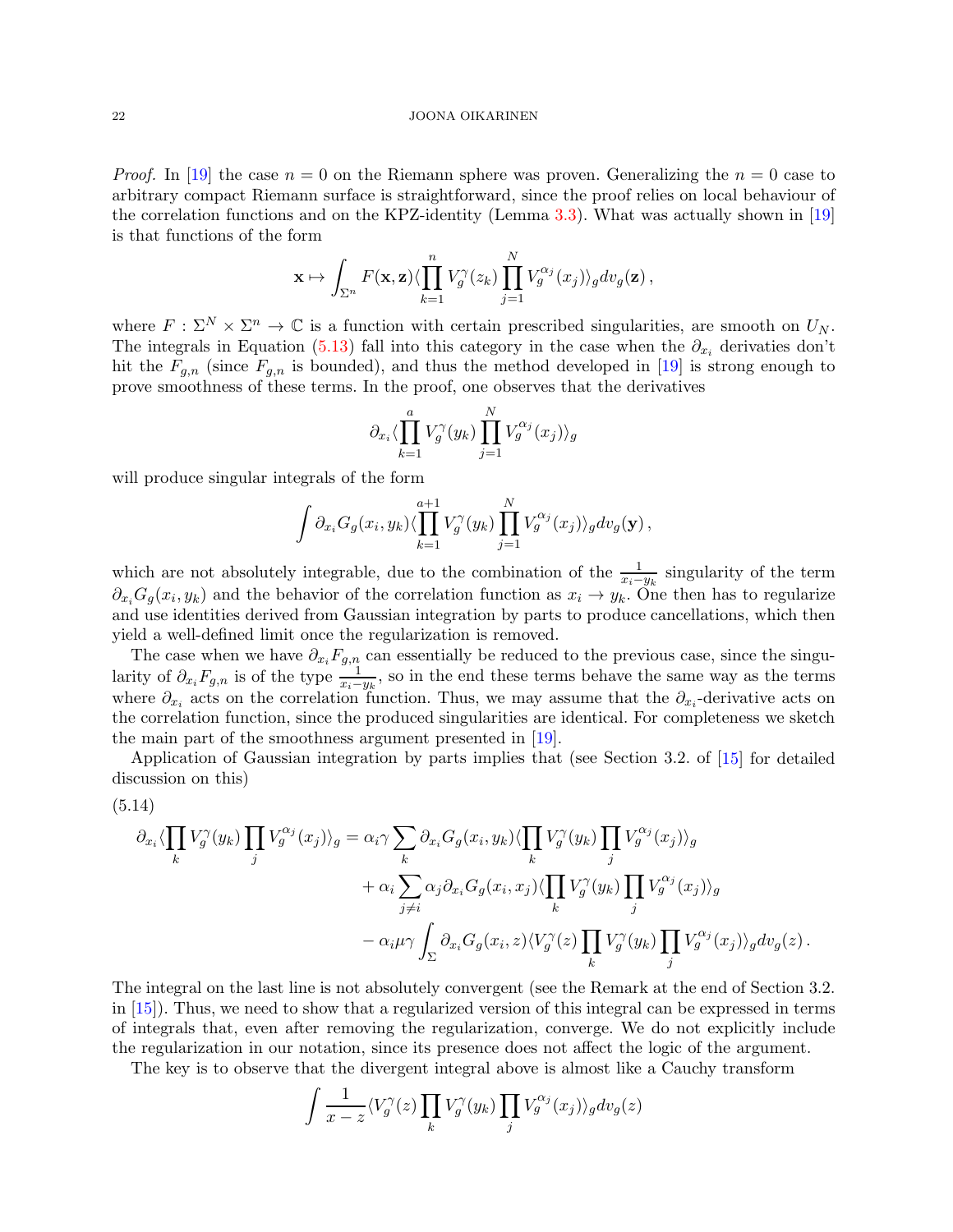evaluated at  $x = x_i$ . If the above expression depends holomorphically on x, then we could "guess"

$$
\begin{split} & \int \frac{1}{x_i-z} \langle V_g^\gamma(z) \prod_k V_g^\gamma(y_k) \prod_j V_g^{\alpha_j}(x_j) \rangle_g dv_g(z) \\ & = \frac{1}{2\pi i} \oint_{|x-x_i|=r} \frac{1}{x-x_i} \Big( \int \frac{1}{x-z} \langle V_g^\gamma(z) \prod_k V_g^\gamma(y_k) \prod_j V_g^{\alpha_j}(x_j) \rangle_g dv_g(z) \Big) dx \,. \end{split}
$$

For a regularized version of the correlation function the above formula would hold, yet, it is not immediately clear how to compute the Cauchy transform. In [\[15\]](#page-34-8) it was observed that if one instead studies the Beurling transform, where  $(x-z)^{-1}$  is replaced by  $(x-z)^{-2}$ , one ends up with a useful identity. Stripping out the language of integral transforms, the computation boils down to the following observation. Using Gaussian integration by parts we get (we drop the  $\prod_k V_g^{\gamma}(y_k)$  from the notation for now)

$$
\partial_z \langle V_g^{\gamma}(z) \prod_j V_g^{\alpha_j}(x_j) \rangle_g = \sum_j \alpha_j \gamma \partial_z G_g(z, x_j) \langle V_g^{\gamma}(z) \prod_j V_g^{\alpha_j}(x_j) \rangle_g
$$
  

$$
- \mu \gamma^2 \int \partial_z G_g(z, z') \langle V_g^{\gamma}(z') V_g^{\gamma}(z) \prod_j V_g^{\alpha_j}(x_j) \rangle_g dv_g(z').
$$

Now we integrate this equation in z over a ball  $B(x_i, r)$ 

<span id="page-22-0"></span>(5.15)  
\n
$$
\int_{B(x_i,r)} \partial_z \langle V_g^{\gamma}(z) \prod_j V_g^{\alpha_j}(x_j) \rangle_g dv_g(z) = \sum_j \alpha_j \gamma \int_{B(x_i,r)} \partial_z G_g(z, x_j) \langle V_g^{\gamma}(z) \prod_j V_g^{\alpha_j}(x_j) \rangle_g dv_g(z) - \mu \gamma^2 \int_{B(x_i,r)} \int \partial_z G_g(z, z') \langle V_g^{\gamma}(z') V_g^{\gamma}(z) \prod_j V_g^{\alpha_j}(x_j) \rangle_g dv_g(z, z').
$$

In the sum the  $j \neq i$  terms give absolutely convergent integrals. The  $j = i$  term is essentially the problematic term we are trying to make sense of in Equation [\(5.14\)](#page-21-0). Thus, we need to analyze the left-hand side and the double integral on the right-hand side. In a conformal coordinate around  $x_i$ we write  $g = e^{\sigma} |dz|^2$ , and integration by parts gives

$$
\int_{B(x_i,r)} \partial_z \langle V_g^{\gamma}(z) \prod_j V_g^{\alpha_j}(x_j) \rangle_g dv_g(z) = - \int_{B(x_i,r)} \partial_z \sigma(z) \langle V_g^{\gamma}(z) \prod_j V_g^{\alpha_j}(x_j) \rangle_g dv_g(z) \n+ \frac{i}{2} \int_{\partial B(x_i,r)} \langle V_g^{\gamma}(z) \prod_j V_g^{\alpha_j}(x_j) e^{\sigma(z)} d\bar{z} .
$$

Both of the integrals are absolutely convergent (we take r small enough so that  $\partial B(x_i, r)$  does not touch the points  ${x_j}_j$ . The double integral in [\(5.15\)](#page-22-0) can be written as

<span id="page-22-1"></span>(5.16) 
$$
\int_{B(x_i,r)} \int \partial_z G_g(z, z') \langle V_g^{\gamma}(z') V_g^{\gamma}(z) \prod_j V_g^{\alpha_j}(x_j) \rangle_g dv_g(z, z')
$$

$$
= \int_{B(x_i,r)^2} \partial_z G_g(z, z') \langle V_g^{\gamma}(z') V_g^{\gamma}(z) \prod_j V_g^{\alpha_j}(x_j) \rangle_g dv_g(z, z')
$$

$$
+ \int \mathcal{F}_g(x_i, r; z, z') \langle V_g^{\gamma}(z') V_g^{\gamma}(z) \prod_j V_g^{\alpha_j}(x_j) \rangle_g dv_g(z, z'),
$$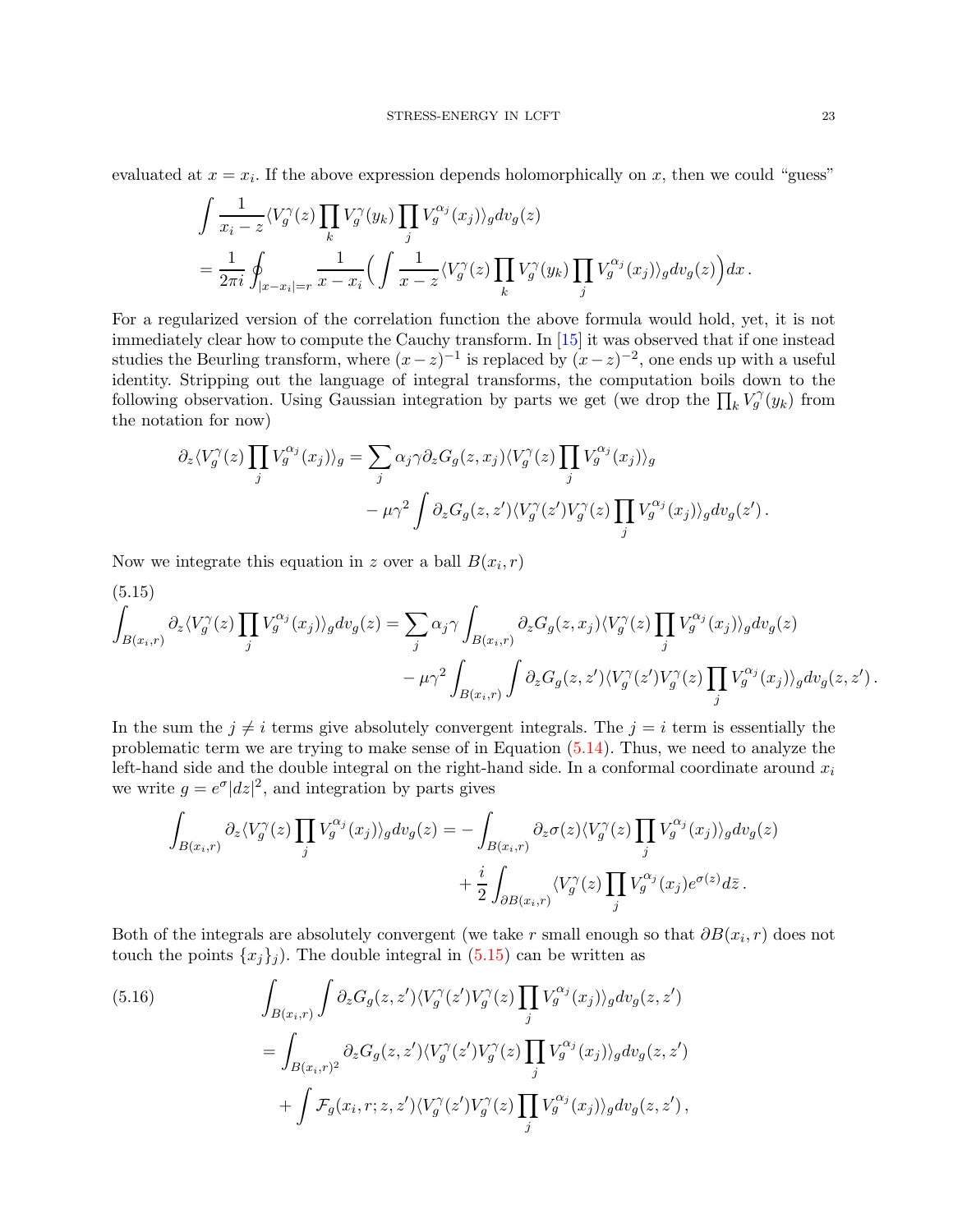where

$$
\mathcal{F}_g(x_i,r;z,z') = \mathbf{1}_{B(x_i,r)}(z)\mathbf{1}_{B(x_i,r)^c}(z')\partial_z G_g(z,z').
$$

This is the type of the described singularity we mentioned earlier. The first term on the right-hand side of  $(5.16)$  is absolutely convergent after we observe that the singular part of  $\partial G_g(z, z')$  cancels by antisymmetry in z and z'. What is left is to analyze the integrability of the second term on the right-hand side of  $(5.16)$ . The fusion estimates derived in Proposition 5.1. of  $[15]$  tell us the singular behavior of  $\langle V_g^{\gamma}(z) V_g^{\gamma}(z) \prod_j V_g^{\alpha_j}(x_j) \rangle_g$  as  $z' \to z$ , and then it is simple to check that the resulting integral converges near  $z = z'$ . Now from Equation  $(5.15)$  we can solve for the singular part of the problematic integral term in [\(5.14\)](#page-21-0), and we see that the result is a sum of well-defined terms.

For the higher derivatives  $\partial_{x_i}^n$ , one ends up with a sum of integrals of the type

$$
\int \prod_{k=1}^n \mathcal{F}_g(x_i, 2^{-k}r; z_k, z'_k) \langle \prod_{k=1}^n V_g^{\gamma}(z_k) V_g^{\gamma}(z'_k) V_g^{\alpha_j}(x_j) \rangle_g dv_g(\mathbf{z}, \mathbf{z}') ,
$$

and less singular terms. Then, Lemma 3.1. in [\[19\]](#page-34-18) implies the convergence of this integral.

When we apply the formula for  $\partial_{x_i}^n \langle \prod_{k=1}^a V_g^{\gamma}(y_k) \prod_{j=1}^N V_g^{\alpha_j}(x_j) \rangle_g$  for the  $\partial_{x_i}^n$  derivatives of the right-hand side of Equation [\(5.13\)](#page-20-2), we get integrals with at worst behave as

$$
\int_{\Sigma^{a+2n}} F_{g,n}(\mathbf{x},\mathbf{y}) \prod_{l=1}^n \mathcal{F}_g(x_i,2^{-l}r,w_l,w_l') \langle \prod_{l=1}^n V_g^{\gamma}(w_l) V_g^{\gamma}(w_l') \prod_{k=1}^a V_g^{\gamma}(y_k) \prod_{j=1}^N V_g^{\alpha_j}(x_j) \rangle_g dv_g(\mathbf{y},\mathbf{w},\mathbf{w}') ,
$$

and the integrand has an integrable dominant according to Lemma 3.1. in [\[19\]](#page-34-18). The result follows, since the integrand in [\(5.13\)](#page-20-2) is differentiable almost everywhere on the integration domain and the derivative has an integrable dominant.

## 6. Conformal Ward identities

<span id="page-23-0"></span>In this Section we show that the SE-tensor can be expressed in terms of a pointwise defined function. After this we derive the conformal Ward identities for the SE-tensor.

<span id="page-23-1"></span>6.1. **Beltrami equation.** In this section we assume that  $g$  is a hyperbolic metric. For a general variation  $g_{\varepsilon}$  of g we can write

<span id="page-23-2"></span>
$$
(6.1) \t\t\t g_{\varepsilon} = e^{\varphi_{\varepsilon}} \psi_{\varepsilon}^* h_{\varepsilon}
$$

where  $\varphi_{\varepsilon} \in C^{\infty}(\Sigma)$ ,  $\psi_{\varepsilon} \in \mathcal{D}(\Sigma)$  and  $h_{\varepsilon}$  is a hyperbolic metric, chosen to represent some equivalence class in the moduli space, for each  $\varepsilon$ . For now we consider a variation that in terms of the inverse metric is of the form  $g_{\varepsilon}^{\alpha\beta} = g^{\alpha\beta} + f_{\varepsilon}^{\alpha\beta}$ , where  $\varepsilon = (\varepsilon_1, \dots, \varepsilon_n) \in \mathbb{C}^n$ , and

$$
g_{\varepsilon}^{zz} = f_{\varepsilon}^{zz} = \sum_{k=1}^{n} \varepsilon_k f_k^{zz},
$$
  
\n
$$
g_{\varepsilon}^{\overline{z}\overline{z}} = \overline{g_{\varepsilon}^{zz}},
$$
  
\n
$$
g_{\varepsilon}^{z\overline{z}} = g^{z\overline{z}},
$$

with  $f_k \in \Gamma^{\text{tf}}(ST^2\Sigma)$ ,  $k = 1, \ldots, n$ , having mutually disjoint supports. Equation [\(6.1\)](#page-23-2) implies that  $\psi_{\varepsilon}$  solves the non-linear Beltrami equation<sup>[2](#page-23-3)</sup> (see Equations (10.4)-(10.6) in Section 10.1. of [\[1\]](#page-34-19))

<span id="page-23-4"></span>(6.2) 
$$
\partial_{\bar{z}}\psi_{\varepsilon} = (\mu_{\varepsilon})_{\bar{z}}^z \partial_z \psi_{\varepsilon} - (\nu_{\varepsilon})_{\bar{z}}^z \overline{\partial_z \psi_{\varepsilon}},
$$

<span id="page-23-3"></span><sup>&</sup>lt;sup>2</sup>In the case of the sphere the equation degenerates to the linear Beltrami equation, because  $\nu_{\varepsilon}$  vanishes if the moduli space is trivial. This is why it sufficed to study the linear case in [\[18\]](#page-34-9).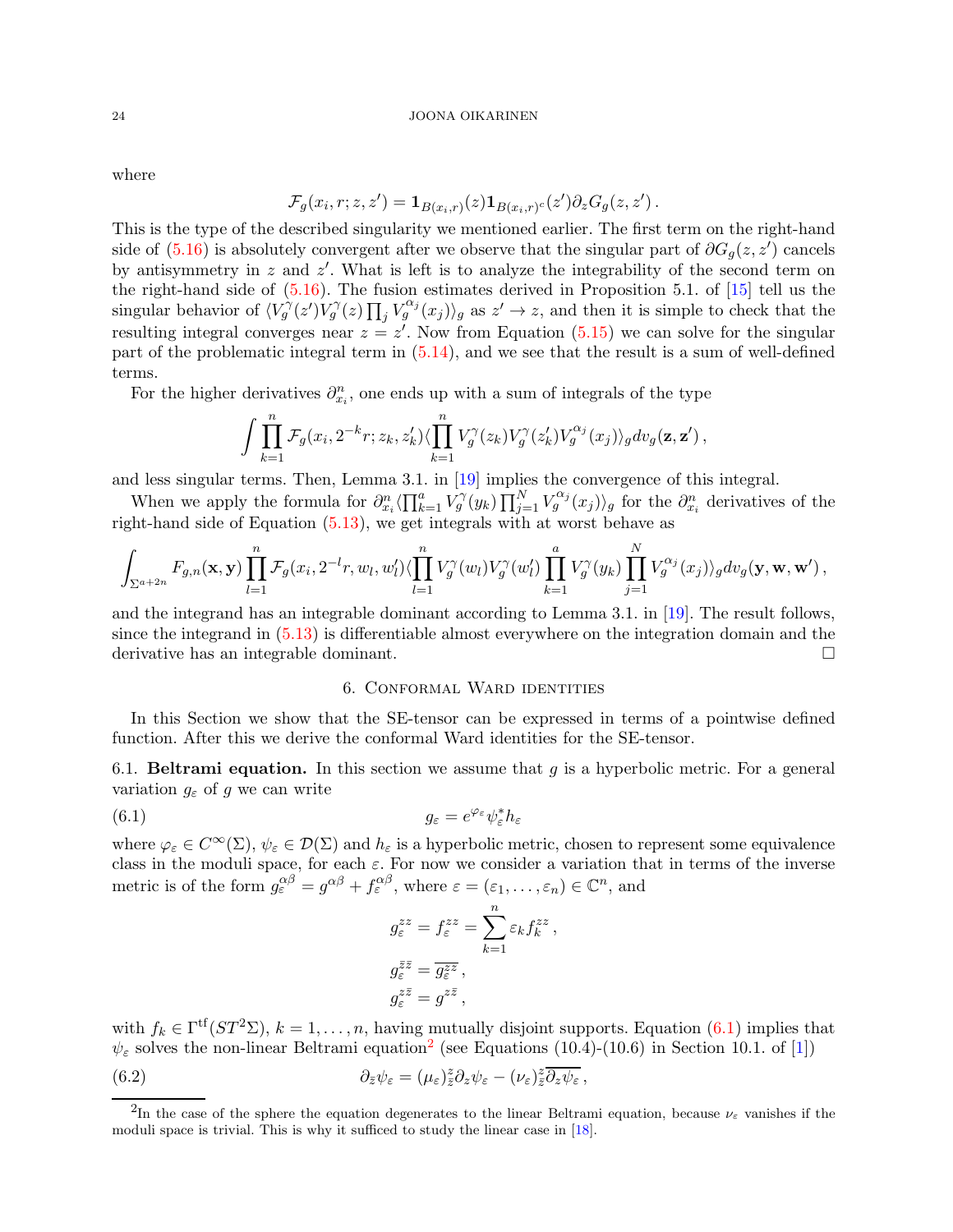where

$$
(\mu_{\varepsilon})_{\bar{z}}^z = \frac{\tilde{g}_{\varepsilon,\bar{z}\bar{z}}}{\tilde{g}_{\varepsilon,z\bar{z}} + \tilde{h}_{\varepsilon,z\bar{z}}}, \quad (\nu_{\varepsilon})_{\bar{z}}^z = \frac{\tilde{h}_{\varepsilon,\bar{z}\bar{z}}}{\tilde{g}_{\varepsilon,z\bar{z}} + \tilde{h}_{\varepsilon,z\bar{z}}},
$$

$$
\tilde{g}_{\varepsilon} = \frac{g_{\varepsilon}}{\sqrt{\det g_{\varepsilon}}}, \quad \tilde{h}_{\varepsilon} = \frac{h_{\varepsilon} \circ \psi_{\varepsilon}}{\sqrt{\det(h_{\varepsilon} \circ \psi_{\varepsilon})}}.
$$

<span id="page-24-0"></span>Let  $D\psi_{\varepsilon}$  be the tangent map  $\Gamma(T^1\Sigma) \to \Gamma(T^1\Sigma)$  of  $\psi_{\varepsilon}$ . In terms of this, Equation [\(6.2\)](#page-23-4) becomes (6.3)  $(D\psi_{\varepsilon})^{zz} = (\mu_{\varepsilon})_{\overline{z}}^z (D\psi_{\varepsilon})^{\overline{z}z} - (\nu_{\varepsilon})_{\overline{z}}^z (D\psi_{\varepsilon})^{z\overline{z}}.$ 

For the perturbations we have the orthogonal decomposition  $f_k = f_{k,d} + f_{k,m}$ , where  $f_{k,d} \in$  $\Gamma_d^{\text{tf}}(ST_2\Sigma)$  and  $f_{k,m} \in \Gamma_m^{\text{tf}}(ST_2\Sigma)$  (Lemma [2.2\)](#page-5-0). Since  $f_{k,m}$  is the part generating the deformation of the conformal structure, the hyperbolic metrics  $h_{\varepsilon}$  in [\(6.1\)](#page-23-2) depend only on this component of  $f_k$ . This means that we have  $h_{\varepsilon}^{zz} = \sum_k \varepsilon_k f_{k,m}^{zz} + \mathcal{O}(\varepsilon^2)$ ,  $h_{\varepsilon}^{z\bar{z}} = g^{z\bar{z}} + \mathcal{O}(\varepsilon^2)$ , from which we get

$$
\begin{aligned}\n(\dot{\mu}_i)^z_{\tilde{z}} &:= \partial_{\varepsilon_i}|_0(\mu_{\varepsilon})^z_{\tilde{z}} = -\frac{1}{2}g^{z\bar{z}}f_{i,\bar{z}\bar{z}} = -\frac{1}{2}g_{z\bar{z}}f_i^{z\bar{z}}\,,\\
(\dot{\nu}_i)^z_{\tilde{z}} &:= \partial_{\varepsilon_i}|_0(\nu_{\varepsilon})^z_{\tilde{z}} = -\frac{1}{2}g_{z\bar{z}}f_{i,m}^{zz}\,. \n\end{aligned}
$$

To show smoothness of  $\psi$  in  $(\varepsilon, z)$ , we can reduce [\(6.3\)](#page-24-0) to a pair of ordinary Beltrami equations. Because the metrics g and  $h_{\varepsilon}$  are hyperbolic, we can find a locally defined diffeomorphism  $\psi_{2,\varepsilon}$ such that

<span id="page-24-1"></span>(6.4) 
$$
h_{\varepsilon} = \psi_{2,\varepsilon}^* g.
$$
 Define  $\psi_{1,\varepsilon} := \psi_{2,\varepsilon} \circ \psi_{\varepsilon}.$  Then  
(6.5) 
$$
g_{\varepsilon} = e^{\varphi_{\varepsilon}} \psi_{1,\varepsilon}^* g.
$$

<span id="page-24-2"></span>Equations [\(6.4\)](#page-24-1) and [\(6.5\)](#page-24-2) imply that  $\psi_{1,\varepsilon}$  and  $\psi_{2,\varepsilon}$  solve the standard Beltrami equations

$$
\partial_{\bar{z}} \psi_{2,\varepsilon} = \hat{\nu}_{\varepsilon} \partial_z \psi_{2,\varepsilon} ,
$$
  

$$
\partial_{\bar{z}} \psi_{1,\varepsilon} = \hat{\mu}_{\varepsilon} \partial_z \psi_{1,\varepsilon} ,
$$

where

$$
\hat{\nu}_{\varepsilon}=\frac{\tilde{h}_{\varepsilon,\bar{z}\bar{z}}}{\tilde{g}_{z\bar{z}}+\tilde{h}_{\varepsilon,z\bar{z}}}\,,\quad\hat{\mu}_{\varepsilon}=\frac{\tilde{g}_{\varepsilon,\bar{z}\bar{z}}}{\tilde{g}_{z\bar{z}}+\tilde{g}_{\varepsilon,z\bar{z}}}\,.
$$

Thus, the function  $\psi_{\varepsilon}$  can always be locally decomposed as  $\psi_{\varepsilon} = \psi_{2,\varepsilon}^{-1} \circ \psi_{1,\varepsilon}$ , where  $\psi_{1,\varepsilon}$  and  $\psi_{2,\varepsilon}$ are solutions of standard Beltrami equations.

**Proposition 6.1.** The map  $\psi : \Sigma \times \mathbb{C} \to \Sigma$ ,  $\psi(z, \varepsilon) = \psi_{\varepsilon}(z)$ , is smooth.

*Proof.* It is enough to fix a point  $x \in \Sigma$  and study the maps  $\psi_1$  and  $\psi_2$ , satisfying  $\psi = \psi_2^{-1} \circ \psi_1$ , defined in some neighbourhood of x. Let  $(U_n, \rho_n)_n$  be a partition of unity, and define

$$
\hat{\mu}_{\varepsilon,n}:=\rho_n\hat{\mu}_{\varepsilon}\,,
$$

where n is such that  $x \in U_n$  and  $\rho_n = 1$  around x. We will apply Stoilow factorization (Theorem 5.5.1. in [\[1\]](#page-34-19)). Let  $\psi_{1,\varepsilon}^{(n)}$  be a solution to  $\partial_{\bar{z}}\psi_{1,\varepsilon}^{(n)}$  $\hat{\mu}_{1,\varepsilon}^{(n)} = \hat{\mu}_{\varepsilon,n} \partial_z \psi_{1,\varepsilon}^{(n)}$ . Because  $\hat{\mu}_{\varepsilon,n} = \hat{\mu}_{\varepsilon}$  around x, Stoilow factorization says that there exists a conformal map  $\xi_{\varepsilon}$  such that  $\xi_{\varepsilon} \circ \psi_{1,\varepsilon}^{(n)} = \psi_{1,\varepsilon}$  in some neighbourhood of  $x$ . Now, by the argument in Proposition 3.1. of  $[18]$  (which we can now use since we have localized everything to planar domains),  $\psi_1^{(n)}$  $\binom{n}{1}$  is jointly smooth in  $(\varepsilon, z)$ , and since  $\xi_{\varepsilon} \circ \psi_{1, \varepsilon}^{(n)}$  $1,\varepsilon$ solves the same Beltrami equation, the same argument shows that also  $\xi \circ \psi_1^{(n)}$  $j^{(n)}_1$  is jointly smooth in  $(z, \varepsilon)$ . Thus  $\psi_1$  is jointly smooth in  $(z, \varepsilon)$ .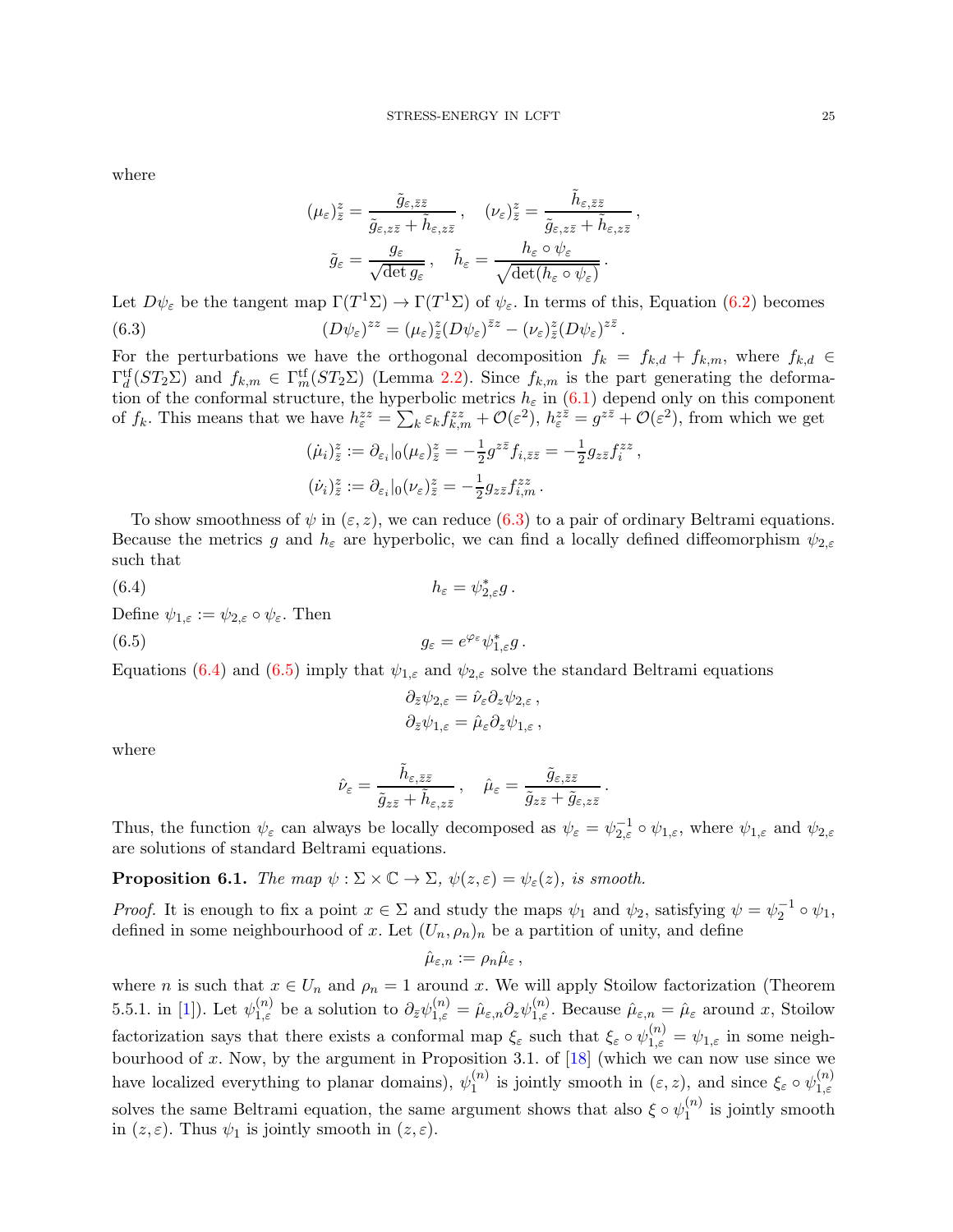Smoothness of  $\psi_2^{-1}$  follows similarly, since by Theorem 5.5.6. in [\[1\]](#page-34-19)  $\psi_2^{-1}$  also solves a standard Beltrami equation. Thus the same argument works for  $\psi_2^{-1}$ .

Next we compute the partial derivatives  $\prod_k \partial_{\varepsilon_k} |_{0} \psi_{\varepsilon}$  and  $\prod_k \partial_{\varepsilon_k} |_{0} \varphi_{\varepsilon}$ . Denote  $u_i = \partial_{\varepsilon_i} |_{0} \psi_{\varepsilon}$ . By taking  $\partial_{\varepsilon_i}|_0$  of [\(6.3\)](#page-24-0) and using  $\nabla^z = g^{z\bar{z}}\partial_{\bar{z}}$  we get

$$
\nabla^z u_i^z = ((\dot{\mu}_i)^z - (\dot{\nu}_i)^z) g^{\bar{z}z} = -\frac{1}{2} (f_i^{zz} - f_{i,m}^{zz}) = -\frac{1}{2} f_{i,d}^{zz},
$$

which implies that, written in terms of the inverse  $\mathcal G$  of the conformal Killing operator  $P_g$  introduced in Section [2.1,](#page-6-0) we get  $u_i = -\mathcal{G}f_{i,d} = -\mathcal{G}f_i$ .<sup>[3](#page-25-0)</sup>

Next we compute the derivative  $\partial_{\varepsilon_i}\partial_{\varepsilon_j}|_0$  of [\(6.3\)](#page-24-0). Most of the  $\varepsilon^2$ -dependency is in mixed powers  $\varepsilon_i \overline{\varepsilon_j}$ , so we do not get many terms. We have

$$
\partial_{\varepsilon_i} \partial_{\varepsilon_j} |_{0} \sqrt{\det g_{\varepsilon}} = \partial_{\varepsilon_i} \partial_{\varepsilon_j} |_{0} \sqrt{\det h_{\varepsilon}} = 0,
$$
  
\n
$$
\partial_{\varepsilon_i} |_{0} \partial_{\varepsilon_j} |_{0} g_{\varepsilon, \bar{z}\bar{z}} = \partial_{\varepsilon_i} |_{0} \partial_{\varepsilon_j} |_{0} h_{\varepsilon, \bar{z}\bar{z}} = 0
$$
  
\n
$$
(\nu_{\varepsilon})^z_{\bar{z}} = e^{-\sigma \circ \psi_{\varepsilon}} h_{\varepsilon, \bar{z}\bar{z}} \circ \psi_{\varepsilon} + \mathcal{O}(\varepsilon^2) = -\frac{1}{4} (g_{z\bar{z}} \circ \psi_{\varepsilon}) (h_{\varepsilon}^{zz} \circ \psi_{\varepsilon}) + \mathcal{O}(\varepsilon^2).
$$

In the last equation the minus sign comes from computing the inverse matrix of  $h_{\varepsilon}$ , because  $h_{\varepsilon}^{\alpha\beta}$ denotes the inverse of  $h_{\varepsilon}$  and not just  $h_{\varepsilon,\alpha\beta}$  with indices raised. It follows that

(6.6) 
$$
\partial_{\varepsilon_i}|_0 \partial_{\varepsilon_j}|_0 (\nu_{\varepsilon})_z^z = u_i^z \nabla_z (\dot{\nu}_j)_z^z + u_j^z \nabla_z (\dot{\nu}_i)_z^z = 0,
$$

where in the last equality we used  $(\dot{\nu}_i)^z_{\bar{z}} = -\frac{1}{2} g_{z\bar{z}} f^{zz}_{i,m}$  and  $\nabla_z f^{zz}_{i,m} = 0$ . Now for for  $u^z_{ij}(z) :=$  $\partial_{\varepsilon_i}\partial_{\varepsilon_j}\psi_{\varepsilon}(z)|_0$  we get the equation

$$
(Du_{ij})^{zz} = \dot{\mu}_{i,\bar{z}}^z (Du_j)^{\bar{z}z} + \dot{\mu}_{j,\bar{z}}^z (Du_i)^{\bar{z}z}
$$

which in turn implies that  $u_{ij} = -2\mathcal{G}(\mu_i \mathcal{B}f_j) - 2\mathcal{G}(\mu_j \mathcal{B}f_i)$ , where<sup>[4](#page-25-1)</sup>

$$
(\mathcal{B}f)^{\bar zz}:=\nabla^{\bar z}(\mathcal{G}f)^z
$$

.

.

In general for  $I \subset \{1, ..., n\}$  we denote  $\prod_{i \in I} \partial_{\varepsilon_i} \psi_{\varepsilon} |_{0} = u_I^z$  and one obtains

<span id="page-25-3"></span>(6.7) 
$$
u_I^z = (-1)^{|I|+1} \sum_{\pi \in S(I)} 2(\mathcal{G}\mu_{\pi(1)} \mathcal{B}f_{\pi(2)} \dots \mathcal{B}f_{\pi(|I|)})^z.
$$

For  $\varphi_{\varepsilon}$  we get the equation (by computing similarly as in Section 3.1. of [\[18\]](#page-34-9))

$$
\varphi_{\varepsilon}(z) = -\log \det D\psi_{\varepsilon} - \frac{1}{2}\log \frac{\det h_{\varepsilon} \circ \psi_{\varepsilon}}{\det g_{\varepsilon}}
$$

Since  $f_k^{z\bar{z}} = 0$  for all k, it follows that  $\prod_{k \in I} \partial_{\varepsilon_k} \log \det g_{\varepsilon}|_{\varepsilon=0} = 0$  for all  $I \subset \{1, \ldots, k\}$ , and that

$$
\prod_{k\in I}\partial_{\varepsilon_k}\log\det h_{\varepsilon}\circ\psi_{\varepsilon}|_{\varepsilon=0}=\prod_{k\in I}\partial_{\varepsilon_k}(2\sigma\circ\psi_{\varepsilon})|_{\varepsilon=0}.
$$

Thus,

<span id="page-25-2"></span>(6.8) 
$$
\dot{\varphi}_I(z) = -\prod_{i \in I} \partial_{\varepsilon_i} |_{0} \log \nabla_z \psi_{\varepsilon} = \sum_{P \in \mathcal{P}(I)} C_P \prod_{J \in P} \nabla_z u_J^z
$$

where  $\mathcal{P}(I)$  is the set of partitions of I and  $C_P$  are some constants with  $C_P = 1$  when  $|I| = 1$ .

 ${}^{3}\text{In}$  [\[18\]](#page-34-9) the role of G was played by Cauchy transform. One should think that G maps the perturbation f to the vector field u for which  $g + \varepsilon f_d = g + \varepsilon \mathcal{L}_u g$ .

<span id="page-25-1"></span><span id="page-25-0"></span><sup>&</sup>lt;sup>4</sup>The notation B is chosen to be analogous to the integral transform  $B = \partial_z C$  used in [\[18\]](#page-34-9).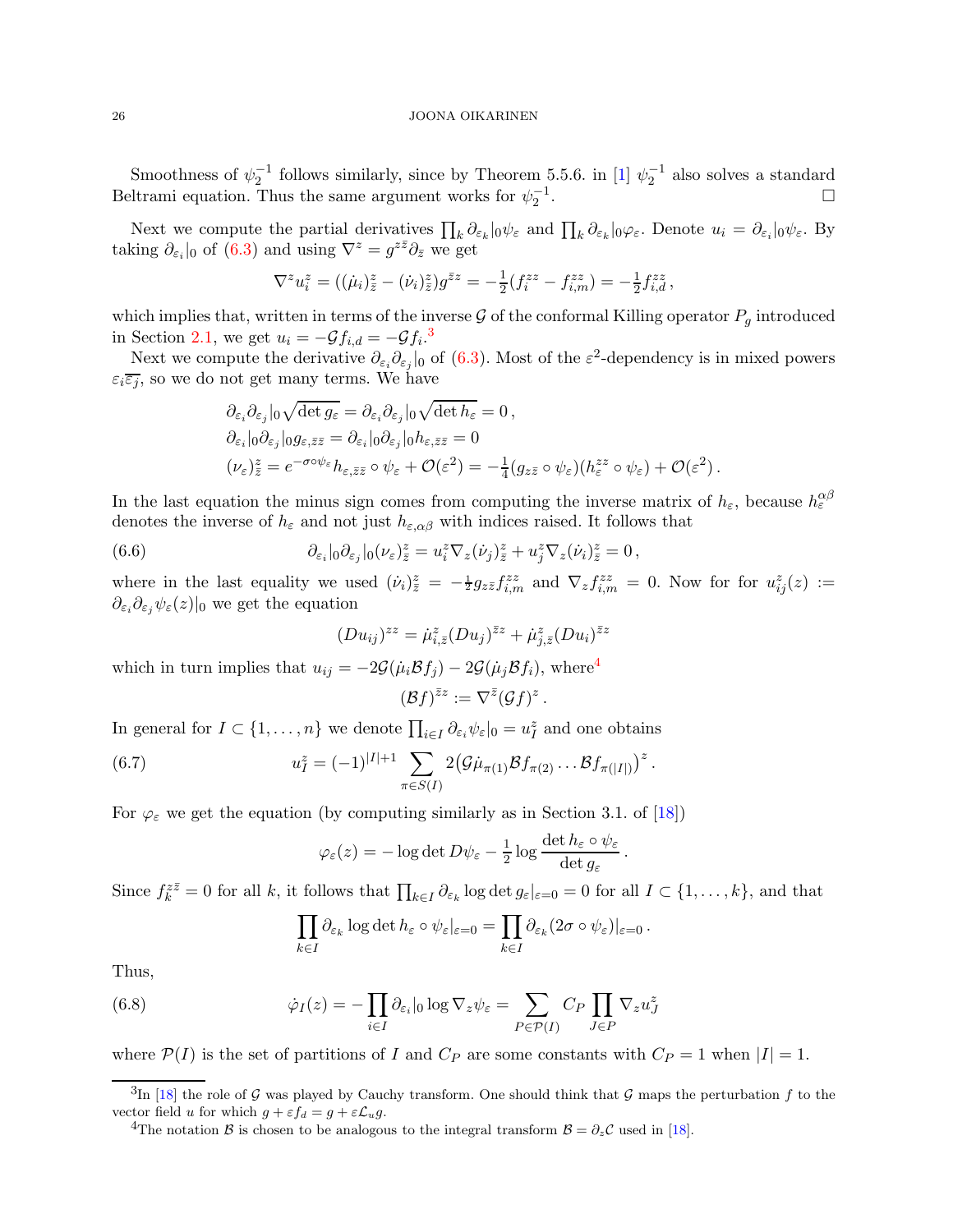<span id="page-26-0"></span>6.2. Stress-Energy Tensor. Recall from Section [5.1](#page-20-0) that we denote by  $\langle \prod_i T_m(z_i) \prod_j V_g^{\alpha_j}(x_j) \rangle_g$ the pointwise defined function that describes the modular variation of the correlation function (Equation [\(5.11\)](#page-20-3)). This and the transformation properties of the correlation functions imply the following

<span id="page-26-2"></span>**Proposition 6.2.** Let  $(x_1, \ldots, x_N) \in \Sigma^N$  and  $(z_1, \ldots, z_n) \in (\Sigma \setminus \{x_j\}_j)^n$  be tuples of disjoint points. Then for all  $\psi \in \mathcal{D}(\Sigma)$ 

<span id="page-26-1"></span>(6.9) 
$$
\langle \prod_{k=1}^{n} T_m(z_k) \prod_{j=1}^{N} V_{\psi^* g}^{\alpha_j}(x_j) \rangle_{\psi^* g} = \langle \prod_{k=1}^{n} (\psi^* T_m)(z_k) \prod_{j=1}^{N} V_g^{\alpha_j}(\psi(x_j)) \rangle_g,
$$

where  $\psi^* T_m = (D^T \psi)_z^{\alpha} (T_m \circ \psi)_{\alpha \beta} (D \psi)^{\beta} z$ , and for all  $\varphi \in C^{\infty}(\Sigma)$ 

(6.10)  
\n
$$
\langle \prod_{k=1}^{n} T_m(z_k) \prod_{j=1}^{N} V_{e^{\varphi} g}^{\alpha_j}(x_j) \rangle_{e^{\varphi} g} = e^{cA(\varphi,g) - \sum_{j=1}^{N} \Delta_{\alpha_j} \varphi(x_j)} \langle \prod_{k=1}^{n} (T_m(z_k) + a(z_k, \varphi, g)) \prod_{j=1}^{N} V_g^{\alpha_j}(x_j) \rangle_g,
$$
\nwhere  $a(z, \varphi, g) = 4\pi c \frac{\delta A(\varphi, g)}{\delta g^{z_2}(z)}$ .

**Remark 6.3.** The trace part of  $T_m$  vanishes, i.e.  $(T_m)_{z\bar{z}}=0$ , because the perturbations f that deform the conformal structure are traceless. Thus, only the  $(z, z)$  and  $(\bar{z}, \bar{z})$  components of  $T_m$ appear in Equation [\(6.9\)](#page-26-1).

*Proof.* (1) By definition  
\n
$$
\int_{\Sigma^n} \prod_{i=1}^n f_i^{z_i z_i}(z_i) \langle \prod_{i=1}^n T_m(z_i) \prod_j V_g^{\alpha_j}(x_j) \rangle_{\psi^*g} dv_{\psi^*g}(\mathbf{z}) = (4\pi)^n \prod_{i=1}^n \partial_{\varepsilon_i} |_{0} \langle \prod_j V_g^{\alpha_j}(x_j) \rangle_{g_{\varepsilon}}
$$
\nwhere  $g_{\varepsilon} = \psi^* g + \sum_i \varepsilon_i f_{i,m} + \mathcal{O}(\varepsilon^2) = \psi^*(g + \sum_i \varepsilon_i \psi_* f_{i,m}) + \mathcal{O}(\varepsilon^2) =: \psi^* \tilde{g}_{\varepsilon}$ . Thus  
\n
$$
(4\pi)^n \prod_{i=1}^n \partial_{\varepsilon_i} |_{0} \langle \prod_j V_g^{\alpha_j}(x_j) \rangle_{g_{\varepsilon}} = (4\pi)^n \prod_{i=1}^n \partial_{\varepsilon_i} |_{0} \langle \prod_j V_g^{\alpha_j}(\psi(x_j)) \rangle_{\tilde{g}_{\varepsilon}}
$$
\n
$$
= \int_{\Sigma^n} \prod_{i=1}^n (\psi_* f_{i,m})^{z_i z_i}(z_i) \langle \prod_{i=1}^n T_m(z_i) \prod_j V_g^{\alpha_j}(\psi(x_j)) \rangle_g dv_g(\mathbf{z})
$$
\n
$$
= \int_{\Sigma^n} \prod_{i=1}^n f_{i,m}^{z_i z_i}(z_i) \langle \prod_{i=1}^n (\psi^* T_m)(z_i) \prod_j V_g^{\alpha_j}(\psi(x_j)) \rangle_g dv_{\psi^*g}(\mathbf{z}) .
$$

Above in the second equality we used that if  $f \in T_{\psi^*g}^{\text{tt}} \text{Met}(\Sigma)$ , then  $\psi_* f \in T_g^{\text{tt}} \text{Met}(\Sigma)$ (recall Definition [2.3,](#page-5-1) Corollary [2.4\)](#page-5-2), which means that  $\psi_* f_{i,m}$  generates a perturbation of g that is purely a variation of the moduli (and not a pull-back by a diffeomorphism or a Weyl transformation). This allows us to write the partial derivative in terms of the pointwise defined function  $\langle \prod_i T_m(z_i) \prod_j V_g^{\alpha_j}(\psi(x_j)) \rangle_g$  defined in Equation [\(5.11\)](#page-20-3).

(2) By definition

$$
\int_{\Sigma^n} \prod_{i=1}^n f_i^{z_i z_i} \langle \prod_{i=1}^n T_m(z_i) \prod_j V_{e^{\varphi} g}^{\alpha_j}(x_j) \rangle_{e^{\varphi} g} dv_{e^{\varphi} g}(\mathbf{z}) = (4\pi)^n \prod_{i=1}^n \partial_{\varepsilon_i} |_{0} \langle \prod_j V_{g_{\varepsilon}}^{\alpha_j}(x_j) \rangle_{g_{\varepsilon}},
$$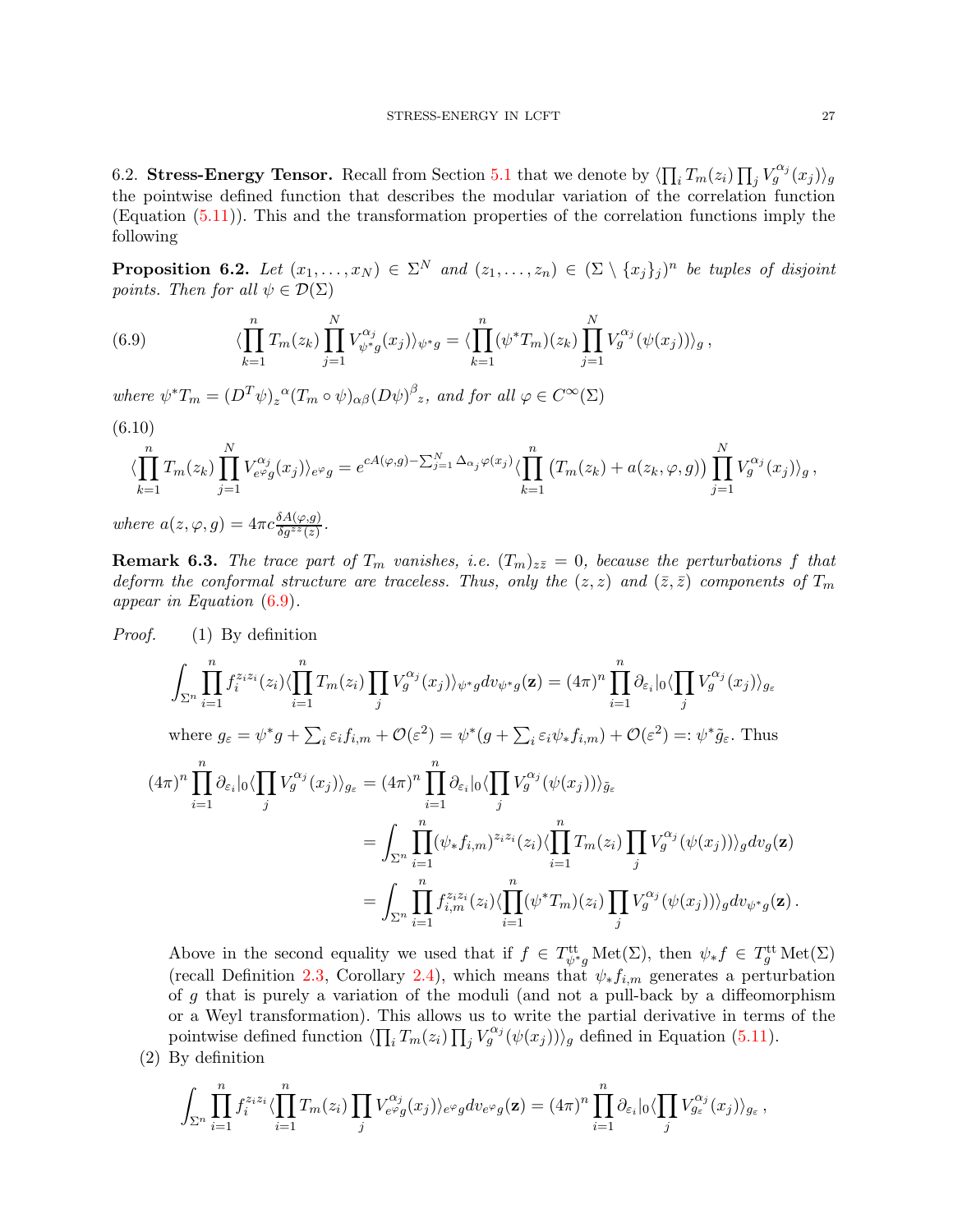where  $g_{\varepsilon} = e^{\varphi} g + \sum_{i} \varepsilon_{i} f_{i,m} = e^{\varphi} (g + \sum_{i} \varepsilon_{i} e^{-\varphi} f_{i,m}) + \mathcal{O}(\varepsilon^{2}) =: e^{\varphi} \tilde{g}_{\varepsilon}$ . Thus

$$
\prod_{i=1}^n \partial_{\varepsilon_i}|_0 \langle \prod_j V_{g_{\varepsilon}}^{\alpha_j}(x_j) \rangle_{g_{\varepsilon}} = \prod_{i=1}^n \partial_{\varepsilon_i}|_0 e^{cA(\varphi,\tilde{g}_{\varepsilon}) - \sum_j \Delta_{\alpha_j}\varphi(x_j)} \langle \prod_j V_{\tilde{g}_{\varepsilon}}^{\alpha_j}(x_j) \rangle_{\tilde{g}_{\varepsilon}}.
$$

We denote  $a_{\alpha\beta}(z,\varphi,g) = \frac{\delta A(\varphi,g)}{\delta g^{\alpha\beta}(z)}$ . Then, by definition of the functional derivative,

$$
\partial_{\varepsilon_i}|_0A(\varphi,\tilde g_\varepsilon)=\int_{\Sigma}e^{\varphi(z)}f^{zz}_{i,m}(z)a_{zz}(z,\varphi,g)d^2z.
$$

Combining this with Equation [\(5.11\)](#page-20-3) yields

$$
(4\pi)^n \prod_{i=1}^n \partial_{\varepsilon_i} |_{0} e^{cA(\varphi,\tilde{g}_{\varepsilon}) - \sum_j \Delta_{\alpha_j} \varphi(x_j)} \langle \prod_j V_{\tilde{g}_{\varepsilon}}^{\alpha_j}(x_j) \rangle_{\tilde{g}_{\varepsilon}}
$$
  
\n
$$
= e^{cA(\varphi,g) - \sum_j \Delta_{\alpha_j} \varphi(x_j)} \int_{\Sigma^n} \prod_{i=1}^n e^{\varphi(z_i)} f_{i,m}^{z_i z_i}(z_i) \langle \prod_{i=1}^n (T_m(z_i) + a(z_i, \varphi, g)) \prod_j V_g^{\alpha_j}(x_j) \rangle_g dv_g(\mathbf{z})
$$
  
\n
$$
= e^{cA(\varphi,g) - \sum_j \Delta_{\alpha_j} \varphi(x_j)} \int_{\Sigma^n} \prod_{i=1}^n f_{i,m}^{z_i z_i}(z_i) \langle \prod_{i=1}^n (T_m(z_i) + a(z_i, \varphi, g)) \prod_j V_g^{\alpha_j}(x_j) \rangle_g dv_{e^{\varphi}g}(\mathbf{z}),
$$

where we used that if  $f \in T_{e^{\varphi}g}^{\text{tt}} \text{Met}(\Sigma)$ , then  $e^{\varphi} f \in T_g^{\text{tt}} \text{Met}(\Sigma)$ , to make sure that  $e^{\varphi} f$ generates a perturbation of  $g$  that is purely a variation of the moduli (so that we can use Equation  $(5.11)$ ).

 $\Box$ 

Now we are ready to show that the SE-tensor is given by a pointwise defined function for mutually disjoint perturbations.

<span id="page-27-0"></span>**Proposition 6.4.** Let  $f_k \in \Gamma^{\text{tf}}(ST^2\Sigma)$  for  $k = 1, ..., n$  be symmetric tensors with mutually disjoint supports and denote  $\varepsilon = (\varepsilon_1, \ldots, \varepsilon_n)$ . Define

$$
\begin{split} g^{zz}_\varepsilon &= \sum_{k=1}^n \varepsilon_k f^{zz}_k\,,\\ g^{z\bar{z}}_\varepsilon &= g^{z\bar{z}}\,,\\ g^{\bar{z}\bar{z}}_\varepsilon &= \overline{g^{zz}_\varepsilon}\,,\ g^{\bar{z}z}_\varepsilon = g^{z\bar{z}}_\varepsilon \end{split}
$$

.

Then there exists functions  $\langle \prod_{k=1}^n T_{z_k z_k}(z_k) \prod_j V_g^{\alpha_j}(x_j) \rangle_g$  satisfying

<span id="page-27-1"></span>
$$
(6.11) \qquad (4\pi)^n \prod_{k=1}^n \partial_{\varepsilon_k} |_{0} \langle \prod_j V_g^{\alpha_j}(x_j) \rangle_{g_{\varepsilon}} = \int_{\Sigma^n} \prod_{k=1}^n f_k^{z_k z_k}(z_k) \langle \prod_{k=1}^n T_{z_k z_k}(z_k) \prod_j V_g^{\alpha_j}(x_j) \rangle_g dv_g(\boldsymbol{z}).
$$

The functions  $\langle \prod_{k=1}^n T_{z_k z_k}(z_k) \prod_j V_g^{\alpha_j}(x_j) \rangle_g$  are smooth in the region of non-coinciding points.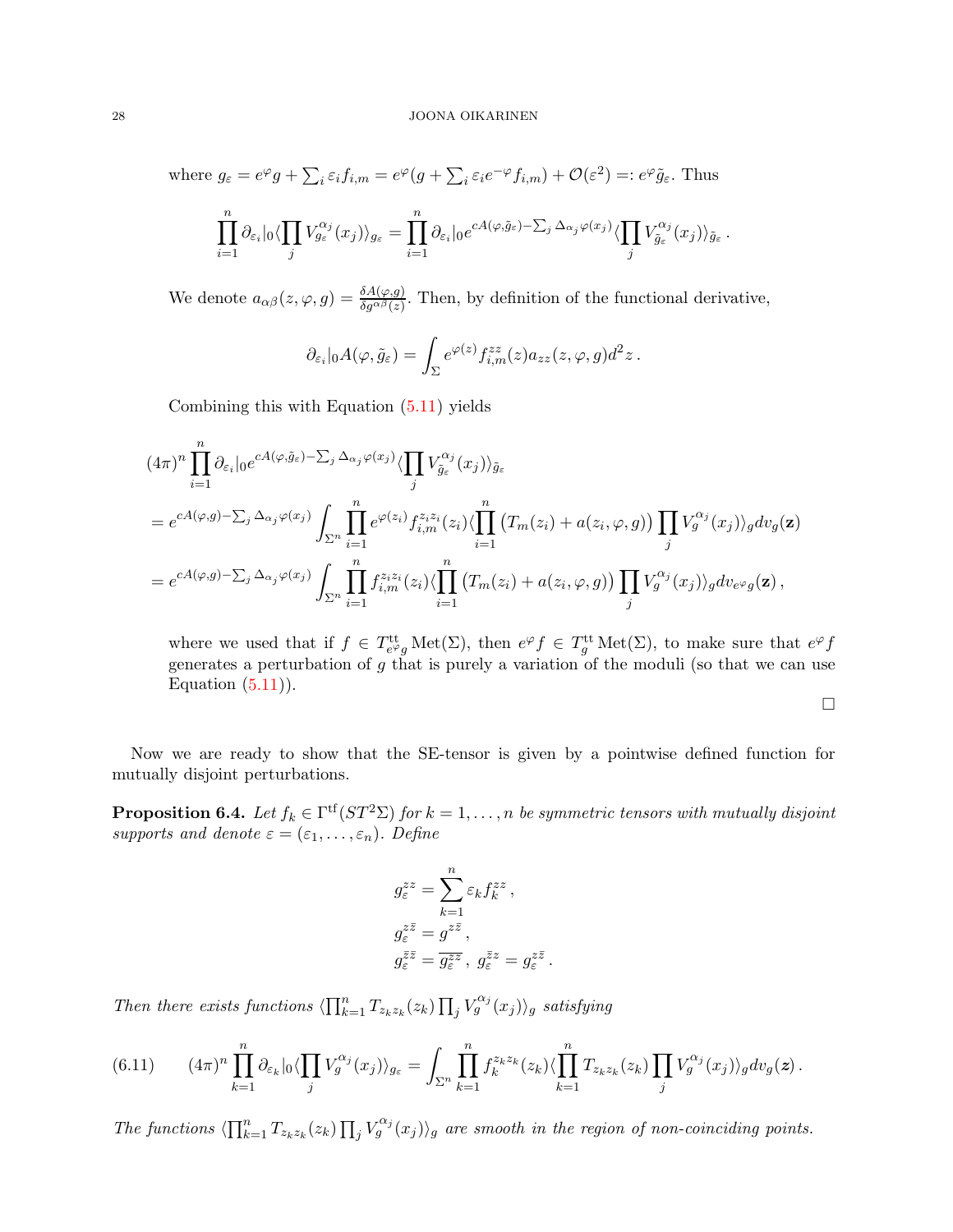Proof. By definition we have that

<span id="page-28-4"></span>
$$
(6.12)
$$
\n
$$
\prod_{k=1}^{n} \partial_{\varepsilon_k} |_{0} \langle \prod_{j} V_g^{\alpha_j}(x_j) \rangle_{g_{\varepsilon}}
$$
\n
$$
= \prod_{k=1}^{n} \partial_{\varepsilon_k} |_{0} \Big( e^{cA(\varphi_{\varepsilon}, \psi_{\varepsilon}^* h_{\varepsilon}) - \sum_j \Delta_{\alpha_j} \varphi_{\varepsilon}(x_j)} \langle \prod_j V_g^{\alpha_j} (\psi_{\varepsilon}(x_j)) \rangle_{h_{\varepsilon}} \Big)
$$
\n
$$
= \sum_{I, J, K \subset \mathcal{P}(n)} \partial_{\varepsilon_I} |_{0} \Big( e^{cA(\varphi_{\varepsilon}, \psi_{\varepsilon}^* h_{\varepsilon}) - \sum_j \Delta_{\alpha_j} \varphi_{\varepsilon}(x_j)} \Big) \frac{1}{(4\pi)^{|K|}} \partial_{\varepsilon_J} |_{0} \int_{\Sigma^{|K|}} \prod_{k \in K} f_{k,m}(z_k) \langle \prod_{j} T_m(z_k) \prod_j V_g^{\alpha_j} (\psi_{\varepsilon}(x_j)) \rangle_{g} dv_{g}(\mathbf{z}),
$$

where the sum is over partitions  $\{I, J, K\}$  of  $\{1, \ldots, n\}$  and we denote  $\partial_{\varepsilon_I} = \prod_{i \in I} \partial_{\varepsilon_i}$ . Above we split the  $\varepsilon_i$ -derivatives into 3 groups I,J and K, where I is for derivatives acting on the Weyl anomaly, J for derivatives acting on the diffeomorphism  $\psi_{\varepsilon}$ , and K for derivatives acting on the  $h_{\varepsilon}$  (variations of the moduli).

Using Equations  $(6.8)$  and  $(6.7)$  we get

<span id="page-28-5"></span>(6.13) 
$$
\partial_{\varepsilon_I}|_0\Big(e^{-\sum_j \Delta_{\alpha_j}\varphi_{\varepsilon}(x_j)}\Big)=\int \prod_{i\in I}f_i^{z_iz_i}(z_i)F_I(\mathbf{x},z_I)dv_g(z_I)\,,
$$

where  $F_I$  is smooth in the region of non-coinciding points. To see that the contribution of  $cA(\varphi_\varepsilon, \psi_\varepsilon^*\hbar_\varepsilon)$ is of the wanted form  $(6.11)$ , a small computation is required. We first write

<span id="page-28-1"></span>
$$
(6.14)
$$

$$
A(\varphi_{\varepsilon}, \psi_{\varepsilon}^* h_{\varepsilon}) = A(\varphi_{\varepsilon} \circ \psi_{\varepsilon}^{-1}, h_{\varepsilon}) = \frac{1}{96\pi} \int_{\Sigma} \left( h_{\varepsilon}^{\alpha\beta} \partial_{\alpha} (\varphi_{\varepsilon} \circ \psi_{\varepsilon}^{-1}) \partial_{\beta} (\varphi_{\varepsilon} \circ \psi_{\varepsilon}^{-1}) + 2K_{h_{\varepsilon}} \varphi_{\varepsilon} \circ \psi_{\varepsilon}^{-1} \right) dv_{g}.
$$

We have  $K_{h_{\varepsilon}} = -2$  for all  $\varepsilon \geq 0$ , thus the second term is simple to deal with. We have to be careful with the first term, since  $\partial_{\varepsilon_1}|_0 h_{\varepsilon}^{zz} = f_{1,m}^{zz}$  and  $\partial_{\varepsilon_1}|_0 \partial_{\bar{z}} \psi_{\varepsilon} = g_{z\bar{z}} \nabla^z (\mathcal{G} f_1)^z = -\frac{1}{2} g_{z\bar{z}} f_{1,d}^{zz}$ , and we want the end result to be of the form  $(6.11)$ , where only  $f_1$  appears. Thus, we have to check that these terms always occur as a sum  $f_{1,m} + f_{1,d} = f_1$ .<sup>[5](#page-28-0)</sup>

We split  $h_{\varepsilon}^{\alpha\beta} = g^{\alpha\beta} + \sum_{k=1}^{n} \varepsilon_k f_{k,m}^{\alpha\beta}$  in [\(6.14\)](#page-28-1) and look at each of the terms separately. Denote  $\xi_{\varepsilon} := \psi_{\varepsilon}^{-1}$ . For the  $\partial_{\varepsilon}$ <sub>1</sub> |<sub>0</sub>-derivative of the first term we get

<span id="page-28-2"></span>
$$
(6.15)
$$
\n
$$
2\int_{\Sigma} g^{z\bar{z}} \prod_{i\in I} \partial_{\varepsilon_i} |_{0} \big(\partial_{\bar{z}} (\varphi_{\varepsilon} \circ \xi_{\varepsilon}) \partial_{z} (\varphi_{\varepsilon} \circ \xi_{\varepsilon}) \big) dv_g = 2\int_{\Sigma} g^{z\bar{z}} \frac{1}{2} g_{z\bar{z}} \sum_{i\in I} f_{i,d}^{zz} \prod_{j \neq i} \partial_{\varepsilon_j} |_{0} \big(\partial_{z} (\varphi_{\varepsilon} \circ \xi_{\varepsilon}) \big)^2 dv_g ,
$$

where we used  $\varphi_{\varepsilon} = \mathcal{O}(\varepsilon)$ , which implies that one of the derivatives must operate on the  $\partial_{\bar{z}}(\varphi_{\varepsilon} \circ \xi_{\varepsilon})$ , and then we used the  $\varepsilon$ -derivative formulas [\(6.7\)](#page-25-3) and [\(6.8\)](#page-25-2) for  $\psi_{\varepsilon}$  and  $\varphi_{\varepsilon}$ , and  $\partial_{\bar{z}}(\mathcal{G}f)^{z} = \frac{1}{2}g_{z\bar{z}}f_{d}^{zz}$ .

For the  $\partial_{\varepsilon_I}$ -derivative of the second term we use  $f_{k,m}^{z\bar{z}} = 0$  and get

<span id="page-28-3"></span>
$$
(6.16)\quad \prod_{i\in I}\partial_{\varepsilon_i}|_0\int_{\Sigma}\sum_{k=1}^n\varepsilon_k f_{k,m}^{\alpha\beta}\partial_{\alpha}(\varphi_{\varepsilon}\circ\xi_{\varepsilon})\partial_{\beta}(\varphi_{\varepsilon}\circ\xi_{\varepsilon})dv_g=\sum_{i\in I}\int f_{i,m}^{zz}\prod_{j\neq i}\partial_{\varepsilon_j}|_0\big(\partial_z(\varphi_{\varepsilon}\circ\xi_{\varepsilon})\big)^2dv_g.
$$

<span id="page-28-0"></span><sup>&</sup>lt;sup>5</sup>The reason we want the whole perturbations  $f_i$  to appear in [\(6.11\)](#page-27-1) and not just the components  $f_{i,d}$  and  $f_{i,m}$ is that we assumed the supports of  $f_i$  to be disjoint, but even with this assumption, we have no knowledge of the supports of  $f_{i,d}$  and  $f_{i,m}$ .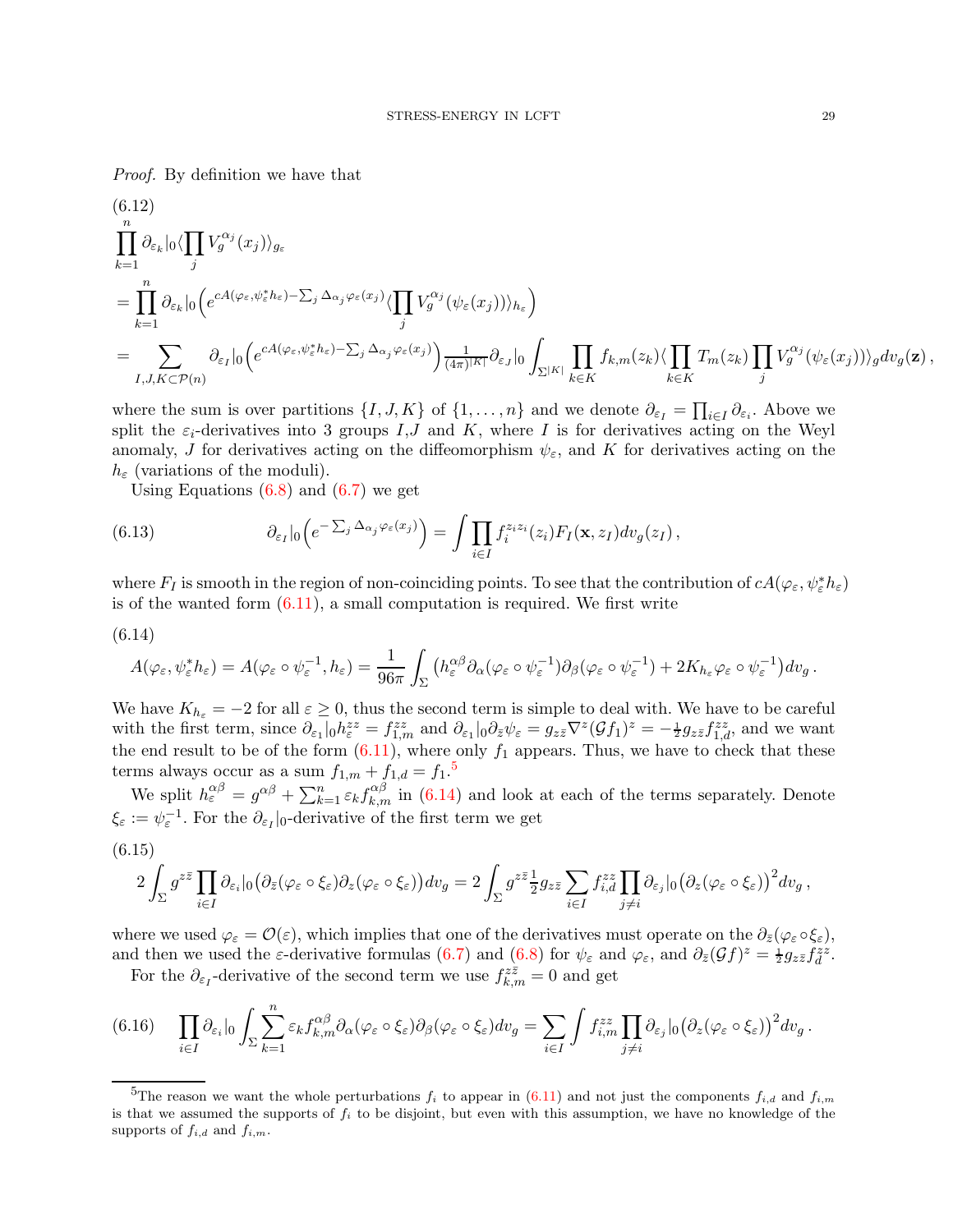By summing Equations [\(6.15\)](#page-28-2) and [\(6.16\)](#page-28-3) and using  $f_{i,d} + f_{i,m} = f_i$ , we get

$$
\prod_{i\in I}\partial_{\varepsilon_i}|_0\int_{\Sigma}h_{\varepsilon}^{\alpha\beta}\partial_{\alpha}(\varphi_{\varepsilon}\circ\xi_{\varepsilon})\partial_{\beta}(\varphi_{\varepsilon}\circ\xi_{\varepsilon})dv_g=\sum_{i\in I}\int_{\Sigma}f_{i}^{zz}\prod_{j\neq i}\partial_{\varepsilon_j}|_0\big(\partial_{z}(\varphi_{\varepsilon}\circ\xi_{\varepsilon})\big)^2dv_g,
$$

where  $\hat{\varepsilon} = (\varepsilon_1, \ldots, \hat{\varepsilon}_i, \ldots, \varepsilon_n)$ , where  $\hat{\varepsilon}_i$  means that  $\varepsilon_i$  is omitted. It is then easy to see that the above integral takes the form

<span id="page-29-2"></span>(6.17) 
$$
\int \prod_{j \in J} f_j^{z_j z_j}(z_j) H(\mathbf{z}) dv_g(\mathbf{z})
$$

for some function  $H$  smooth in the region of non-coinciding points.

Next we evaluate the  $\partial_{\varepsilon_{J}}$ -derivative in Equation [\(6.12\)](#page-28-4). From equations [\(6.7\)](#page-25-3) and [\(5.12\)](#page-20-4) it follows that

<span id="page-29-3"></span>(6.18) 
$$
\partial_{\varepsilon_{J}}|_{0} \int_{\Sigma^{|K|}} \prod_{k \in K} f_{k,m}^{z_{k}z_{k}}(z_{k}) \langle \prod_{k \in K} T_{m}(z_{k}) \prod_{j} V_{g}^{\alpha_{j}}(\psi_{\varepsilon}(x_{j})) \rangle_{g} dv_{g}(\mathbf{z})
$$
  
\n
$$
= \int_{\Sigma^{|K|+|J|}} \prod_{k \in K} f_{k,m}^{z_{k}z_{k}}(z_{k}) \prod_{j \in J} f_{j}^{z_{j}z_{j}}(z_{j}) D_{J}(\mathbf{x}, z_{J}) \langle \prod_{k \in K} T_{m}(z_{k}) \prod_{j} V_{g}^{\alpha_{j}}(x_{j}) \rangle dv_{g}(\mathbf{z})
$$
  
\n
$$
= \int_{\Sigma^{|K|+|J|}} \prod_{k \in K} f_{k}^{z_{k}z_{k}}(z_{k}) \prod_{j \in J} f_{j}^{z_{j}z_{j}}(z_{j}) D_{J}(\mathbf{x}, z_{J}) \langle \prod_{k \in K} T_{m}(z_{k}) \prod_{j} V_{g}^{\alpha_{j}}(x_{j}) \rangle dv_{g}(\mathbf{z}),
$$

where  $D_J$  is a sum of terms of the form  $F(\mathbf{x}, z_J) \partial_{\mathbf{x}}^{\beta}$ , where  $\partial_{\mathbf{x}}^{\beta} = \partial_{x_i}^{\beta_1} \dots \partial_{x_N}^{\beta_N}$  with  $\sum_i |\beta_i| \leq |J|$ , and  $F$  is smooth in the region of non-coinciding points. From Proposition [5.2](#page-20-5) it follows that  $\langle \prod_{k \in K} T_m(z_k) \prod_j V_g^{\alpha_j}(x_j) \rangle$  is smooth on the whole domain of integration.

By combining Equations [\(6.13\)](#page-28-5), [\(6.17\)](#page-29-2) and [\(6.18\)](#page-29-3), the result follows.  $\Box$ 

<span id="page-29-4"></span>**Proposition 6.5.** Let  $(x_1, \ldots, x_N) \in \Sigma^N$  and  $(z_1, \ldots, z_n) \in (\Sigma \setminus \{x_j\}_j)^n$  be tuples of disjoint points. Then the stress-energy tensor satisfies

(6.19) 
$$
\langle \prod_{k=1}^{n} T_{z_k z_k}(z_k) \prod_{j=1}^{N} V_{\psi^* g}^{\alpha_j}(x_j) \rangle_{\psi^* g} = \langle \prod_{k=1}^{n} (\psi^* T)_{z_k z_k}(z_k) \prod_{j=1}^{N} V_g^{\alpha_j}(\psi(x_j)) \rangle_g,
$$

where  $(\psi^* T)_{zz} = (D^T \psi)_z^{\alpha} (T \circ \psi)_{\alpha \beta} (D \psi)^{\beta}{}_z.$ Denote  $a_{\alpha\beta}(z,\varphi,g) = 4\pi c \frac{\delta}{\delta g^{\alpha\beta}(z)} A(\varphi,g)$ . Then

$$
(6.20)
$$

$$
\langle \prod_{k=1}^n T_{z_k z_k}(z_k) \prod_{j=1}^N V_{e^{\varphi} g}^{\alpha_j}(x_j) \rangle_{e^{\varphi} g} = e^{cA(\varphi,g) - \sum_{j=1}^N \Delta_{\alpha_j} \varphi(x_j)} \langle \prod_{k=1}^n (T_{z_k z_k}(z_k) + a_{z_k z_k}(z_k, \varphi, g)) \prod_{j=1}^N V_g^{\alpha_j}(x_j) \rangle_g.
$$

<span id="page-29-0"></span>*Proof.* The proof is almost identical as for  $T_m$  in Proposition [6.2.](#page-26-2)

6.3. Conformal Ward identities. Now we are ready to derive the conformal Ward identities.

<span id="page-29-1"></span>**Theorem 6.6.** Let g be a hyperbolic metric and  $f_k \in \Gamma^{\text{tf}}(ST^2\Sigma)$  for  $k = 1, ..., n$  be symmetric tensors with mutually disjoint supports. Denote  $\varepsilon = (\varepsilon_1, \ldots, \varepsilon_n) \in \mathbb{C}^n$ . Let  $g_{\varepsilon}$  be the perturbed metric

$$
g_{\varepsilon}^{zz} = \overline{g_{\varepsilon}^{\overline{z}\overline{z}}} = \sum_{k=1}^{n} \varepsilon_k f_k^{zz}
$$

$$
g_{\varepsilon}^{z\overline{z}} = g_{\varepsilon}^{\overline{z}z} = g^{z\overline{z}}.
$$

,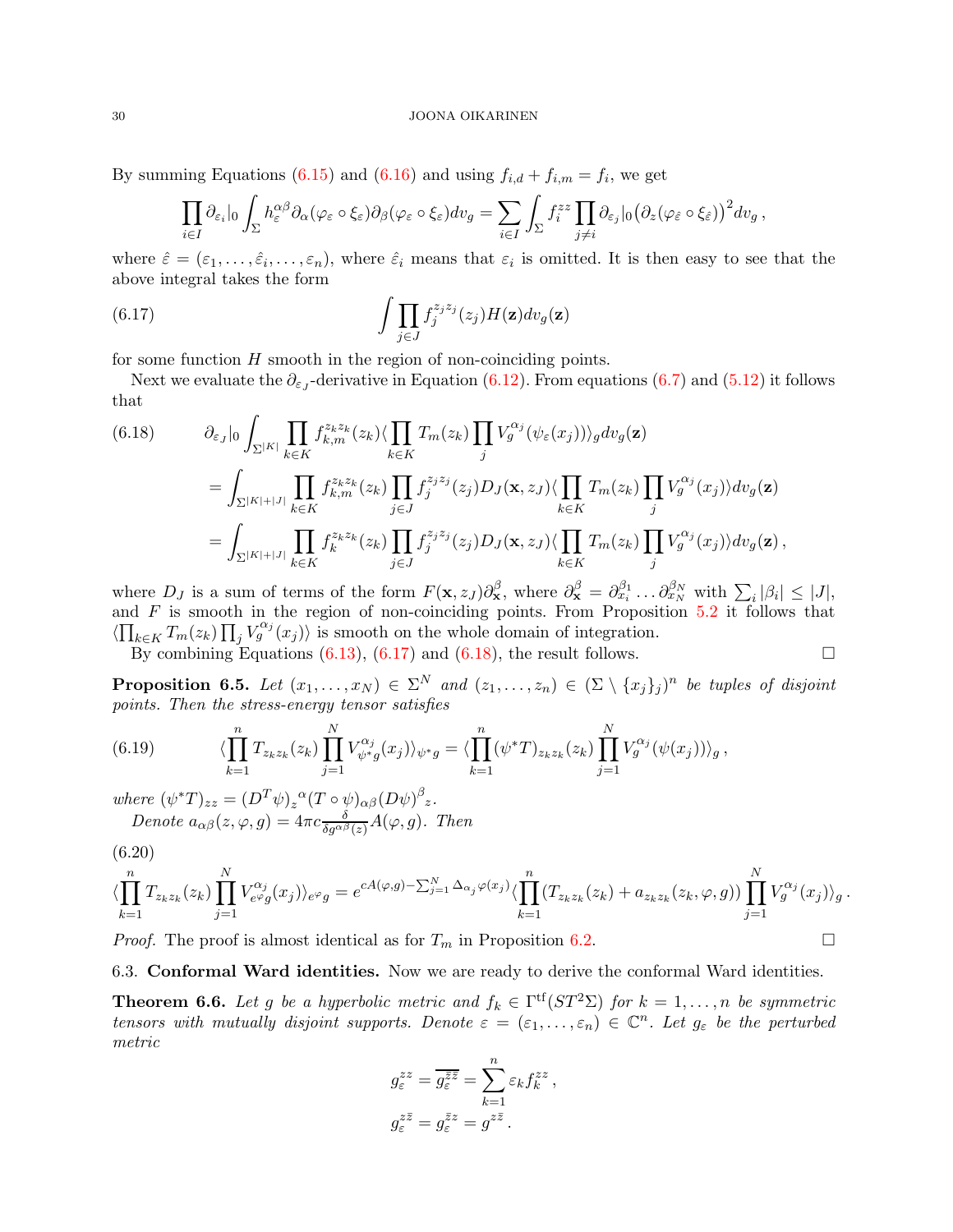Then the function  $\langle \prod_{k=1}^n T_{z_k z_k}(z_k) \prod_j V_g^{\alpha_j}(x_j) \rangle_g$  defined by Equation [\(6.11\)](#page-27-1) satisfies the conformal Ward identity [\(1.14\)](#page-3-2).

Proof. Recall from Section [6.1](#page-23-1) that we can write  $g_{\varepsilon} = e^{\varphi_{\varepsilon}} \psi_{\varepsilon}^* h_{\varepsilon}$ , where  $\varphi_{\varepsilon} \in C^{\infty}(\Sigma)$ ,  $\psi_{\varepsilon} \in \mathcal{D}(\Sigma)$ and  $h_{\varepsilon} \in \operatorname{Met}_{H}(\Sigma)$ . By Equation [\(6.11\)](#page-27-1)

$$
\int_{\Sigma^n} \prod_{k=1}^n f_k^{z_k z_k}(z_k) \langle \prod_{k=1}^n T_{z_k z_k}(z_k) \prod_j V_g^{\alpha_j}(x_j) \rangle_g dv_g(\mathbf{z})
$$
\n
$$
= 4\pi \partial_{\varepsilon_1}|_0 \int_{\Sigma^{n-1}} \prod_{k=2}^n f_k^{z_k z_k}(z_k) \langle \prod_{k=2}^n T_{z_k z_k}(z_k) \prod_j V_g^{\alpha_j}(x_j) \rangle_e^{\varphi_{\varepsilon_1}} \psi_{\varepsilon_1}^* h_{\varepsilon_1} dv_g(\mathbf{z})
$$

Next we use Proposition [6.5](#page-29-4) to write the above expression as

$$
\begin{split} 4\pi\partial_{\varepsilon_{1}}|_{0}\int_{\Sigma^{n-1}}\prod_{k=2}^{n}f_{k}^{z_{k}z_{k}}(z_{k})\Big(e^{cA(\varphi_{\varepsilon_{1}},\psi_{\varepsilon_{1}}^{*}h_{\varepsilon_{1}})-\sum_{j}\Delta_{\alpha_{j}}\varphi_{\varepsilon_{1}}(x_{j})\\ &\qquad \qquad \times\langle \prod_{k=2}^{n}\big((\psi_{\varepsilon_{1}}^{*}T)_{z_{k}z_{k}}(z_{k})+a(\psi_{\varepsilon_{1}}(z_{k}),\varphi_{\varepsilon_{1}},h_{\varepsilon_{1}})\big)\prod_{j}V_{g_{\varepsilon_{1}}}^{a_{j}}(\psi_{\varepsilon_{1}}(x_{j}))\rangle_{h_{\varepsilon_{1}}}\Big)dv_{g}(\mathbf{z})\\ =4\pi c\int_{\Sigma^{n-1}}\prod_{k=2}^{n}f_{k}^{z_{k}z_{k}}(z_{k})\partial_{\varepsilon_{1}}|_{0}A(\varphi_{\varepsilon_{1}},\psi_{\varepsilon_{1}}^{*}h_{\varepsilon_{1}})\langle \prod_{k=2}^{n}T_{z_{k}z_{k}}(z_{k})\prod_{j}V_{g}^{\alpha_{j}}(x_{j})\rangle_{g}dv_{g}(\mathbf{z})\\ &\qquad -4\pi\sum_{j}\Delta_{\alpha_{j}}\int_{\Sigma^{n-1}}\prod_{k=2}^{n}f_{k}^{z_{k}z_{k}}(z_{k})\partial_{\varepsilon_{1}}|_{0}\varphi_{\varepsilon_{1}}(x_{j})\langle \prod_{k=2}^{n}T_{z_{k}z_{k}}(z_{k})\prod_{j}V_{g}^{\alpha_{j}}(x_{j})\rangle_{g}dv_{g}(\mathbf{z})\\ &\qquad +4\pi\sum_{j=2}^{n}\int_{\Sigma^{n-1}}\prod_{k=2}^{n}f_{k}^{z_{k}z_{k}}(z_{k})\partial_{\varepsilon_{1}}|_{0}a(\psi_{\varepsilon_{1}}(z_{k}),\varphi_{\varepsilon_{1}},h_{\varepsilon_{1}})\langle \prod_{k\neq j}T_{z_{k}z_{k}}(z_{k})\prod_{j}V_{g}^{\alpha_{j}}(x_{j})\rangle_{g}dv_{g}(\mathbf{z})\\ &\qquad +4\
$$

Next, we evaluate all the 6 terms above. Recall the definition  $(1.4)$  of A. We assumed that g is hyperbolic, so  $K_{\psi_{\varepsilon_1}^* h_{\varepsilon_1}} = K_g = -2$  for all  $\varepsilon \ge 0$ . Now from  $\varphi_{\varepsilon} = \mathcal{O}(\varepsilon)$  and Equation [\(6.8\)](#page-25-2) it follows that

$$
\partial_{\varepsilon_1}|_0A(\varphi_{\varepsilon_1},\psi_{\varepsilon_1}^*h_{\varepsilon_1})=\partial_{\varepsilon_1}|_0A(\varphi_{\varepsilon_1},g)=\frac{1}{48\pi}\int_{\Sigma}K_g(z)\partial_{\varepsilon_1}|_0\varphi_{\varepsilon_1}(z)dv_g(z)=-\frac{1}{24\pi}\int_{\Sigma}\nabla_z u^zdv_g(z)=0\,.
$$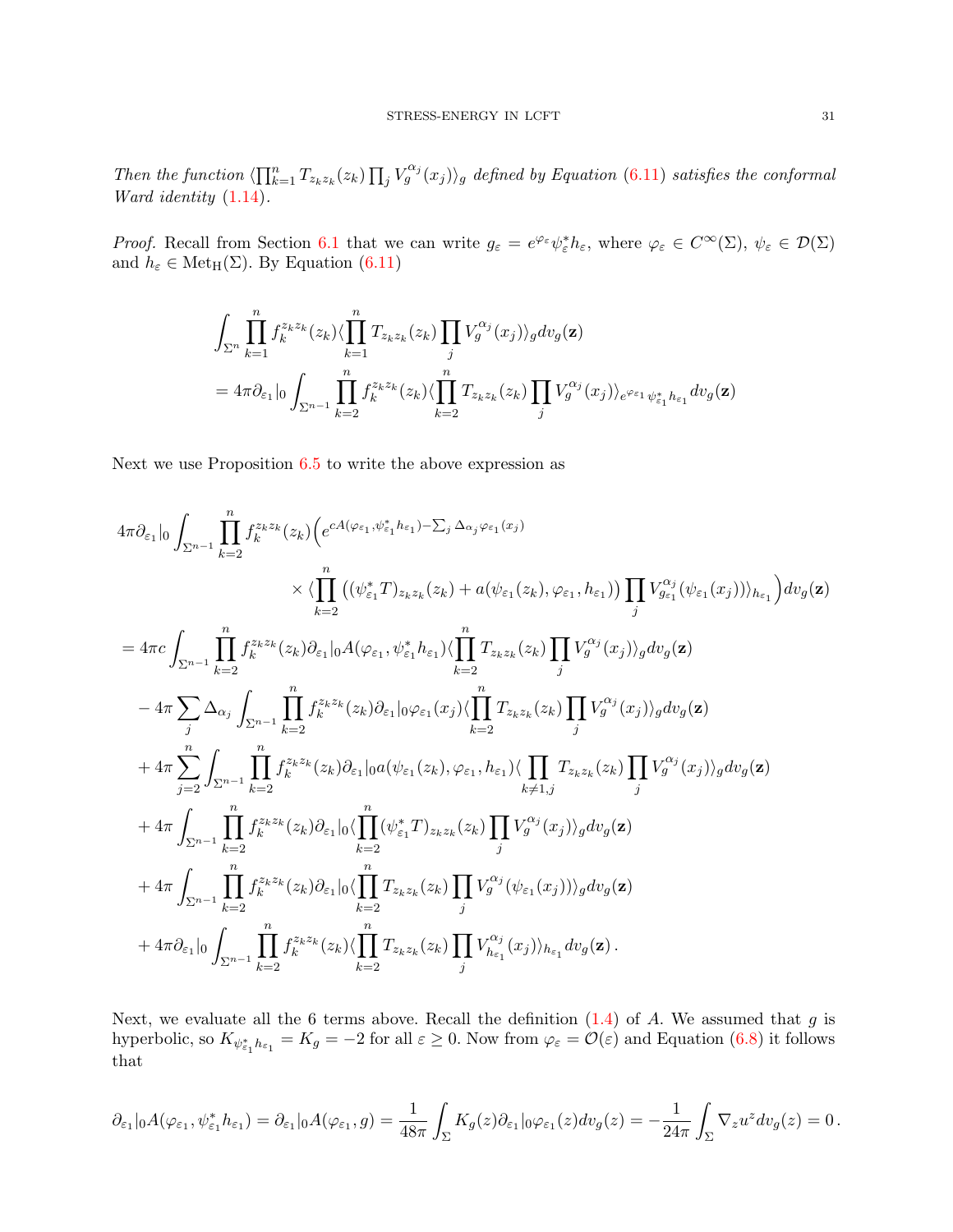We move on to the term  $\partial_{\varepsilon_1}|_{0}a(\psi_{\varepsilon_1}(z_k), \varphi_{\varepsilon_1}, h_{\varepsilon_1})$ . Let  $g_{\varepsilon}^{z\overline{z}} = g^{z\overline{z}}$  and  $g_{\varepsilon}^{zz} = \varepsilon \phi^{zz}$ . By using definition of  $a(z, \varphi, g)$  and Equations [\(2.6\)](#page-5-3) and [\(6.8\)](#page-25-2), we get

$$
\int \phi^{zz}(z)\partial_{\varepsilon_1}|_0 a(\psi_{\varepsilon_1}(z), \varphi_{\varepsilon_1}, h_{\varepsilon_1}) dv_g(z) = 4\pi c \partial_{\varepsilon_1}|_0 \int \phi^{zz}(z) \frac{\delta}{\delta g^{zz}(z)} A(\varphi_{\varepsilon_1}, g) dv_g(z)
$$
  

$$
= 4\pi c \partial_{\varepsilon_1}|_0 \partial_{\varepsilon}|_0 \frac{1}{48\pi} \int K_{g_{\varepsilon}}(z) \varphi_{\varepsilon_1}(z) dv_g(z)
$$
  

$$
= -\frac{c}{12} \int \phi^{zz}(z) \nabla_z^3 u_1^z(z) dv_g(z),
$$

implying that  $\partial_{\varepsilon_1}|_0 a(\psi_{\varepsilon_1}(z), \varphi_{\varepsilon_1}, h_{\varepsilon_1}) = -\frac{c}{12}\nabla_z^3 u_1^z$ .

From Equation [\(6.8\)](#page-25-2) we get  $\partial_{\varepsilon_1}|_0\varphi_{\varepsilon_1}(x_j) = -\nabla_{x_j}u_1^{x_j}$  $t_1^{x_j}(x_j)$ , and it is straightforward to check, by using  $\partial_{\varepsilon_1}|_0 \psi_{\varepsilon_1} = 0$ , that

$$
\partial_{\varepsilon_1}|_0(\psi_{\varepsilon_1}^*T)_{zz}(z) = g_{z\bar{z}}^2 \partial_{\varepsilon_1}|_0((D\psi_{\varepsilon_1})^{\alpha \bar{z}}(T \circ \psi_{\varepsilon_1})_{\alpha \beta}(D\psi_{\varepsilon})^{\beta \bar{z}})
$$
  
=  $(2\partial_z u_1^z + u_1^z \partial_z)T_{zz}$   
=  $(2\nabla_z u_1^z + u_1^z \nabla_z)T_{zz}$ ,

where we used  $\nabla_z u_1^z = (\partial_z + \partial_z \sigma) u_1^z$  and  $\nabla_z T_{zz} = (\partial_z - 2\partial_z \sigma) T_{zz}$ . Finally,

$$
\partial_{\varepsilon_1}|_0V_g^{\alpha_j}(\psi_{\varepsilon}(x_j))=u_1^z\nabla_zV_g^{\alpha_j}(x_j)\,.
$$

By collecting all the terms together, we get

$$
\int \prod_{k=1}^{n} f_{k}^{z_{k}z_{k}}(z_{k}) \langle \prod_{k=1}^{n} T_{z_{k}z_{k}}(z_{k}) \prod_{j} V_{g}^{\alpha_{j}}(x_{j}) \rangle_{g} dv_{g}(\mathbf{z})
$$
\n
$$
= -\frac{4\pi c}{12} \sum_{i=2}^{n} \int \prod_{k=1}^{n} f_{k}^{z_{k}z_{k}}(z_{k}) \nabla_{z_{i}}^{3} \mathcal{G}_{z_{1}z_{1}}^{z_{i}} dv_{g}(z) \langle \prod_{k \neq 1, i} T_{z_{k}z_{k}}(z_{k}) \prod_{j} V_{g}^{\alpha_{j}}(x_{j}) \rangle_{g}
$$
\n
$$
+ 4\pi \int \prod_{k=1}^{n} f_{k}^{z_{k}z_{k}}(z_{k}) \Big( \sum_{i=2}^{n} \left( 2\nabla_{z_{i}} \mathcal{G}_{z_{1}z_{1}}^{z_{i}} + \mathcal{G}_{z_{1}z_{1}}^{z_{i}} \nabla_{z_{i}} \right) + \sum_{j} (\Delta_{\alpha_{j}} \nabla_{x_{j}} \mathcal{G}_{z_{1}z_{1}}^{x_{j}} + \mathcal{G}_{z_{1}z_{1}}^{x_{j}} \nabla_{x_{j}}) \Big)
$$
\n
$$
\times \langle \prod_{k=2}^{n} T_{z_{k}z_{k}}(z_{k}) \prod_{j} V_{g}^{\alpha_{j}}(x_{j}) \rangle dv_{g}(z)
$$
\n
$$
+ 4\pi \partial_{\varepsilon_{1}} |_{0} \int \prod_{k=2}^{n} f_{k}^{z_{k}z_{k}}(z_{k}) \langle \prod_{k=2}^{n} T_{z_{k}z_{k}}(z_{k}) \prod_{j} V_{g}^{\alpha_{j}}(x_{j}) \rangle_{h_{\varepsilon_{1}}} dv_{g}(\mathbf{z}) .
$$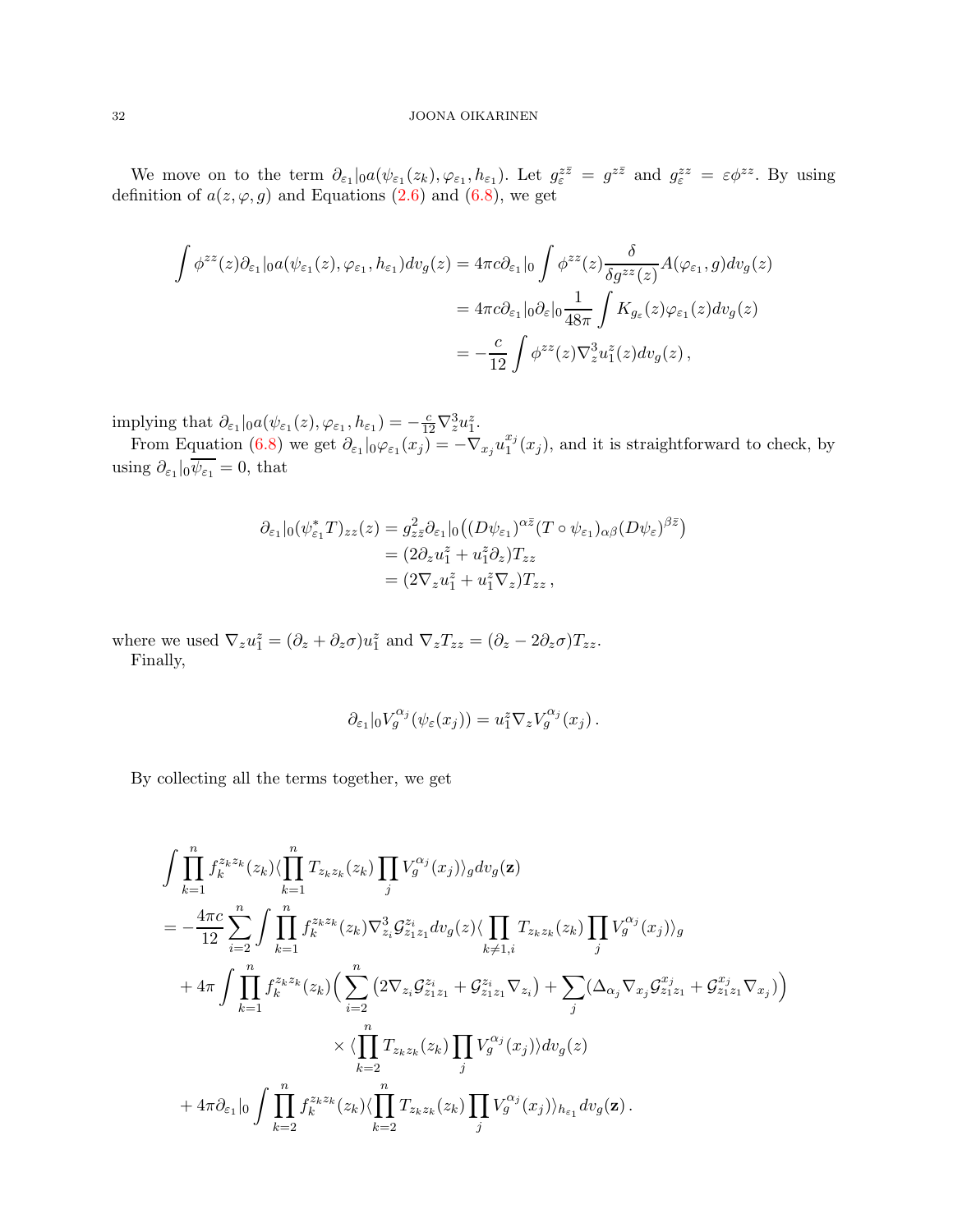$$
\partial_{\varepsilon_1}|_0 \int \prod_{k=2}^n f_k^{z_k z_k}(z_k) \langle \prod_{k=2}^n T_{z_k z_k}(z_k) \prod_j V_g^{\alpha_j}(x_j) \rangle_{h_{\varepsilon_1}} dv_g(\mathbf{z})
$$
  
\n
$$
= \prod_{k=1}^n \partial_{\varepsilon_k}|_0 \langle \prod_j V_g^{\alpha_j}(x_j) \rangle_{\tilde{g}_{\varepsilon}}
$$
  
\n
$$
= \prod_{k=2}^n \partial_{\varepsilon_k}|_0 \int f_1^{z_1 z_1}(z_1) \langle T_m(z_1) \prod_j V_g^{\alpha_j}(x_j) \rangle_{e^{\varphi_{\varepsilon}} \psi_{\varepsilon}^* h_{\varepsilon}} dv_g(z_1),
$$

where  $\hat{\varepsilon} = (0, \varepsilon_2, \dots, \varepsilon_n)$ . Above we were free to change the order of the  $\varepsilon$ -derivatives due to Proposition [5.1.](#page-19-1) Next we use the transformation properties from Proposition [6.2](#page-26-2) to get

$$
\prod_{k=2}^{n} \partial_{\varepsilon_k} |_{0} \int f_1^{z_1 z_1}(z_1) \langle T_m(z_1) \prod_j V_g^{\alpha_j}(x_j) \rangle_{e^{\varphi_{\varepsilon}} \psi_{\varepsilon}^* h_{\varepsilon}} dv_g(z_1)
$$
\n
$$
= \prod_{k=2}^{n} \partial_{\varepsilon_k} |_{0} \int f_1^{z_1 z_1}(z_1) e^{cA(\varphi_{\varepsilon}, \psi_{\varepsilon}^* h_{\varepsilon}) - \sum_j \Delta_{\alpha_j} \varphi_{\varepsilon}(x_j)} \langle (\psi_{\varepsilon}^* T_m)(z_1) \prod_j V_g^{\alpha_j} (\psi_{\varepsilon}(x_j)) \rangle_{h_{\varepsilon}} dv_g(z_1)
$$

By separating the derivatives that operate on the  $h_{\varepsilon}$  from the rest, we get

$$
\prod_{k=2}^{n} \partial_{\varepsilon_k} \Big|_{0} \int f_1^{z_1 z_1}(z_1) e^{cA(\varphi_{\varepsilon}, \psi_{\varepsilon}^* h_{\varepsilon}) - \sum_j \Delta_{\alpha_j} \varphi_{\varepsilon}(x_j) \langle (\psi_{\varepsilon}^* T_m)(z_1) \prod_j V_g^{\alpha_j}(\psi_{\varepsilon}(x_j)) \rangle_{h_{\varepsilon}} dv_g(z_1)
$$
\n
$$
= \sum_{I \subset \{2, \ldots, n\}} \prod_{k \in I} \partial_{\varepsilon_k} \Big|_{0} \int f_1^{z_1 z_1}(z_1) \prod_{k \in I} f_k^{z_k z_k}(z_k) e^{cA(\varphi_{\varepsilon_{I^c}}, \psi_{\varepsilon_{I^c}}^* g) - \sum_j \Delta_{\alpha_j} \varphi_{\varepsilon_{I^c}}(x_j)} \times \langle (\psi_{\varepsilon_{I^c}}^* T_m)(z_1) \prod_{k \in I} (\psi_{\varepsilon_{I^c}}^* T_m)(z_k) \prod_j V_g^{\alpha_j}(\psi_{\varepsilon_{I^c}}(x_j)) \rangle_g dv_g(\mathbf{z})
$$
\n
$$
= \sum_{I \subset \{2, \ldots, n\}} \int \prod_{k \in I} f_k^{z_k z_k}(z_k) F_I(f_{I^c}; \mathbf{x}, \mathbf{z}) D_z^{\alpha_I} D_x^{\beta_I} \langle T_m(z_1) \prod_{k \in I} T_m(z_k) \prod_j V_g^{\alpha_j}(x_j) \rangle_g dv_g(\mathbf{z}),
$$

where  $F_I(f_{I^c}; \cdot, \cdot)$  is smooth in the region of non-coinciding points for each I and  $D_z^{\beta_I} = \prod_k \partial_{z_k}^{\beta_k}$ . We denote the above distribution by  $\langle T_m(z_1) \prod_{k=2}^n T_{z_k z_k}(z_k) \prod_j V_g^{\alpha_j}(x_j) \rangle_g$ . Now we have shown that

$$
\langle \prod_{k=1}^{n} T_{z_k z_k}(z_k) \prod_j V_g^{\alpha_j}(x_j) \rangle_g
$$
\n
$$
= -\frac{4\pi c}{12} \sum_{i=2}^{n} \nabla_{z_i}^3 \mathcal{G}_{z_1 z_1}^{z_i} \langle \prod_{k \neq 1,i} T_{z_k z_k}(z_k) \prod_j V_g^{\alpha_j}(x_j) \rangle_g
$$
\n
$$
+ 4\pi \Big( \sum_{i=2}^{n} \left( 2\nabla_{z_i} \mathcal{G}_{z_1 z_1}^{z_i} + \mathcal{G}_{z_1 z_1}^{z_i} \nabla_{z_i} \right) + \sum_j \big( \Delta_{\alpha_j} \nabla_{x_j} \mathcal{G}_{z_1 z_1}^{x_j} + \mathcal{G}_{z_1 z_1}^{x_j} \nabla_{x_j} \big) \Big) \langle \prod_{k=2}^{n} T_{z_k z_k}(z_k) \prod_j V_g^{\alpha_j}(x_j) \rangle_g
$$
\n
$$
+ \langle T_m(z_1) \prod_{k=2}^{n} T_{z_k z_k}(z_k) \prod_j V_g^{\alpha_j}(x_j) \rangle_g,
$$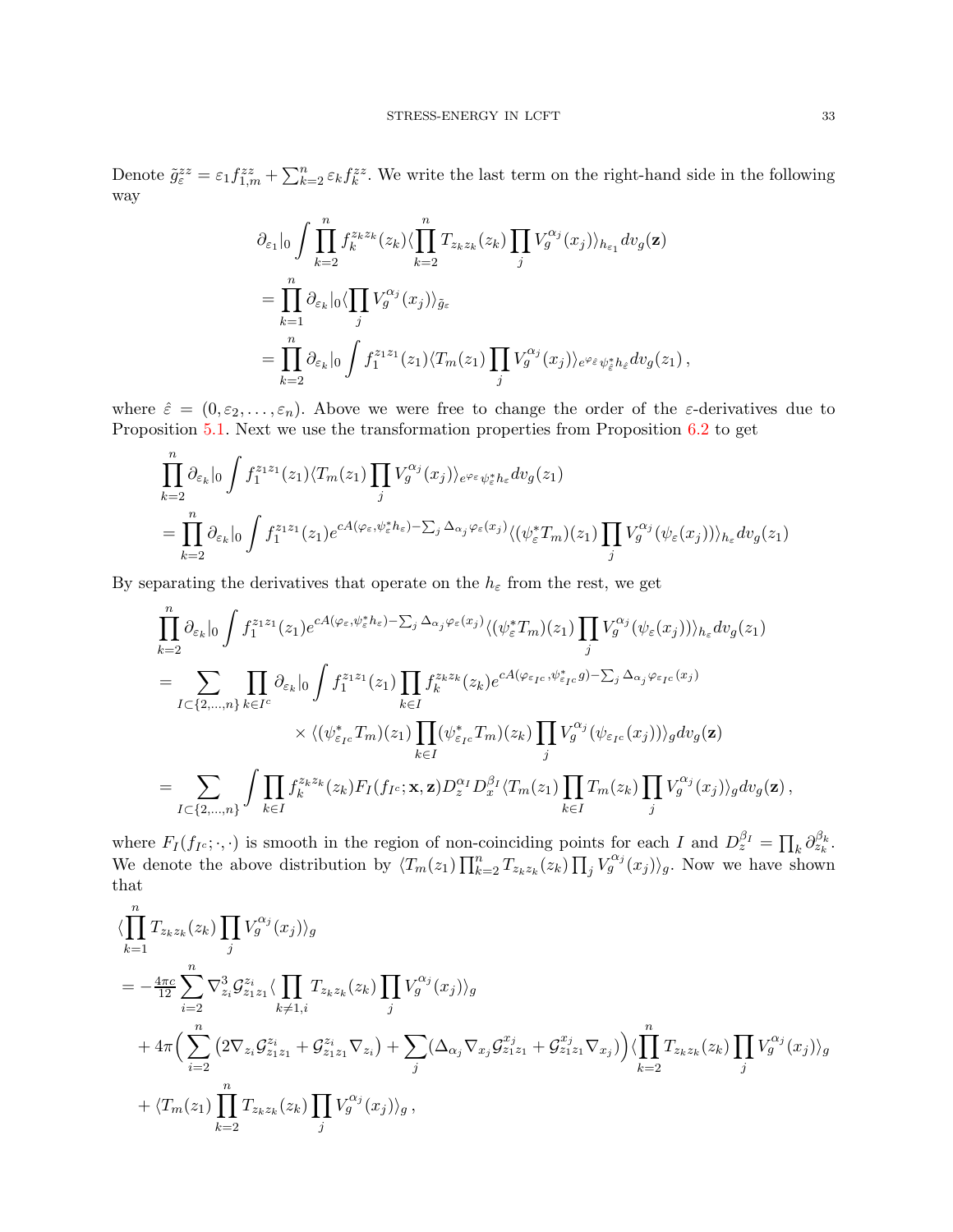<span id="page-33-0"></span>and it follows that  $\langle \prod_{k=1}^n T_{z_k z_k}(z_k) \prod_j V_g^{\alpha_j}(x_j) \rangle_g$  is smooth in  $z_i$  and  $x_j$  for non-coincident points.  $\Box$ 

## Appendix A. Distance function and Weyl transformations

Let  $f \in \Gamma^{\text{tf}}(ST^2\Sigma)$  and set  $g_{\varepsilon}^{zz} = \varepsilon f^{zz}$ ,  $g_{\varepsilon}^{z\overline{z}} = g^{z\overline{z}}$ . Fix a point  $x \in \Sigma$  and a conformal coordinate z defined on a chart U around x. Now  $g = e^{\sigma} |dz|^2$  on U and it is possible to find a neighbourhood U of x and smooth maps  $\psi_{\varepsilon}: U \to \Sigma$  and  $\varphi_{\varepsilon}: U \to \mathbb{R}$  satisfying  $g_{\varepsilon} = e^{\varphi_{\varepsilon}} \psi_{\varepsilon}^*(e^{\sigma}|dz|^2)$ . The function  $\psi_{\varepsilon}$  solves the Beltrami equation

(A.1)  $\partial_{\bar{z}}\psi_{\varepsilon}(z) = \mu_{\varepsilon}(z)\partial_{z}\psi_{\varepsilon}(z)$ 

with  $\mu_{\varepsilon} = \frac{\gamma_{\varepsilon,\bar{z}\bar{z}}}{\gamma_{z\bar{z}} + \gamma_{\varepsilon}}$  $\frac{\gamma_{\varepsilon,\bar{z}\bar{z}}}{\gamma_{z\bar{z}}+\gamma_{\varepsilon,z\bar{z}}}$  for  $\gamma=\frac{g}{\sqrt{\det g}},\,\gamma_{\varepsilon}=\frac{g_{\varepsilon}}{\sqrt{g}}$  $\frac{\varepsilon}{g_{\varepsilon}}$ . From this it follows that (see Section [6.1](#page-23-1) or Section 3.3. in [\[18\]](#page-34-9))

$$
\varphi_{\varepsilon} = -\varepsilon (u^z \partial_z \sigma + \partial_z u^z) + \mathcal{O}(\varepsilon^2) = -\varepsilon \nabla_z u^z + \mathcal{O}(\varepsilon^2) ,
$$

where  $u^z = \partial_{\varepsilon}|_0 \psi_{\varepsilon}$ . For the distance function of  $g_{\varepsilon}$  we get

$$
\ln d_{g_{\varepsilon}}(x,y) = \ln\left(e^{\frac{1}{2}\varphi_{\varepsilon}(x)}d_g(\psi_{\varepsilon}(x),\psi_{\varepsilon}(y)) + d_{g_{\varepsilon}}(x,y) - e^{\frac{1}{2}\varphi_{\varepsilon}(x)}d_g(\psi_{\varepsilon}(x),\psi_{\varepsilon}(y))\right)
$$
  

$$
= \ln\left(e^{\frac{1}{2}\varphi_{\varepsilon}(x)}d_g(\psi_{\varepsilon}(x),\psi_{\varepsilon}(y))\right) + \frac{d_{g_{\varepsilon}}(x,y) - e^{\frac{1}{2}\varphi_{\varepsilon}(x)}d_g(\psi_{\varepsilon}(x),\psi_{\varepsilon}(y))}{e^{\frac{1}{2}\varphi_{\varepsilon}(x)}d_g(\psi_{\varepsilon}(x),\psi_{\varepsilon}(y))} + \dots
$$

where we used  $\ln(x+y) = \ln x + \frac{y}{x} + \dots$  By using the definition of the distance function, we get that

$$
d_{g_{\varepsilon}}(x,y)-e^{\frac{1}{2}\varphi_{\varepsilon}(x)}d_{g}(\psi_{\varepsilon}(x),\psi_{\varepsilon}(y))=\int_{\gamma}(\nabla_{\dot{\gamma}(t)}e^{\frac{1}{2}\varphi_{\varepsilon}(\gamma(t))})d_{g}(x,\gamma(t))\sqrt{(\psi_{\varepsilon}^{*}g)_{\mu\nu}(\gamma(t))\dot{\gamma}^{\mu}(t)\dot{\gamma}^{\nu}(t)}dt+\ldots
$$

where we have Taylor expanded the function  $e^{\frac{1}{2}\varphi_{\varepsilon}}$  along the length minimizing geodesic  $\gamma$ . The absolute value of the  $\partial_{\varepsilon}|_0$  derivative of the above expression is bounded above by  $Cd_g(x, y)^2$ , because the integrand is bounded from above by  $Cd_q(x, y)$ , and the integration is over a path of length  $d_g(x, y)$ . It follows that

(A.2) 
$$
\ln d_{g_{\varepsilon}}(x, y) = \frac{1}{2}\varphi_{\varepsilon}(x) + \ln d_g(\psi_{\varepsilon}(x), \psi_{\varepsilon}(y)) + r_{\varepsilon}(x, y)
$$

where  $\partial_{\varepsilon}^{n}|_{0}r_{\varepsilon}(x,y) = \mathcal{O}(d_{g}(x,y))$  for all  $n \geq 0$ .